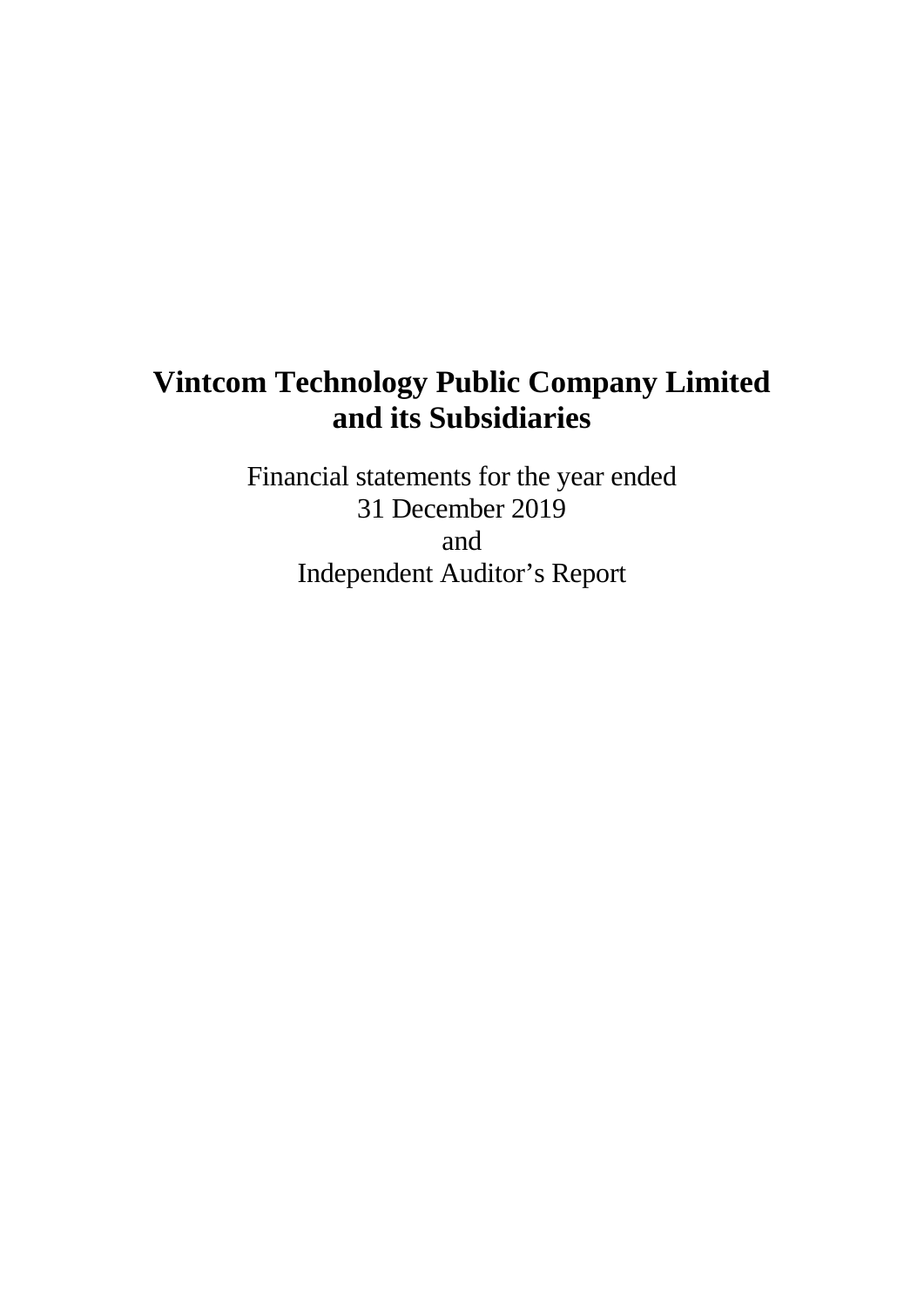## **Independent Auditor's Report**

### **To the Shareholders of Vintcom Technology Public Company Limited**

### *Opinion*

I have audited the consolidated and separate financial statements of Vintcom Technology Public Company Limited and its subsidiaries (the "Group") and of Vintcom Technology Public Company Limited (the "Company"), respectively, which comprise the consolidated and separate statements of financial position as at 31 December 2019, the consolidated and separate statements of comprehensive income, changes in equity and cash flows for the year then ended, and notes, comprising a summary of significant accounting policies and other explanatory information.

In my opinion, the accompanying consolidated and separate financial statements present fairly, in all material respects, the financial position of the Group and the Company, respectively, as at 31 December 2019 and their financial performance and cash flows for the year then ended in accordance with Thai Financial Reporting Standards (TFRSs).

### *Basis for Opinion*

I conducted my audit in accordance with Thai Standards on Auditing (TSAs). My responsibilities under those standards are further described in the *Auditor's Responsibilities for the Audit of the Consolidated and Separate Financial Statements* section of my report. I am independent of the Group and the Company in accordance with the Code of Ethics for Professional Accountants issued by the Federation of Accounting Professions that is relevant to my audit of the consolidated and separate financial statements, and I have fulfilled my other ethical responsibilities in accordance with these requirements. I believe that the audit evidence I have obtained is sufficient and appropriate to provide a basis for my opinion.

### *Key Audit Matters*

Key audit matters are those matters that, in my professional judgment, were of most significance in my audit of the consolidated and separate financial statements of the current period. These matters were addressed in the context of my audit of the consolidated and separate financial statements as a whole, and in forming my opinion thereon, and I do not provide a separate opinion on these matters.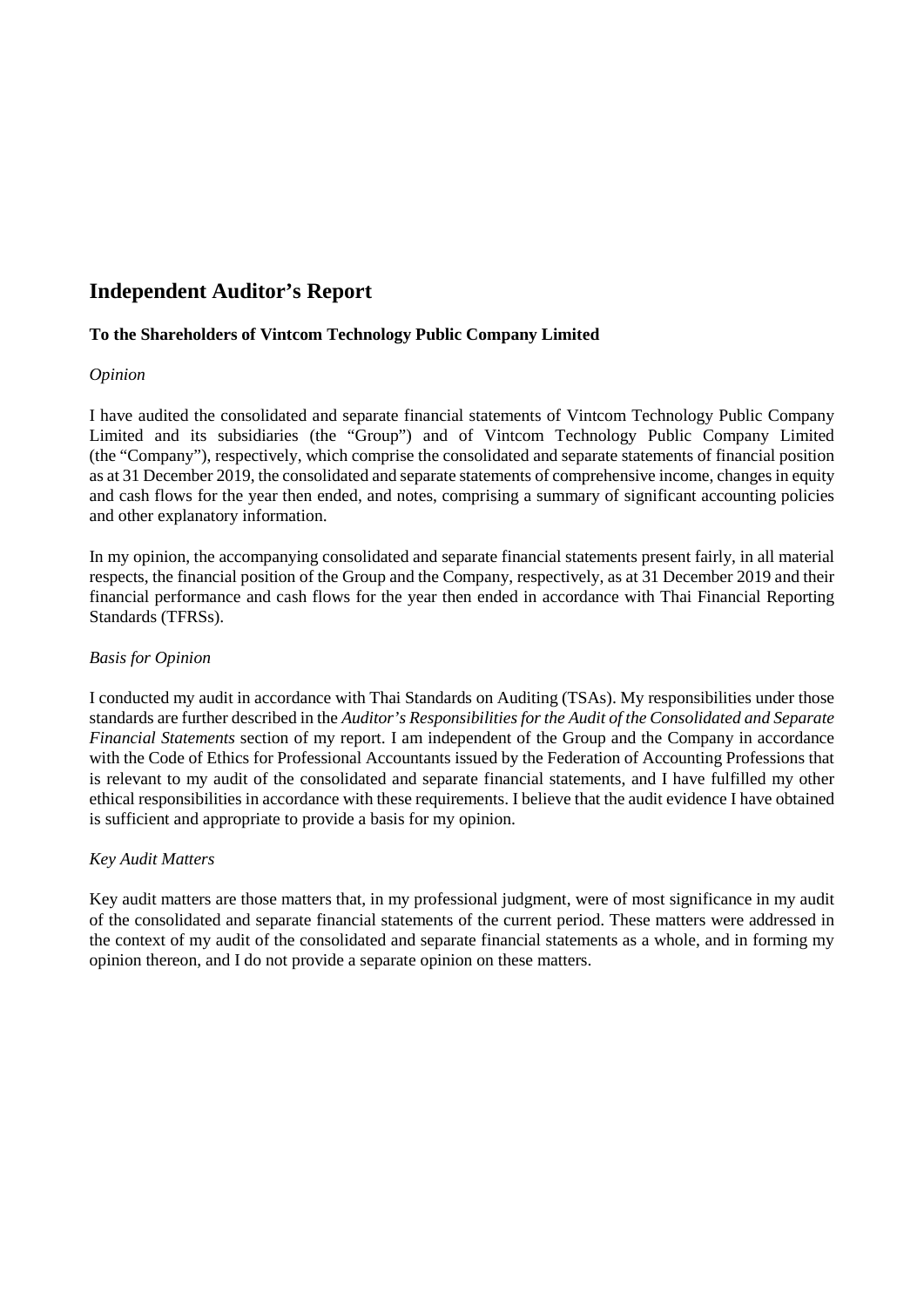| Revenue from contracts recognition                                                                                                                                                                                                                                                                                                                                                                                                                                                                                                                                                                                                                                                                                                                                                                        |                                                                                                                                                                                                                                                                                                                                                                                                                                                                                                                                                                                                                                                                                                                                                                                                                                                                                                                                                                                                                          |
|-----------------------------------------------------------------------------------------------------------------------------------------------------------------------------------------------------------------------------------------------------------------------------------------------------------------------------------------------------------------------------------------------------------------------------------------------------------------------------------------------------------------------------------------------------------------------------------------------------------------------------------------------------------------------------------------------------------------------------------------------------------------------------------------------------------|--------------------------------------------------------------------------------------------------------------------------------------------------------------------------------------------------------------------------------------------------------------------------------------------------------------------------------------------------------------------------------------------------------------------------------------------------------------------------------------------------------------------------------------------------------------------------------------------------------------------------------------------------------------------------------------------------------------------------------------------------------------------------------------------------------------------------------------------------------------------------------------------------------------------------------------------------------------------------------------------------------------------------|
| Refer to Notes 2 (c) 3 (r) and 19                                                                                                                                                                                                                                                                                                                                                                                                                                                                                                                                                                                                                                                                                                                                                                         |                                                                                                                                                                                                                                                                                                                                                                                                                                                                                                                                                                                                                                                                                                                                                                                                                                                                                                                                                                                                                          |
| The key audit matter                                                                                                                                                                                                                                                                                                                                                                                                                                                                                                                                                                                                                                                                                                                                                                                      | How the matter was addressed in the audit                                                                                                                                                                                                                                                                                                                                                                                                                                                                                                                                                                                                                                                                                                                                                                                                                                                                                                                                                                                |
| Recognition of the Group's revenue is complex<br>due to a lot of customer contracts which several<br>contracts involve multiple performance obligations<br>that combines the sales of goods, rendering of<br>services and subsequent services (maintenance<br>services), allocation transaction price to the<br>performance obligations in the contract and<br>timing of revenue recognition.<br>I focused on this area as recognition of revenue<br>involves significant judgment made by Management<br>including; determining performance obligations,<br>determining the allocation on a relative stand-<br>alone selling price basis, allocation calculation<br>of multiple performance obligations and timing<br>of revenue recognition.<br>Therefore, this matter is key area of focus in my audit. | My audit procedures included:<br>understanding and assessing the design and implementation<br>$\bullet$<br>of relevant controls regarding revenue recognition of<br>multiple performance obligations, consisted of management's<br>review of multiple performance obligations, a relative stand-<br>alone selling price determination, allocation calculation and<br>timing of revenue recognition;<br>sampling testing the relevant controls regarding revenue<br>recognition of multiple performance obligations; including<br>sampling testing the appropriateness of a relative stand-<br>alone selling price determination, allocation with relevant<br>document and timing of revenue recognition;<br>reading the contracts for key terms, testing separation relevant<br>performance obligations, testing allocation calculation and<br>timing of revenue recognition by sampling basis;<br>considering the adequacy of the disclosures in accordance<br>$\bullet$<br>with the Thai Financial Reporting Standards |

| Fair value assessment of assets and liabilities from business acquisition, impairment of goodwill and                                                                                                                                                                                                                                                                                                                                                                                                                                                                                                                                                                                                                                                                                                                                                             |                                                                                                                                                                                                                                                                                                                                                                                                                                                                                                                                                                                                                                                                                                                                                                                                                                                                                                                                                                                                                                |  |  |  |  |  |  |
|-------------------------------------------------------------------------------------------------------------------------------------------------------------------------------------------------------------------------------------------------------------------------------------------------------------------------------------------------------------------------------------------------------------------------------------------------------------------------------------------------------------------------------------------------------------------------------------------------------------------------------------------------------------------------------------------------------------------------------------------------------------------------------------------------------------------------------------------------------------------|--------------------------------------------------------------------------------------------------------------------------------------------------------------------------------------------------------------------------------------------------------------------------------------------------------------------------------------------------------------------------------------------------------------------------------------------------------------------------------------------------------------------------------------------------------------------------------------------------------------------------------------------------------------------------------------------------------------------------------------------------------------------------------------------------------------------------------------------------------------------------------------------------------------------------------------------------------------------------------------------------------------------------------|--|--|--|--|--|--|
| investment in subsidiary                                                                                                                                                                                                                                                                                                                                                                                                                                                                                                                                                                                                                                                                                                                                                                                                                                          |                                                                                                                                                                                                                                                                                                                                                                                                                                                                                                                                                                                                                                                                                                                                                                                                                                                                                                                                                                                                                                |  |  |  |  |  |  |
| Refer to Notes 2 (c), 3, 4, 10 and 13                                                                                                                                                                                                                                                                                                                                                                                                                                                                                                                                                                                                                                                                                                                                                                                                                             |                                                                                                                                                                                                                                                                                                                                                                                                                                                                                                                                                                                                                                                                                                                                                                                                                                                                                                                                                                                                                                |  |  |  |  |  |  |
| The key audit matter                                                                                                                                                                                                                                                                                                                                                                                                                                                                                                                                                                                                                                                                                                                                                                                                                                              | How the matter was addressed in the audit                                                                                                                                                                                                                                                                                                                                                                                                                                                                                                                                                                                                                                                                                                                                                                                                                                                                                                                                                                                      |  |  |  |  |  |  |
| On 17 October 2018, the Group acquired a subsidiary,<br>which is engaging in IT security services business.<br>During 2019, the Group had completed reassessing<br>the fair value of the assets acquired and liabilities<br>assumed from a business acquisition; and consideration<br>transferred including contingent consideration<br>resulting in the adjustment of goodwill to reflect<br>new information obtained about facts and<br>circumstances that existed as of the acquisition<br>date.<br>The accounting for the business acquisition requires<br>management to make judgements on identifying<br>and determining the fair values of assets acquired<br>and liabilities assumed from a business acquisition;<br>and consideration transferred including contingent<br>consideration at a business acquisition date and<br>during measurement period. | My audit procedures included:<br>reading the sale and purchase agreement and relevant<br>minutes of meeting of management;<br>inquiring management to understand key terms and<br>conditions including transaction that relevant to<br>accounting for the business acquisition and recoverable<br>amount estimation method for impairment assessment;<br>evaluating appropriateness of the identification of assets<br>$\bullet$<br>acquired and liabilities assumed; and consideration transferred<br>including contingent consideration, and examining the relevant<br>purchase and disbursement documents;<br>evaluating appropriateness of valuation technique used<br>for recoverable amount of goodwill, and key assumptions<br>such as forecast of revenue and expenses, profit rate,<br>growth rate and discount rate by comparing to historical<br>data, operation plan including information derived from<br>external source, testing calculation and performing<br>sensitivity analysis around the key assumptions; |  |  |  |  |  |  |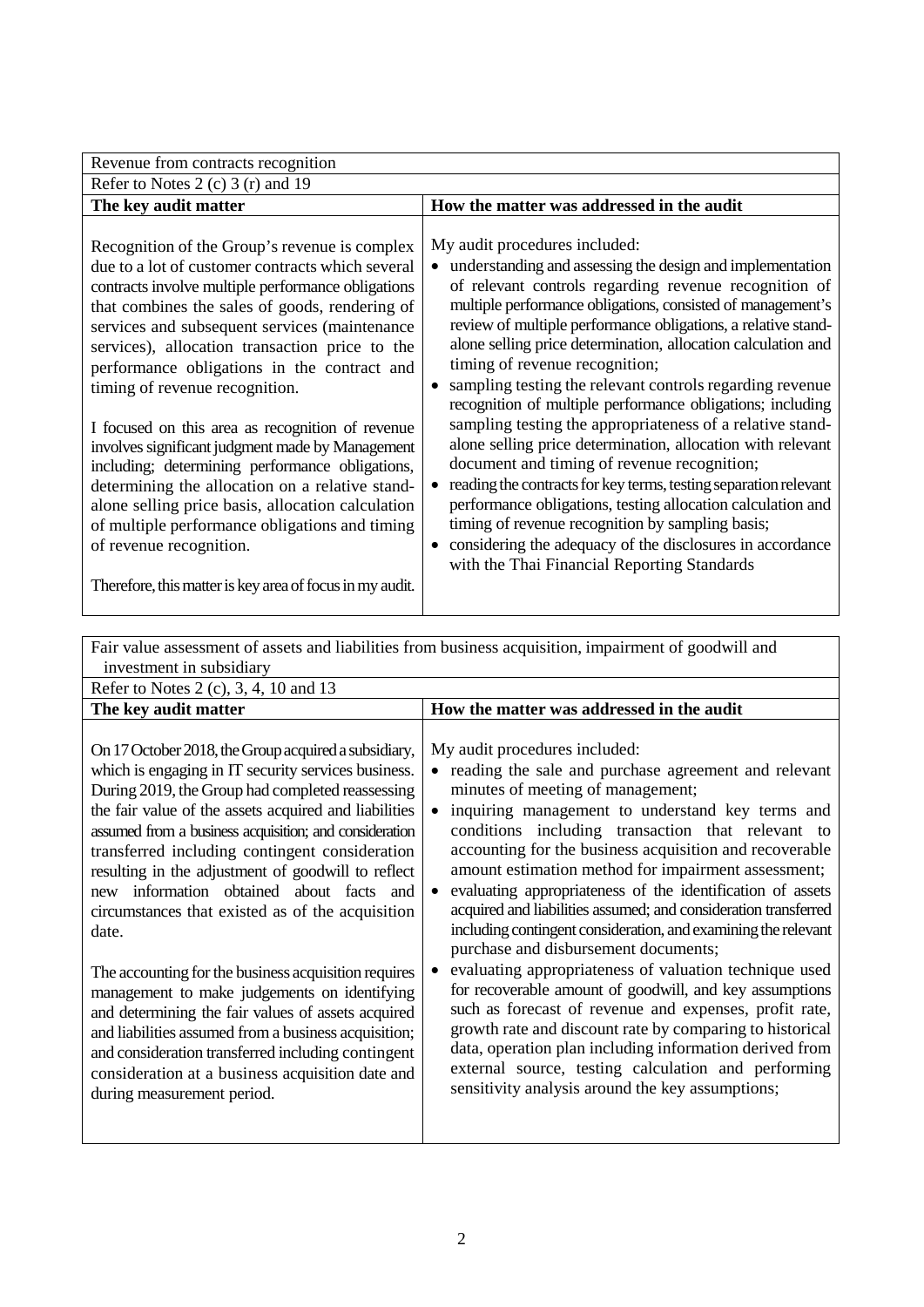Fair value assessment of assets and liabilities from business acquisition, impairment of goodwill and investment in subsidiary

| Refer to Notes 2 (c), 3, 4, 10 and 13                                                                                                                                                                                                                                                                                                                           |                                                                                                                                                                                                                                                                                                                                                        |
|-----------------------------------------------------------------------------------------------------------------------------------------------------------------------------------------------------------------------------------------------------------------------------------------------------------------------------------------------------------------|--------------------------------------------------------------------------------------------------------------------------------------------------------------------------------------------------------------------------------------------------------------------------------------------------------------------------------------------------------|
| The key audit matter                                                                                                                                                                                                                                                                                                                                            | How the matter was addressed in the audit                                                                                                                                                                                                                                                                                                              |
| As the declining in economic in the present, the<br>increasing of competition and rapid change in<br>IT business affect to the subsidiary's future<br>operation which goodwill, and investment in<br>such subsidiary will be impaired. The impairment<br>assessment requires management to make judgements<br>on estimating recoverable amount of those assets. | evaluating the key assumption used to determine the fair<br>value of assets acquired and liabilities assumed; and<br>consideration transferred including contingent consideration<br>by referred from external source and internal source;<br>considering the adequacy of the disclosures in accordance<br>with the Thai Financial Reporting Standards |
| Due to complexity of the valuation approach<br>and data inputs of fair value determination and<br>recoverable amount estimation involved a significant<br>level of judgment in determining the key assumptions<br>of management. Therefore, this is an area of<br>focus in my audit.                                                                            |                                                                                                                                                                                                                                                                                                                                                        |

### *Emphasis of Matter*

I draw attention to note 4 to the financial statements. The finalization of the reassessment of assets and liabilities from business acquisition which the Company's acquired in October 2018 was completed in October 2019. The corresponding figures presented are based on the audited financial statements as at and for the year ended 31 December 2018 after making the adjustments described in notes 4. My opinion is not modified in respect of this matter.

### *Other Information*

Management is responsible for the other information. The other information comprises the information included in the annual report, but does not include the consolidated and separate financial statements and my auditor's report thereon. The annual report is expected to be made available to me after the date of this auditor's report.

My opinion on the consolidated and separate financial statements does not cover the other information and I will not express any form of assurance conclusion thereon.

In connection with my audit of the consolidated and separate financial statements, my responsibility is to read the other information identified above when it becomes available and, in doing so, consider whether the other information is materially inconsistent with the consolidated and separate financial statements or my knowledge obtained in the audit, or otherwise appears to be materially misstated.

When I read the annual report, if I conclude that there is a material misstatement therein, I am required to communicate the matter to those charged with governance and request that the correction be made.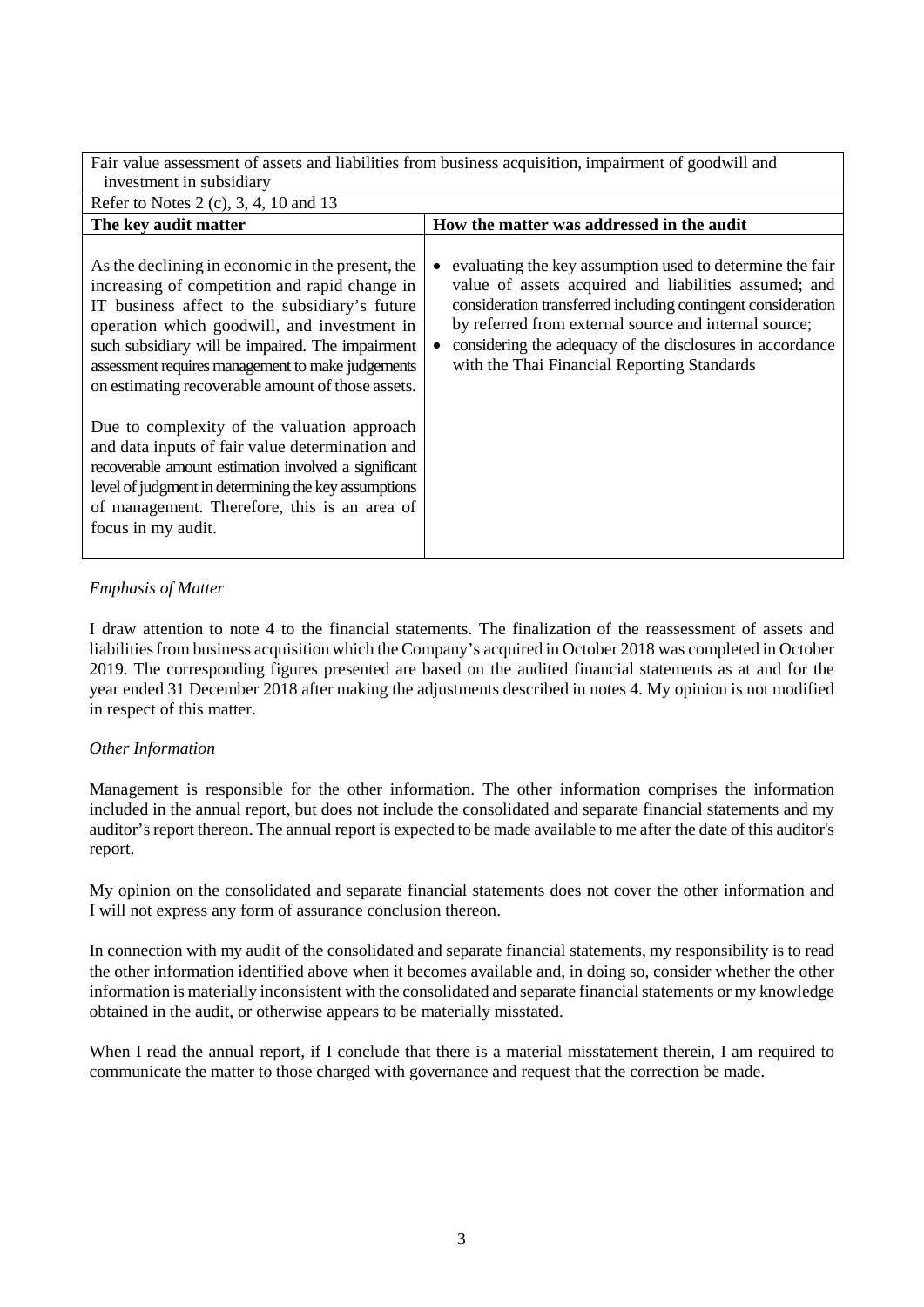### *Responsibilities of Management and Those Charged with Governance for the Consolidated and Separate Financial Statements*

Management is responsible for the preparation and fair presentation of the consolidated and separate financial statements in accordance with TFRSs, and for such internal control as management determines is necessary to enable the preparation of consolidated and separate financial statements that are free from material misstatement, whether due to fraud or error.

In preparing the consolidated and separate financial statements, management is responsible for assessing the Group's and the Company's ability to continue as a going concern disclosing, as applicable, matters related to going concern and using the going concern basis of accounting unless management either intends to liquidate the Group and the Company or to cease operations, or has no realistic alternative but to do so.

Those charged with governance are responsible for overseeing the Group's and the Company's financial reporting process.

### *Auditor's Responsibilities for the Audit of the Consolidated and Separate Financial Statements*

My objectives are to obtain reasonable assurance about whether the consolidated and separate financial statements as a whole are free from material misstatement, whether due to fraud or error, and to issue an auditor's report that includes my opinion. Reasonable assurance is a high level of assurance, but is not a guarantee that an audit conducted in accordance with TSAs will always detect a material misstatement when it exists. Misstatements can arise from fraud or error and are considered material if, individually or in the aggregate, they could reasonably be expected to influence the economic decisions of users taken on the basis of these consolidated and separate financial statements.

As part of an audit in accordance with TSAs, I exercise professional judgment and maintain professional skepticism throughout the audit. I also:

- Identify and assess the risks of material misstatement of the consolidated and separate financial statements, whether due to fraud or error, design and perform audit procedures responsive to those risks, and obtain audit evidence that is sufficient and appropriate to provide a basis for my opinion. The risk of not detecting a material misstatement resulting from fraud is higher than for one resulting from error, as fraud may involve collusion, forgery, intentional omissions, misrepresentations, or the override of internal control.
- Obtain an understanding of internal control relevant to the audit in order to design audit procedures that are appropriate in the circumstances, but not for the purpose of expressing an opinion on the effectiveness of the Group's and the Company's internal control.
- Evaluate the appropriateness of accounting policies used and the reasonableness of accounting estimates and related disclosures made by management.
- Conclude on the appropriateness of management's use of the going concern basis of accounting and, based on the audit evidence obtained, whether a material uncertainty exists related to events or conditions that may cast significant doubt on the Group's and the Company's ability to continue as a going concern. If I conclude that a material uncertainty exists, I am required to draw attention in my auditor's report to the related disclosures in the consolidated and separate financial statements or, if such disclosures are inadequate, to modify my opinion. My conclusions are based on the audit evidence obtained up to the date of my auditor's report. However, future events or conditions may cause the Group and the Company to cease to continue as a going concern.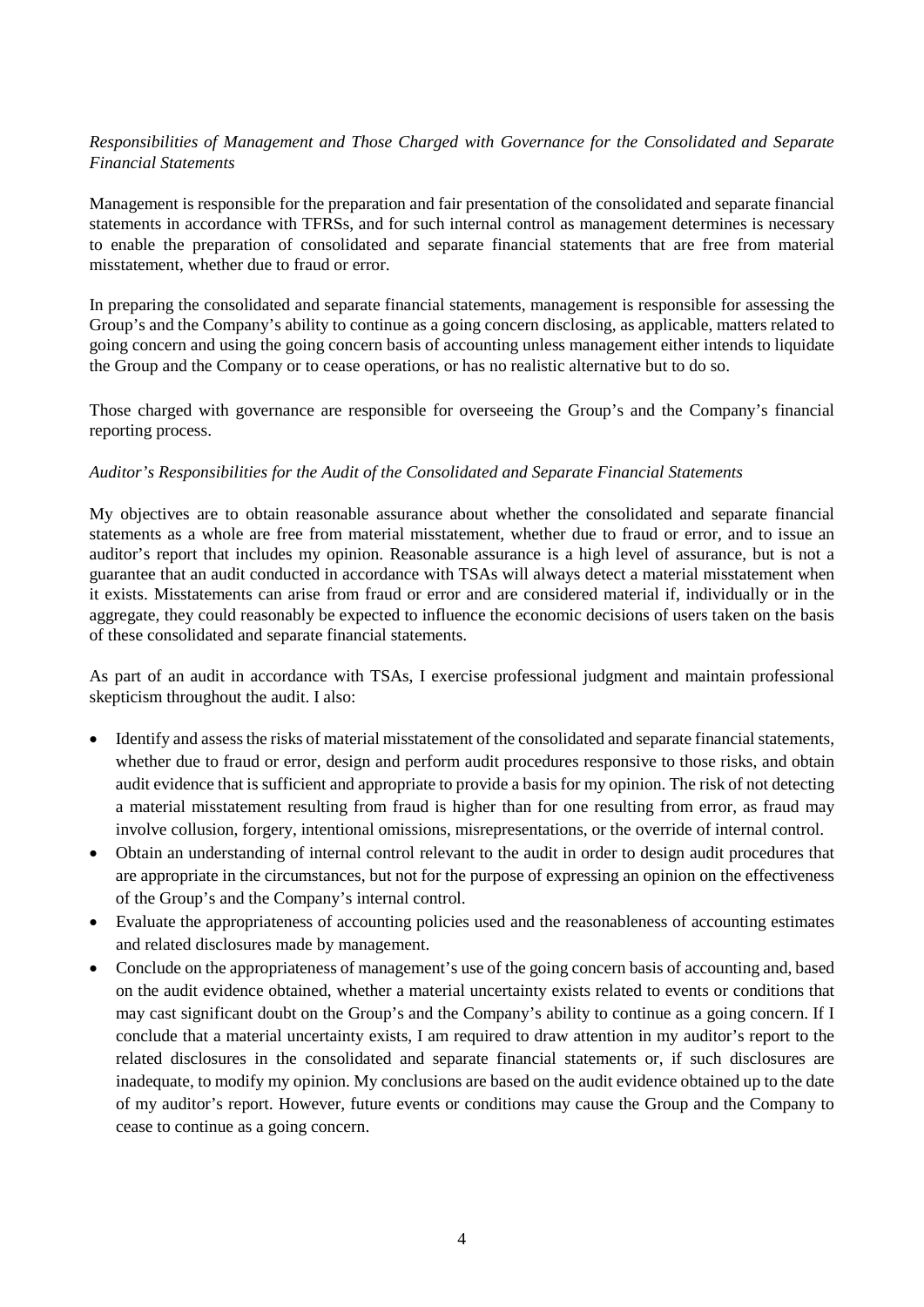- Evaluate the overall presentation, structure and content of the consolidated and separate financial statements, including the disclosures, and whether the consolidated and separate financial statements represent the underlying transactions and events in a manner that achieves fair presentation.
- Obtain sufficient appropriate audit evidence regarding the financial information of the entities or business activities within the Group to express an opinion on the consolidated financial statements. I am responsible for the direction, supervision and performance of the group audit. I remain solely responsible for my audit opinion.

I communicate with those charged with governance regarding, among other matters, the planned scope and timing of the audit and significant audit findings, including any significant deficiencies in internal control that I identify during my audit.

I also provide those charged with governance with a statement that I have complied with relevant ethical requirements regarding independence, and to communicate with them all relationships and other matters that may reasonably be thought to bear on my independence, and where applicable, related safeguards.

From the matters communicated with those charged with governance, I determine those matters that were of most significance in the audit of the consolidated and separate financial statements of the current period and are therefore the key audit matters. I describe these matters in my auditor's report unless law or regulation precludes public disclosure about the matter or when, in extremely rare circumstances, I determine that a matter should not be communicated in my report because the adverse consequences of doing so would reasonably be expected to outweigh the public interest benefits of such communication.

(Marisa Tharathornbunpakul) Certified Public Accountant Registration No. 5752

KPMG Phoomchai Audit Ltd. Bangkok 26 February 2020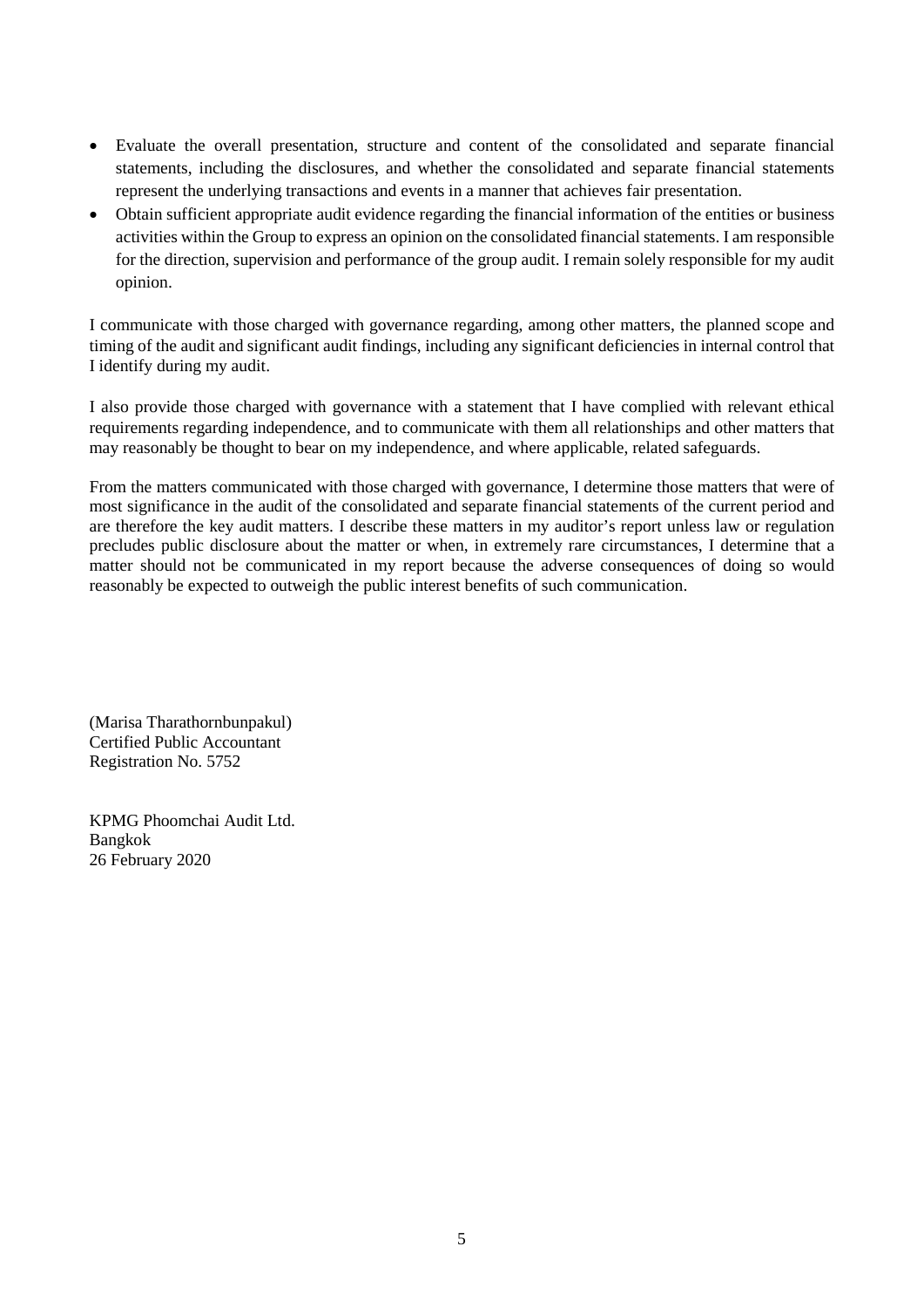**Statement of financial position**

|       | Consolidated         |               | <b>Separate</b>      |                          |  |
|-------|----------------------|---------------|----------------------|--------------------------|--|
|       | financial statements |               | financial statements |                          |  |
|       |                      |               |                      |                          |  |
| Note  | 2019                 | 2018          | 2019                 | 2018                     |  |
|       |                      | (Restated)    |                      | (Restated)               |  |
|       |                      |               |                      |                          |  |
|       |                      |               |                      |                          |  |
| 6     | 260,736,928          | 186,624,597   | 124,706,418          | 83,800,805               |  |
| 5, 8  | 540,109,037          | 747,865,977   | 340,087,155          | 543,902,680              |  |
| 5     |                      |               | 35,972,061           | 24,866,956               |  |
| 9     | 23, 127, 723         | 36,214,436    | 17,329,163           | 15,329,986               |  |
|       | 823,973,688          | 970,705,010   | 518,094,797          | 667,900,427              |  |
|       |                      |               |                      |                          |  |
|       |                      |               |                      |                          |  |
|       |                      |               |                      |                          |  |
| 7, 15 | 17,473,351           | 18,132,574    | 16,725,000           | 16,725,000               |  |
| 8     | 3,922,669            |               |                      |                          |  |
| 4,10  |                      |               | 362,078,952          | 310,240,789              |  |
| 12    | 36,065,564           | 30,680,566    | 11,238,770           | 11,651,858               |  |
| 4, 13 | 210,007,302          | 210,007,302   |                      |                          |  |
| 4, 14 | 4,666,029            | 7,536,427     | 194,359              | 285,488                  |  |
| 22    | 10,674,121           | 5,128,633     | 10,066,875           | 5,378,465                |  |
|       |                      |               |                      |                          |  |
|       | 46,846,634           | 36,415,316    | 33,369,589           | 28,343,886               |  |
|       | 7,420,467            | 7,349,460     | 2,231,767            | 2,156,411                |  |
|       | 337,076,137          | 315,250,278   | 435,905,312          | 374,781,897              |  |
|       | 1,161,049,825        | 1,285,955,288 | 954,000,109          | 1,042,682,324            |  |
|       |                      |               | 31 December          | 31 December<br>(in Baht) |  |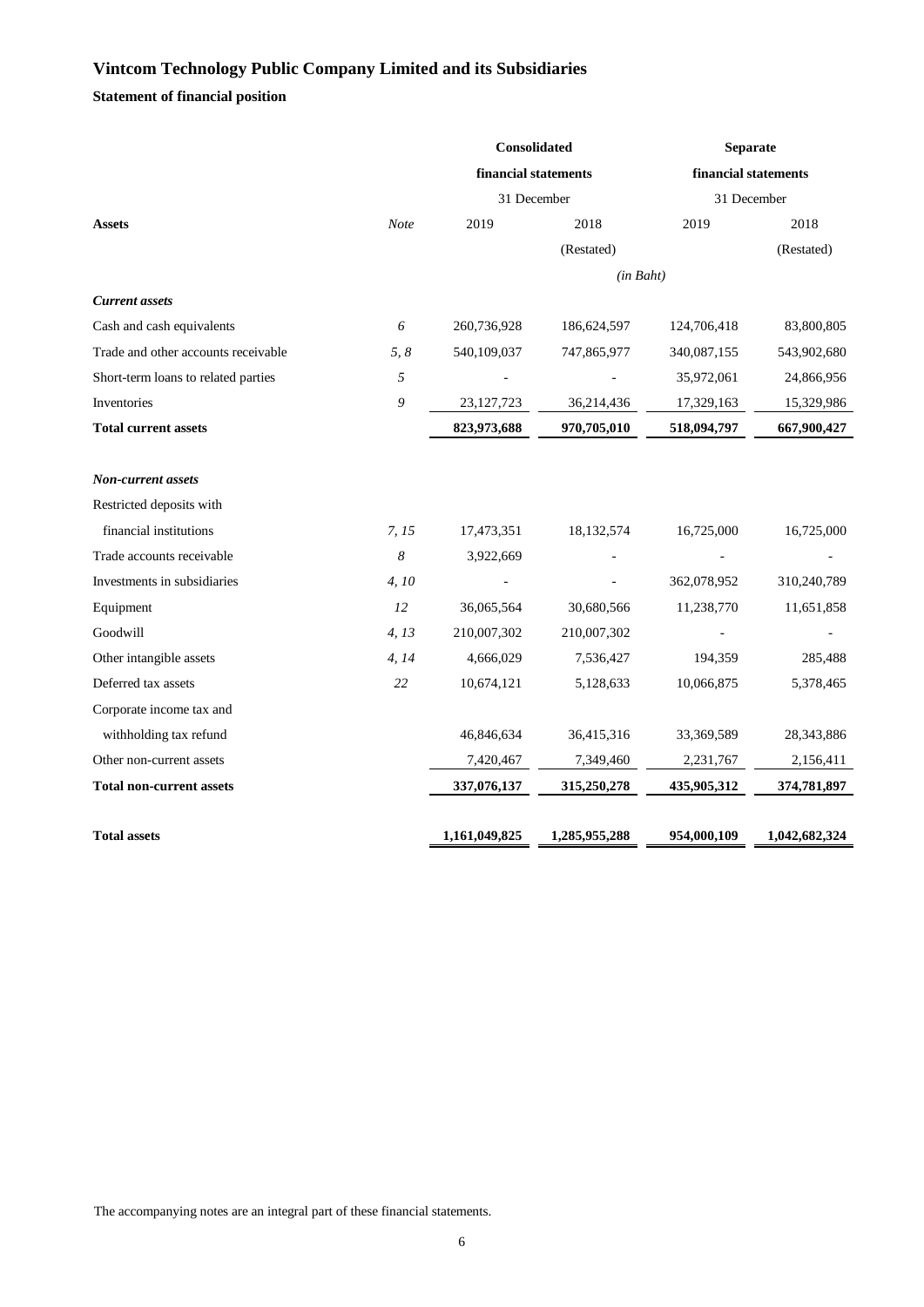**Statement of financial position**

|                                              |             | Consolidated         |               | <b>Separate</b>      |               |  |
|----------------------------------------------|-------------|----------------------|---------------|----------------------|---------------|--|
|                                              |             | financial statements |               | financial statements |               |  |
|                                              |             | 31 December          |               | 31 December          |               |  |
| <b>Liabilities and equity</b>                | <b>Note</b> | 2019                 | 2018          | 2019                 | 2018          |  |
|                                              |             |                      | (Restated)    |                      | (Restated)    |  |
|                                              |             |                      | (in Baht)     |                      |               |  |
| <b>Current liabilities</b>                   |             |                      |               |                      |               |  |
| Short-term borrowings                        |             |                      |               |                      |               |  |
| from financial institution                   | 15          |                      | 177,000,000   |                      | 177,000,000   |  |
| Trade and other accounts payable             | 5, 16       | 461,052,524          | 473,209,996   | 333,460,422          | 308,196,158   |  |
| Business acquisition payable                 | 4,26        | 81,879,291           | 14,455,631    | 81,879,291           |               |  |
| Current portion of long-term loans           | 15          | 3,141,204            | 3,429,648     |                      |               |  |
| Current portion of finance lease liabilities | 15          | 439,117              | 570,655       | 439,117              | 570,655       |  |
| Income tax payable                           |             | 4,941,599            | 3,877,505     | 3,128,033            | 3,128,033     |  |
| <b>Total current liabilities</b>             |             | 551,453,735          | 672,543,435   | 418,906,863          | 488,894,846   |  |
|                                              |             |                      |               |                      |               |  |
| <b>Non-current liabilities</b>               |             |                      |               |                      |               |  |
| Long-term loans                              | 15          |                      | 2,454,774     |                      |               |  |
| Finance lease liabilities                    | 15          | 2,630,981            | 852,875       | 2,630,981            | 852,875       |  |
| Business acquisition payable                 | 4           | 80,336,824           | 135, 135, 137 | 80,336,824           | 135, 135, 137 |  |
| Non-current provisions                       |             |                      |               |                      |               |  |
| for employee benefits                        | 17          | 19,801,587           | 13,018,665    | 12,002,019           | 7,820,680     |  |
| <b>Total non-current liabilities</b>         |             | 102,769,392          | 151,461,451   | 94,969,824           | 143,808,692   |  |
|                                              |             |                      |               |                      |               |  |
| <b>Total liabilities</b>                     |             | 654,223,127          | 824,004,886   | 513,876,687          | 632,703,538   |  |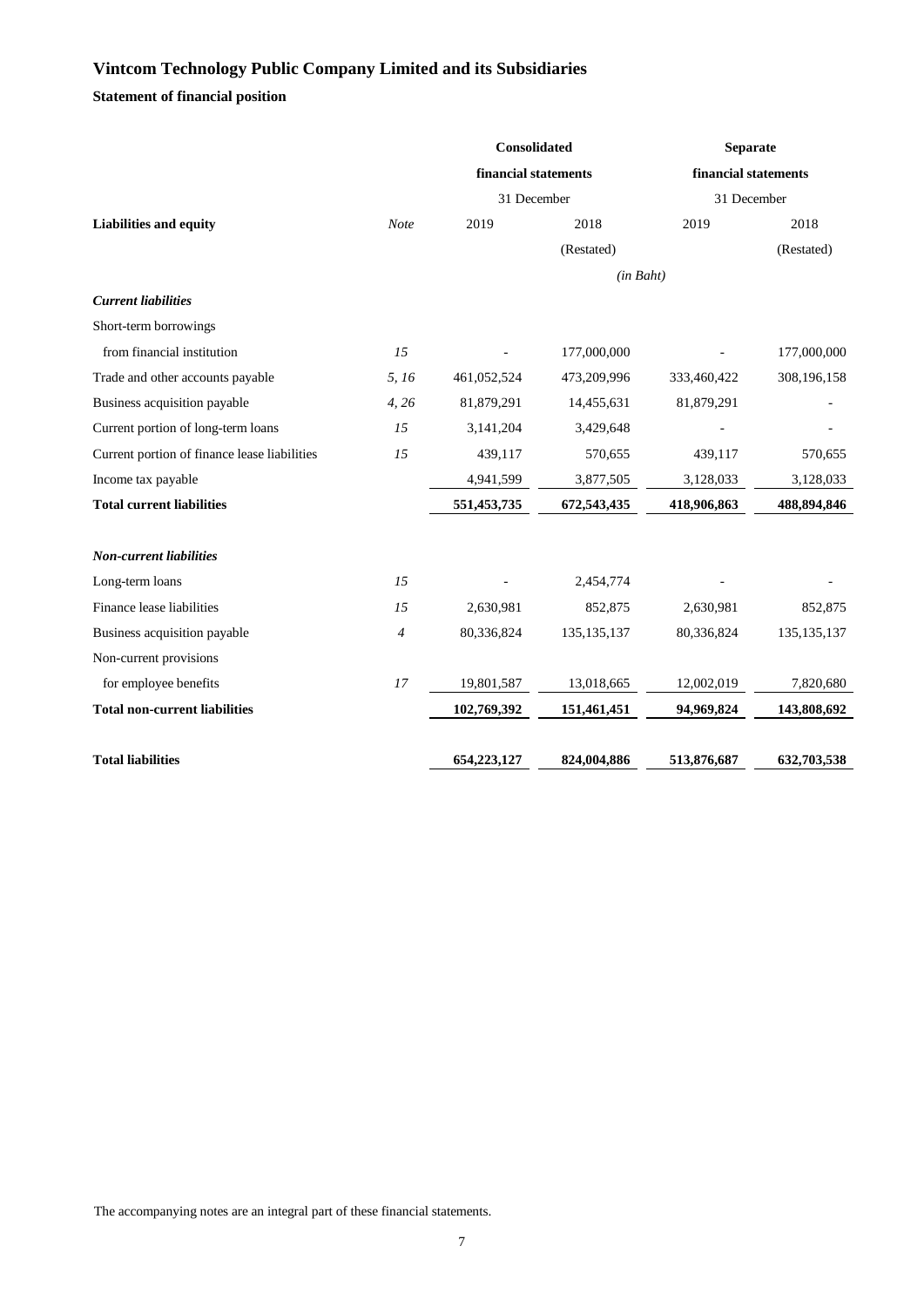**Statement of financial position**

|             |               |             | <b>Separate</b>                                                      |               |  |
|-------------|---------------|-------------|----------------------------------------------------------------------|---------------|--|
|             |               |             | financial statements<br>31 December                                  |               |  |
|             |               |             |                                                                      |               |  |
| <b>Note</b> | 2019          | 2018        | 2019                                                                 | 2018          |  |
|             |               | (Restated)  |                                                                      | (Restated)    |  |
|             |               |             |                                                                      |               |  |
|             |               |             |                                                                      |               |  |
|             |               |             |                                                                      |               |  |
|             |               |             |                                                                      |               |  |
|             |               |             |                                                                      |               |  |
|             | 150,000,000   | 150,000,000 | 150,000,000                                                          | 150,000,000   |  |
|             |               |             |                                                                      |               |  |
|             |               |             |                                                                      |               |  |
|             | 150,000,000   | 150,000,000 | 150,000,000                                                          | 150,000,000   |  |
|             |               |             |                                                                      |               |  |
| 18          | 182,453,164   | 182,453,164 | 182,453,164                                                          | 182,453,164   |  |
|             |               |             |                                                                      |               |  |
|             |               |             |                                                                      |               |  |
| 18          | 15,000,000    | 15,000,000  | 15,000,000                                                           | 15,000,000    |  |
|             | 93,506,019    | 62,727,815  | 93,624,878                                                           | 62,846,674    |  |
| 18          | (954, 620)    | (321,052)   | (954, 620)                                                           | (321,052)     |  |
|             |               |             |                                                                      |               |  |
|             | 440,004,563   | 409,859,927 | 440,123,422                                                          | 409,978,786   |  |
| 11          | 66,822,135    | 52,090,475  |                                                                      |               |  |
|             | 506,826,698   | 461,950,402 | 440,123,422                                                          | 409,978,786   |  |
|             | 1,161,049,825 |             | 954,000,109                                                          | 1,042,682,324 |  |
|             |               |             | Consolidated<br>financial statements<br>31 December<br>1,285,955,288 | (in Baht)     |  |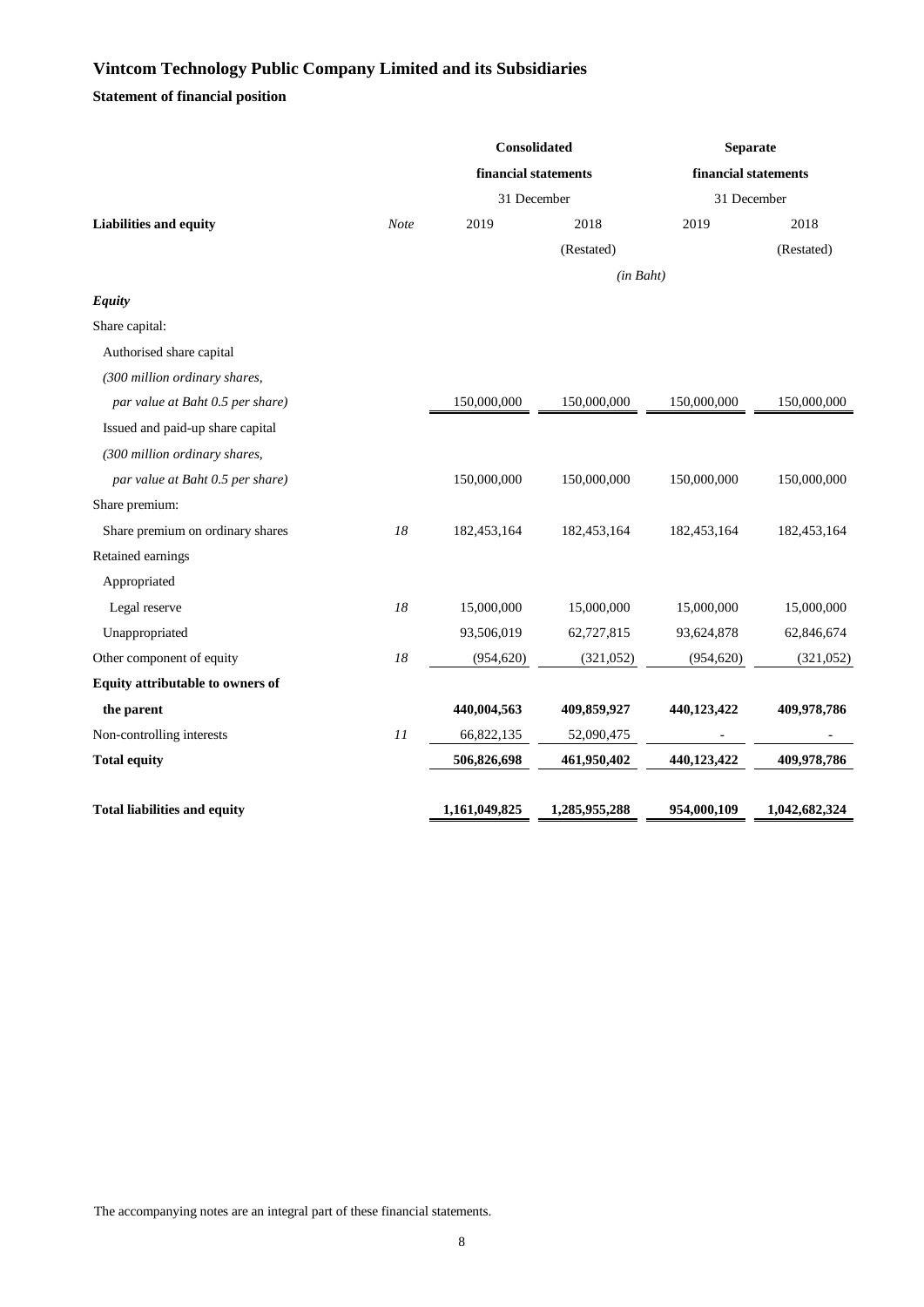**Statement of comprehensive income**

|                                         |            | Consolidated           |                 | <b>Separate</b>      |                        |  |  |
|-----------------------------------------|------------|------------------------|-----------------|----------------------|------------------------|--|--|
|                                         |            | financial statements   |                 | financial statements |                        |  |  |
|                                         |            | Year ended 31 December |                 |                      | Year ended 31 December |  |  |
|                                         | Note       | 2019                   | 2018            | 2019                 | 2018                   |  |  |
|                                         |            |                        | $(in$ $Baht)$   |                      |                        |  |  |
| Revenue from sale of goods and          |            |                        |                 |                      |                        |  |  |
| rendering of services                   | 5, 19      | 1,773,790,577          | 1,801,478,940   | 951,120,952          | 1,289,649,841          |  |  |
| Cost of sale of goods and               |            |                        |                 |                      |                        |  |  |
| rendering of services                   | $\sqrt{2}$ | (1,390,698,220)        | (1,526,508,007) | (812, 342, 746)      | (1,152,701,004)        |  |  |
| Gross profit                            |            | 383,092,357            | 274,970,933     | 138,778,206          | 136,948,837            |  |  |
| Other income                            | 5          | 8,035,990              | 12,870,559      | 5,012,291            | 7,916,166              |  |  |
| Distribution costs                      | 5          | (55,594,847)           | (43,767,754)    | (28, 863, 777)       | (26,896,383)           |  |  |
| Administrative expenses                 | 5          | (235, 912, 865)        | (152, 281, 938) | (87,290,037)         | (61, 396, 632)         |  |  |
| Finance costs                           |            | (4,453,494)            | (2,361,090)     | (3,741,227)          | (1,614,870)            |  |  |
| Share of profit of subsidiaries         | 10         |                        |                 | 47,757,231           | 14,469,988             |  |  |
| Profit before tax expense               |            | 95,167,141             | 89,430,710      | 71,652,687           | 69,427,106             |  |  |
| Tax expense                             | 22         | (13, 657, 277)         | (17, 643, 492)  | (4,874,483)          | (10,888,063)           |  |  |
| Profit for the year                     |            | 81,509,864             | 71,787,218      | 66,778,204           | 58,539,043             |  |  |
| Other comprehensive income              |            |                        |                 |                      |                        |  |  |
| Items that will be reclassified         |            |                        |                 |                      |                        |  |  |
| subsequently to profit or loss          |            |                        |                 |                      |                        |  |  |
| Exchange differences on                 |            |                        |                 |                      |                        |  |  |
| translating foreign operations          | 10         | (633, 568)             | (286, 393)      | (633, 568)           | (286, 393)             |  |  |
| Items that will not be reclassified     |            |                        |                 |                      |                        |  |  |
| subsequently to profit or loss          |            |                        |                 |                      |                        |  |  |
| Gain on remeasurements of               |            |                        |                 |                      |                        |  |  |
| defined benefit plans                   | 17         |                        | 1,743,699       |                      | 1,392,025              |  |  |
| Share of other comprehensive income     |            |                        |                 |                      |                        |  |  |
| of subsidiaries                         |            |                        |                 |                      | 179,354                |  |  |
| Income tax relating to items that will  |            |                        |                 |                      |                        |  |  |
| not be reclassified subsequently        | 22         |                        | (348, 741)      |                      | (314,276)              |  |  |
|                                         |            |                        | 1,394,958       |                      | 1,257,103              |  |  |
| Other comprehensive income (expense)    |            |                        |                 |                      |                        |  |  |
| for the year, net of tax                |            | (633, 568)             | 1,108,565       | (633,568)            | 970,710                |  |  |
| Total comprehensive income for the year |            | 80,876,296             | 72,895,783      | 66,144,636           | 59,509,753             |  |  |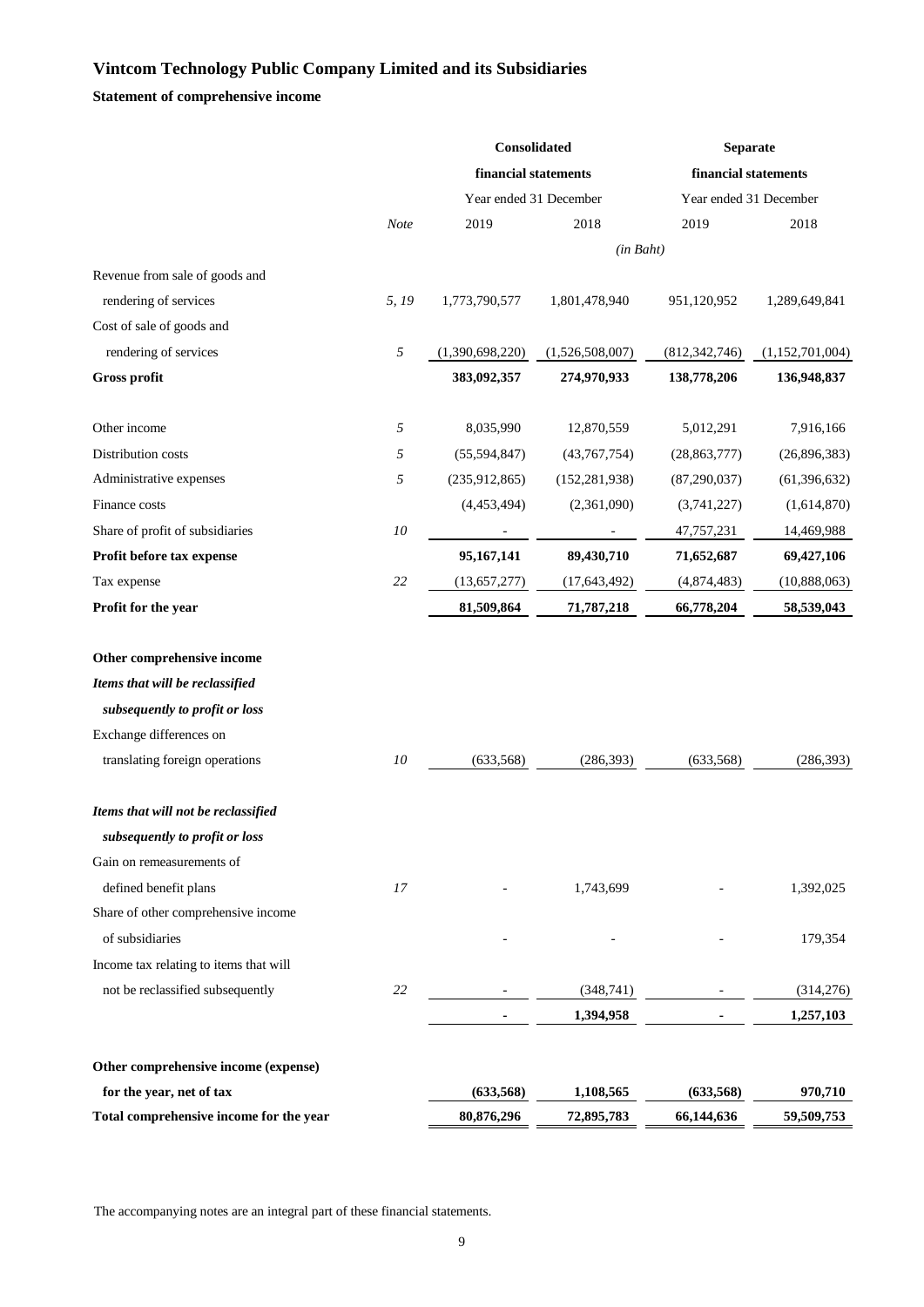**Statement of comprehensive income**

|                                         |             | <b>Consolidated</b>    |            | <b>Separate</b>        |            |
|-----------------------------------------|-------------|------------------------|------------|------------------------|------------|
|                                         |             | financial statements   |            | financial statements   |            |
|                                         |             | Year ended 31 December |            | Year ended 31 December |            |
|                                         | <b>Note</b> | 2019                   | 2018       | 2019                   | 2018       |
|                                         |             |                        | (in Baht)  |                        |            |
| <b>Profit attributable to:</b>          |             |                        |            |                        |            |
| Owners of parent                        |             | 66,778,204             | 58,420,184 | 66,778,204             | 58,539,043 |
| Non-controlling interests               | 11          | 14,731,660             | 13,367,034 |                        |            |
| Profit for the year                     |             | 81,509,864             | 71,787,218 | 66,778,204             | 58,539,043 |
|                                         |             |                        |            |                        |            |
| <b>Total comprehensive income</b>       |             |                        |            |                        |            |
| attributable to:                        |             |                        |            |                        |            |
| Owners of parent                        |             | 66,144,636             | 59,390,894 | 66,144,636             | 59,509,753 |
| Non-controlling interests               | 11          | 14,731,660             | 13,504,889 |                        |            |
| Total comprehensive income for the year |             | 80,876,296             | 72,895,783 | 66,144,636             | 59,509,753 |
|                                         |             |                        |            |                        |            |
| Basic earnings per share                | 23          | 0.22                   | 0.19       | 0.22                   | 0.20       |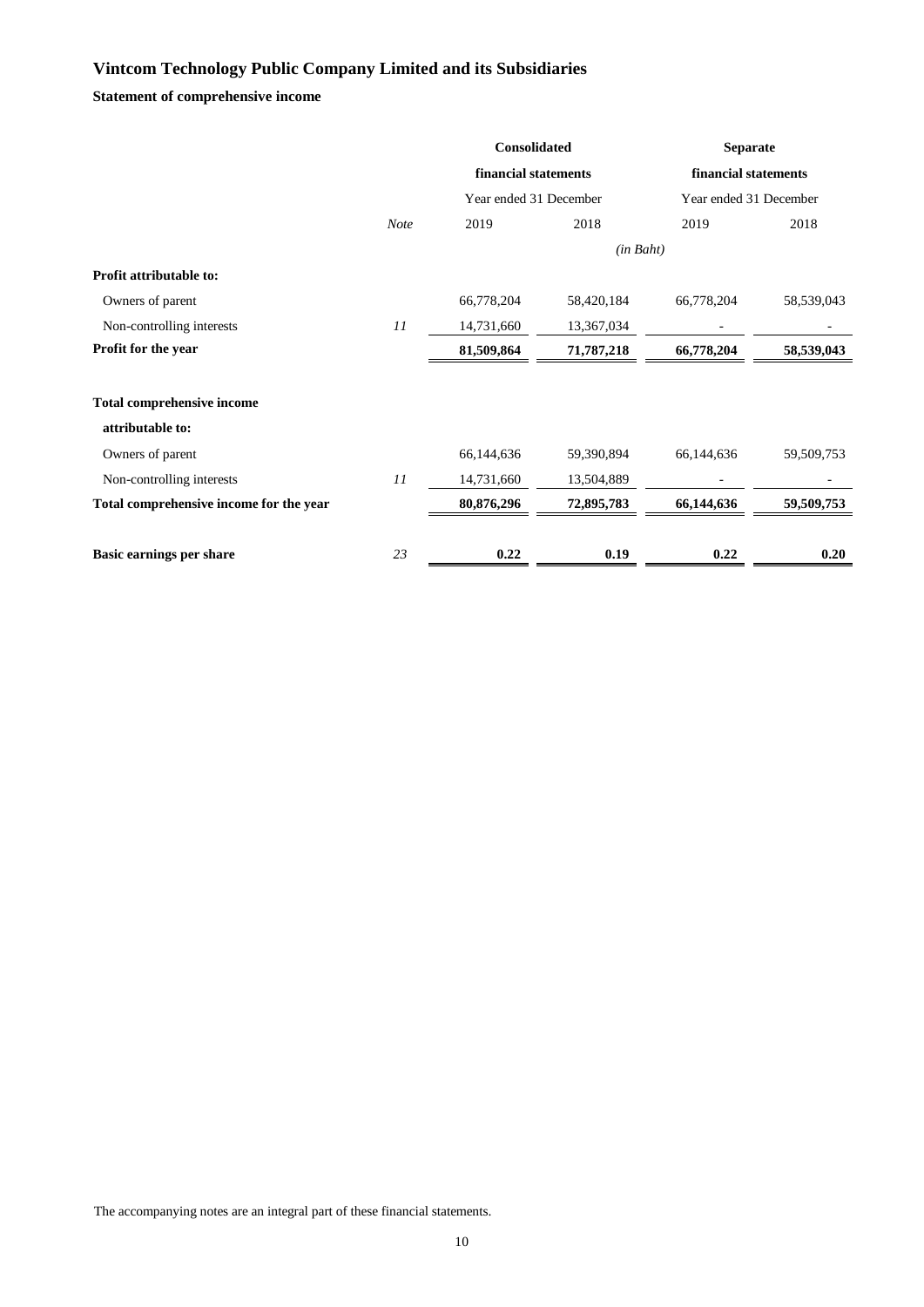**Statement of changes in equity**

|                                                       | <b>Consolidated financial statements</b> |               |             |                          |                   |                          |                 |                          |                |  |
|-------------------------------------------------------|------------------------------------------|---------------|-------------|--------------------------|-------------------|--------------------------|-----------------|--------------------------|----------------|--|
|                                                       |                                          |               | Other       |                          |                   |                          |                 |                          |                |  |
|                                                       |                                          |               |             |                          |                   | component                |                 |                          |                |  |
|                                                       |                                          |               |             |                          | Retained earnings | of equity                |                 |                          |                |  |
|                                                       |                                          |               |             |                          |                   |                          | Equity          |                          |                |  |
|                                                       |                                          | Issued and    |             |                          |                   | Translating              | attributable to | Non-                     |                |  |
|                                                       |                                          | paid-up       | Share       | Legal                    |                   | foreign                  | owners of       | controlling              | Total          |  |
|                                                       | <b>Note</b>                              | share capital | premium     | reserve                  | Unappropriated    | operations               | the parent      | interests                | equity         |  |
| Year ended 31 December 2018                           |                                          |               |             |                          | $(in$ $Baht)$     |                          |                 |                          |                |  |
| <b>Balance at 1 January 2018</b>                      |                                          | 150,000,000   | 182,453,164 | 15,000,000               | 22,549,326        | (34, 659)                | 369,967,831     | 38,585,586               | 408,553,417    |  |
| Transactions with owners, recorded directly in equity |                                          |               |             |                          |                   |                          |                 |                          |                |  |
| Distribution to owners of the parent                  |                                          |               |             |                          |                   |                          |                 |                          |                |  |
| Dividends to owners of the Company                    | 24                                       |               | ٠           | $\sim$                   | (19, 498, 798)    | $\sim$                   | (19, 498, 798)  | $\overline{\phantom{a}}$ | (19, 498, 798) |  |
| Total distribution to owners of the parent            |                                          |               |             | $\blacksquare$           | (19, 498, 798)    | $\blacksquare$           | (19, 498, 798)  | $\blacksquare$           | (19, 498, 798) |  |
| Comprehensive income for the year                     |                                          |               |             |                          |                   |                          |                 |                          |                |  |
| Profit or loss                                        |                                          | ٠             |             | $\overline{\phantom{a}}$ | 58,420,184        | $\overline{\phantom{a}}$ | 58,420,184      | 13,367,034               | 71,787,218     |  |
| Other comprehensive income                            |                                          |               | ٠           | ٠                        | 1,257,103         | (286, 393)               | 970,710         | 137,855                  | 1,108,565      |  |
| Total comprehensive income (expense) for the year     |                                          |               |             | $\blacksquare$           | 59,677,287        | (286,393)                | 59,390,894      | 13,504,889               | 72,895,783     |  |
| <b>Balance at 31 December 2018</b>                    |                                          | 150,000,000   | 182,453,164 | 15,000,000               | 62,727,815        | (321, 052)               | 409,859,927     | 52,090,475               | 461,950,402    |  |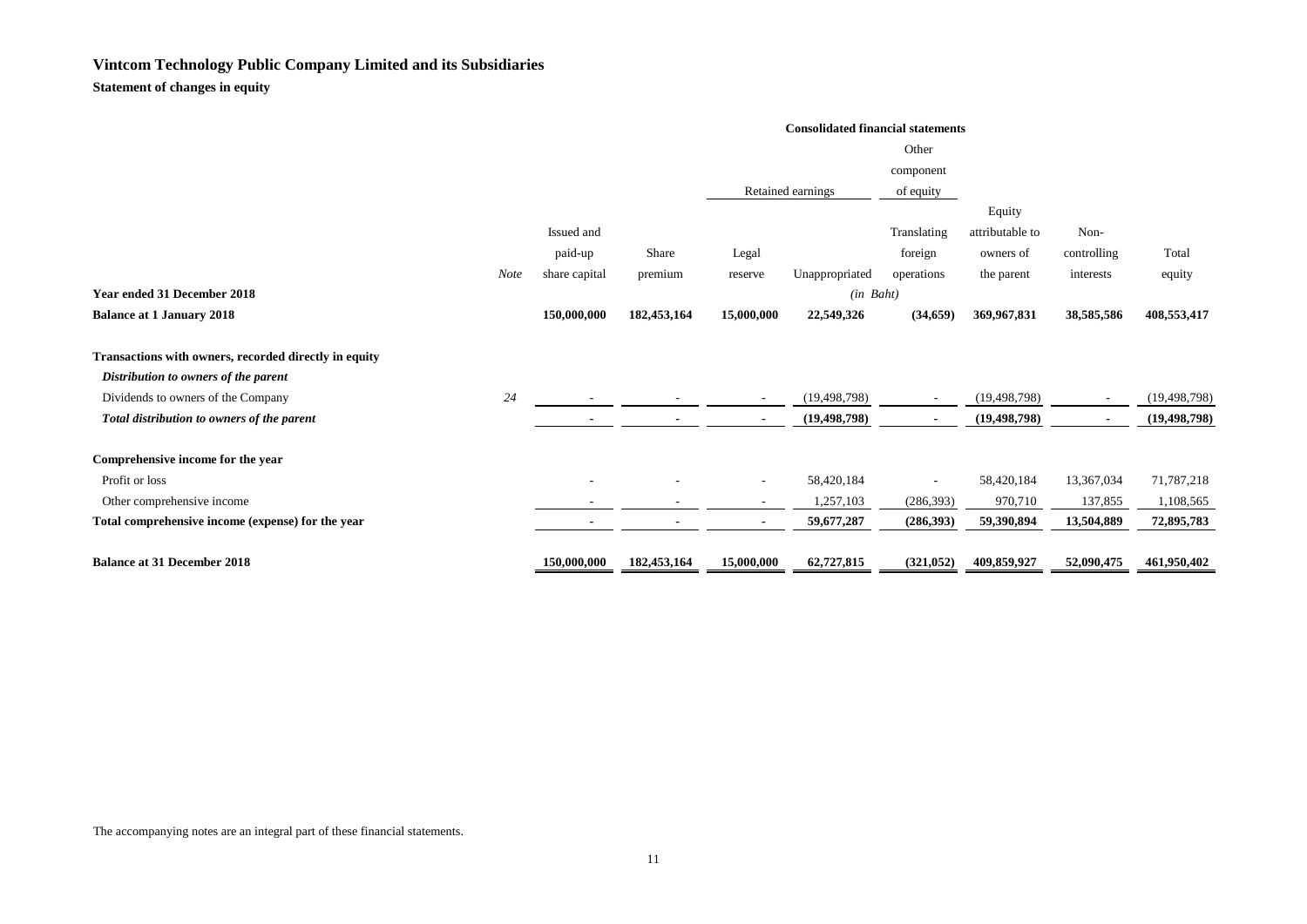**Statement of changes in equity**

|                                                       | <b>Consolidated financial statements</b> |               |                |                          |                   |                          |                 |                |              |
|-------------------------------------------------------|------------------------------------------|---------------|----------------|--------------------------|-------------------|--------------------------|-----------------|----------------|--------------|
|                                                       |                                          | Other         |                |                          |                   |                          |                 |                |              |
|                                                       |                                          |               |                |                          |                   | component                |                 |                |              |
|                                                       |                                          |               |                |                          | Retained earnings | of equity                |                 |                |              |
|                                                       |                                          |               |                |                          |                   |                          | Equity          |                |              |
|                                                       |                                          | Issued and    |                |                          |                   | Translating              | attributable to | Non-           |              |
|                                                       |                                          | paid-up       | Share          | Legal                    |                   | foreign                  | owners of       | controlling    | Total        |
|                                                       | <b>Note</b>                              | share capital | premium        | reserve                  | Unappropriated    | operations               | the parent      | interests      | equity       |
| Year ended 31 December 2019                           |                                          |               |                |                          | $(in$ Baht)       |                          |                 |                |              |
| <b>Balance at 1 January 2019</b>                      |                                          | 150,000,000   | 182,453,164    | 15,000,000               | 62,727,815        | (321, 052)               | 409,859,927     | 52,090,475     | 461,950,402  |
| Transactions with owners, recorded directly in equity |                                          |               |                |                          |                   |                          |                 |                |              |
| Distribution to owners of the parent                  |                                          |               |                |                          |                   |                          |                 |                |              |
| Dividends to owners of the Company                    | 24                                       |               |                |                          | (36,000,000)      |                          | (36,000,000)    |                | (36,000,000) |
| Total distribution to owners of the parent            |                                          |               |                | $\sim$                   | (36,000,000)      | $\blacksquare$           | (36,000,000)    | $\blacksquare$ | (36,000,000) |
| Comprehensive income for the year                     |                                          |               |                |                          |                   |                          |                 |                |              |
| Profit or loss                                        |                                          |               |                | $\overline{\phantom{a}}$ | 66,778,204        | $\overline{\phantom{a}}$ | 66,778,204      | 14,731,660     | 81,509,864   |
| Other comprehensive income                            |                                          |               |                |                          |                   | (633, 568)               | (633, 568)      |                | (633, 568)   |
| Total comprehensive income (expense) for the year     |                                          | -             | $\blacksquare$ | $\sim$                   | 66,778,204        | (633,568)                | 66,144,636      | 14,731,660     | 80,876,296   |
| <b>Balance at 31 December 2019</b>                    |                                          | 150,000,000   | 182,453,164    | 15,000,000               | 93,506,019        | (954, 620)               | 440,004,563     | 66,822,135     | 506,826,698  |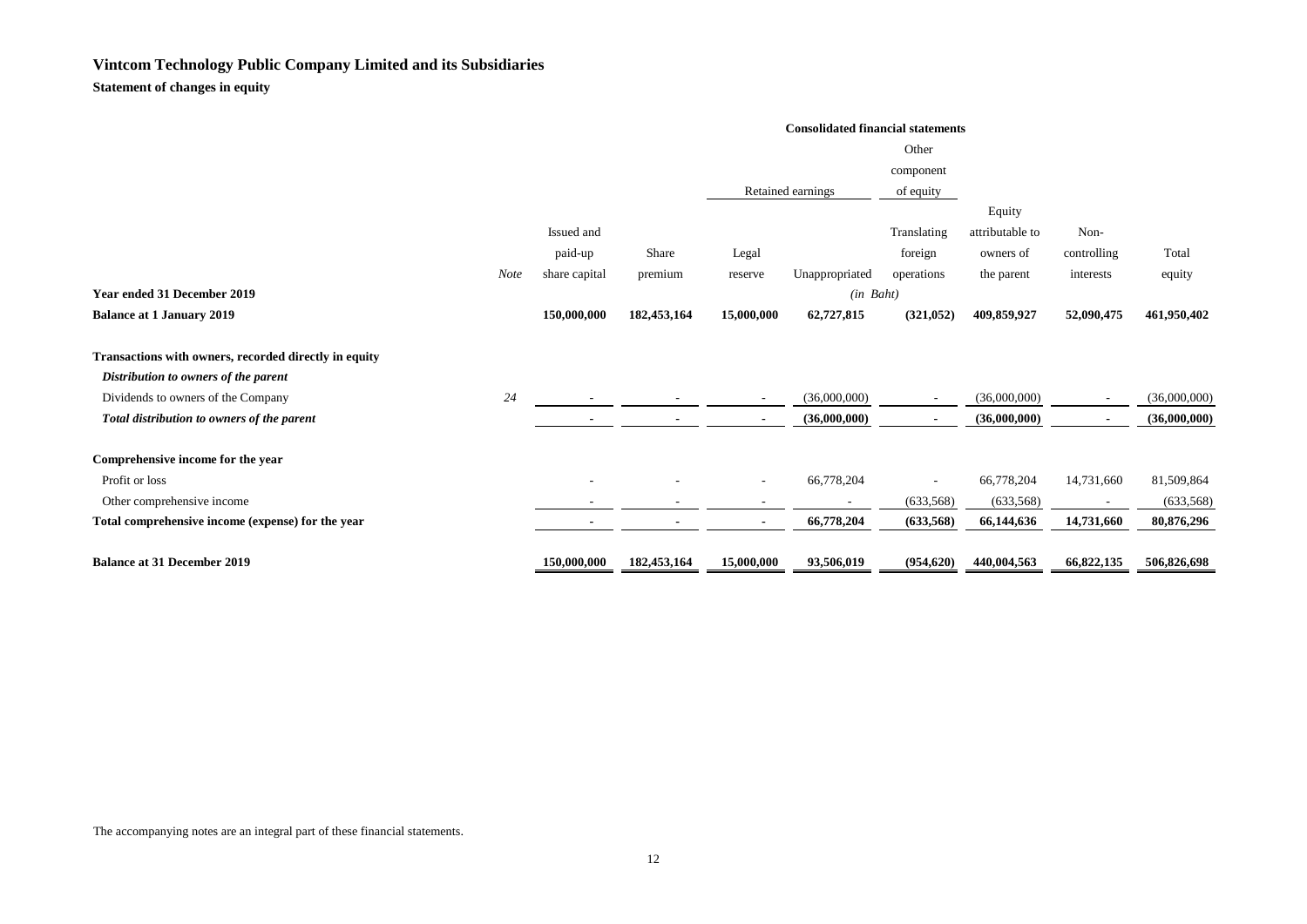**Statement of changes in equity**

#### **Separate financial statements**

|                                                       |             |               |                |            |                   | Other                    |                |
|-------------------------------------------------------|-------------|---------------|----------------|------------|-------------------|--------------------------|----------------|
|                                                       |             |               |                |            |                   | component                |                |
|                                                       |             |               |                |            | Retained earnings | of equity                |                |
|                                                       |             | Issued and    |                |            |                   | Translating              |                |
|                                                       |             | paid-up       | Share          | Legal      |                   | foreign                  | Total          |
|                                                       | <b>Note</b> | share capital | premium        | reserve    | Unappropriated    | operations               | equity         |
|                                                       |             |               |                |            | (in Baht)         |                          |                |
| <b>Year ended 31 December 2018</b>                    |             |               |                |            |                   |                          |                |
| <b>Balance at 1 January 2018</b>                      |             | 150,000,000   | 182,453,164    | 15,000,000 | 22,549,326        | (34, 659)                | 369,967,831    |
| Transactions with owners, recorded directly in equity |             |               |                |            |                   |                          |                |
| Distribution to owners of the parent                  |             |               |                |            |                   |                          |                |
| Dividends to owners of the Company                    | 24          |               |                |            | (19, 498, 798)    | $\overline{\phantom{a}}$ | (19, 498, 798) |
| Total distribution to owners of the parent            |             |               | ٠              |            | (19, 498, 798)    | $\blacksquare$           | (19, 498, 798) |
| Comprehensive income for the year                     |             |               |                |            |                   |                          |                |
| Profit or loss                                        |             |               |                |            | 58,539,043        |                          | 58,539,043     |
| Other comprehensive income                            |             |               |                |            | 1,257,103         | (286, 393)               | 970,710        |
| Total comprehensive income (expense) for the year     |             |               | $\blacksquare$ |            | 59,796,146        | (286, 393)               | 59,509,753     |
| <b>Balance at 31 December 2018</b>                    |             | 150,000,000   | 182,453,164    | 15,000,000 | 62,846,674        | (321, 052)               | 409,978,786    |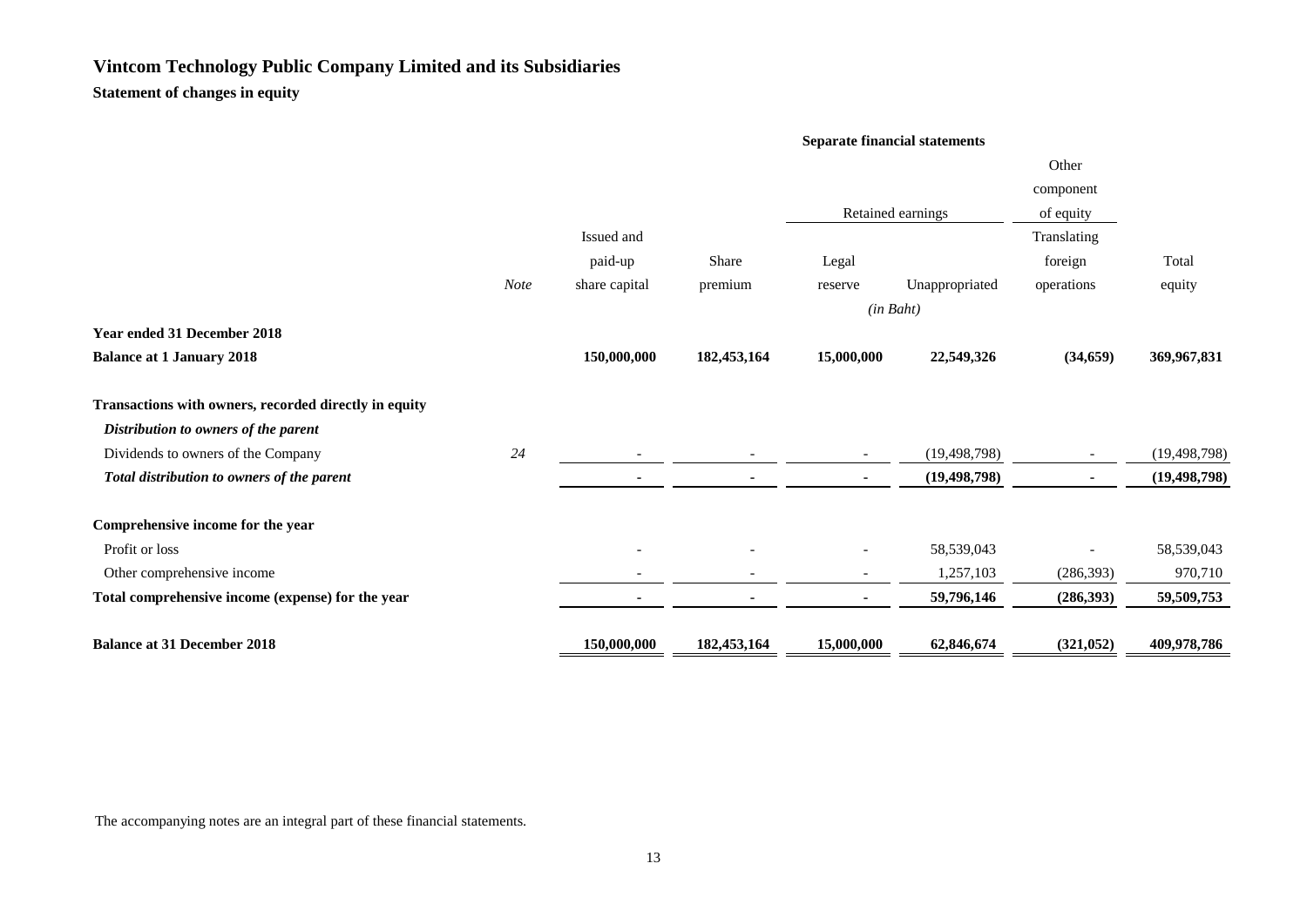**Statement of changes in equity**

#### **Separate financial statements**

|                                                       |             |                |             |            |                   | Other          |              |
|-------------------------------------------------------|-------------|----------------|-------------|------------|-------------------|----------------|--------------|
|                                                       |             |                |             |            |                   | component      |              |
|                                                       |             |                |             |            | Retained earnings | of equity      |              |
|                                                       |             | Issued and     |             |            |                   | Translating    |              |
|                                                       |             | paid-up        | Share       | Legal      |                   | foreign        | Total        |
|                                                       | <b>Note</b> | share capital  | premium     | reserve    | Unappropriated    | operations     | equity       |
|                                                       |             |                |             | (in Baht)  |                   |                |              |
| <b>Year ended 31 December 2019</b>                    |             |                |             |            |                   |                |              |
| <b>Balance at 1 January 2019</b>                      |             | 150,000,000    | 182,453,164 | 15,000,000 | 62,846,674        | (321, 052)     | 409,978,786  |
| Transactions with owners, recorded directly in equity |             |                |             |            |                   |                |              |
| Distribution to owners of the parent                  |             |                |             |            |                   |                |              |
| Dividends to owners of the Company                    | 24          |                |             |            | (36,000,000)      |                | (36,000,000) |
| Total distribution to owners of the parent            |             |                | ٠           |            | (36,000,000)      | $\blacksquare$ | (36,000,000) |
| Comprehensive income for the year                     |             |                |             |            |                   |                |              |
| Profit or loss                                        |             |                |             |            | 66,778,204        |                | 66,778,204   |
| Other comprehensive income                            |             |                |             |            |                   | (633, 568)     | (633, 568)   |
| Total comprehensive income (expense) for the year     |             | $\blacksquare$ | ٠           |            | 66,778,204        | (633,568)      | 66,144,636   |
| <b>Balance at 31 December 2019</b>                    |             | 150,000,000    | 182,453,164 | 15,000,000 | 93,624,878        | (954, 620)     | 440,123,422  |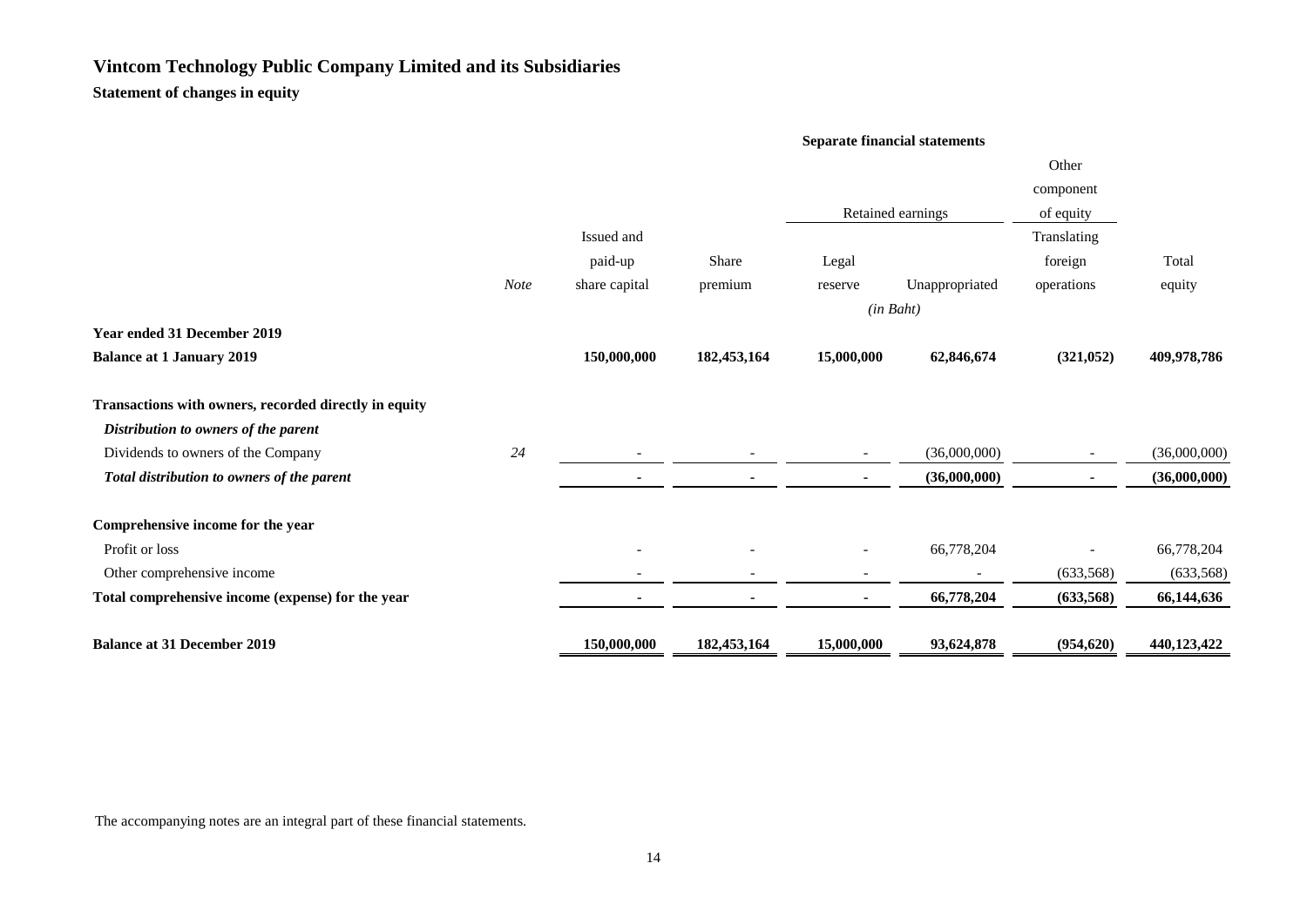### **Statement of cash flows**

|                                                  |                | Consolidated           |                 | <b>Separate</b>        |                 |
|--------------------------------------------------|----------------|------------------------|-----------------|------------------------|-----------------|
|                                                  |                | financial statements   |                 | financial statements   |                 |
|                                                  |                | Year ended 31 December |                 | Year ended 31 December |                 |
|                                                  | Note           | 2019                   | 2018            | 2019                   | 2018            |
|                                                  |                |                        | (Restated)      |                        | (Restated)      |
|                                                  |                |                        | (in Baht)       |                        |                 |
| Cash flows from operating activities             |                |                        |                 |                        |                 |
| Profit for the year                              |                | 81,509,864             | 71,787,218      | 66,778,204             | 58,539,043      |
| Adjustments to reconcile profit to cash receipts |                |                        |                 |                        |                 |
| (payments)                                       |                |                        |                 |                        |                 |
| Tax expense                                      |                | 13,657,277             | 17,643,492      | 4,874,483              | 10,888,063      |
| Finance costs                                    |                | 4,453,494              | 2,361,090       | 3,741,227              | 1,614,870       |
| Depreciation                                     |                | 12,803,783             | 10,197,197      | 4,798,503              | 4,775,853       |
| Amortisation                                     |                | 3,091,860              | 2,491,867       | 131,129                | 150,547         |
| Unrealised (gain) loss on exchange               |                | 54,210                 | (103, 558)      | 2,140,102              | 540,966         |
| Share of profit of subsidiaries                  |                |                        |                 | (47, 757, 231)         | (14, 469, 988)  |
| (Reversal of) bad and doubtful debts expenses    |                | 28,548                 | (242, 253)      |                        | 228,404         |
| Losses on inventories devaluation                |                | 135,193                | 79,955          | 135,193                | 79,955          |
| (Gain) loss on disposals of equipment            |                | 289,004                | (176, 400)      |                        | (154, 361)      |
| Written-off withholding tax deducted at source   |                |                        |                 |                        | 5,769           |
| Interest income                                  |                | (1,813,496)            | (1,724,627)     | (1,984,734)            | (1,656,632)     |
| Fair value adjustment of business                |                |                        |                 |                        |                 |
| acquisition payable                              | $\overline{4}$ | 23,714,586             |                 | 23,714,586             |                 |
|                                                  |                | 137,924,323            | 102,313,981     | 56,571,462             | 60,542,489      |
| Changes in operating assets and liabilities      |                |                        |                 |                        |                 |
| Trade and other accounts receivable              |                | 202,987,492            | (335,063,679)   | 203, 311, 215          | (277, 170, 075) |
| Inventories                                      |                | 12,951,520             | 12,699,055      | (2, 134, 370)          | 24,649,692      |
| Other non-current assets                         |                | (71,007)               | (354, 625)      | (75, 356)              | 68,657          |
| Trade and other accounts payable                 |                | (10,882,412)           | 114,364,992     | 25,563,030             | 53,219,974      |
| Non-current provisions for employee benefits     |                | 6,782,922              | 1,425,135       | 4, 181, 339            | (614, 267)      |
| Net cash generated from (used in) operating      |                | 349,692,838            | (104, 615, 141) | 287,417,320            | (139, 303, 530) |
| Taxes received                                   |                | 8,722,335              | 6,311,944       | 8,722,335              | 4,373,413       |
| Taxes paid                                       |                | (37, 292, 324)         | (29,962,672)    | (23,310,931)           | (18,019,605)    |
| Net cash from (used in) operating activities     |                | 321,122,849            | (128, 265, 869) | 272,828,724            | (152, 949, 722) |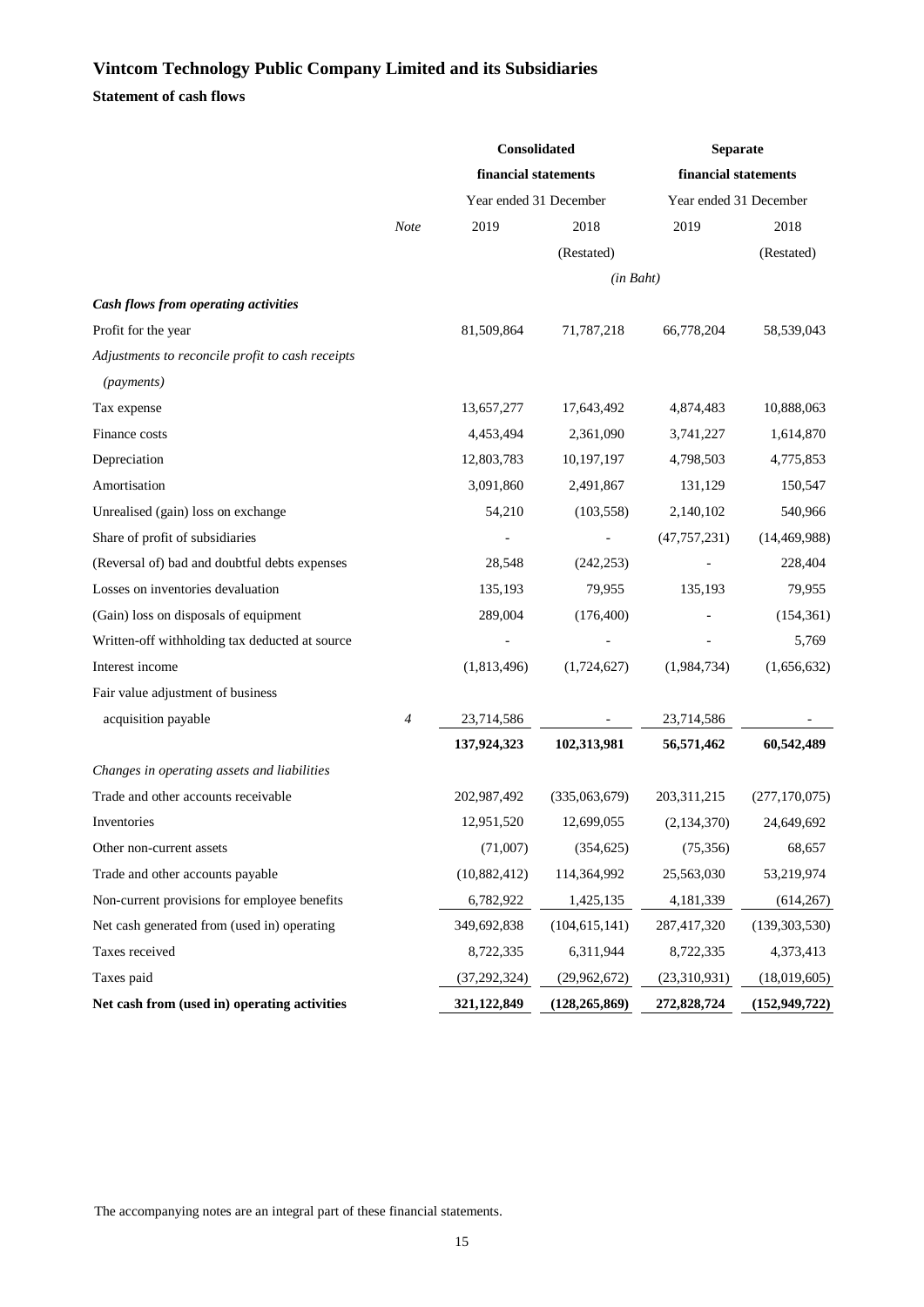**Statement of cash flows**

|                                                       |      | Consolidated           |                 | Separate               |                 |
|-------------------------------------------------------|------|------------------------|-----------------|------------------------|-----------------|
|                                                       |      | financial statements   |                 | financial statements   |                 |
|                                                       |      | Year ended 31 December |                 | Year ended 31 December |                 |
|                                                       | Note | 2019                   | 2018            | 2019                   | 2018            |
|                                                       |      |                        | (Restated)      |                        | (Restated)      |
|                                                       |      |                        | (in Baht)       |                        |                 |
| Cash flows from investing activities                  |      |                        |                 |                        |                 |
| Payment for capital increase in subsidiary            |      |                        |                 | (4,714,500)            | (3,819,600)     |
| Repayment of business acquisition payable             | 26   | (14, 911, 576)         |                 |                        |                 |
| Acquisition of subsidiary, net of cash acquired       | 4,10 |                        | (86, 503, 444)  |                        | (115,000,000)   |
| Proceeds from sale of equipments                      |      | 964,198                | 461,705         | 17,806                 | 58,892          |
| Acquisition of equipment                              |      | (17, 336, 593)         | (5,937,328)     | (1,540,217)            | (2,581,091)     |
| Acquisition of intangible assets                      |      | (436, 345)             | (1,209,034)     | (40,000)               | (79, 650)       |
| Proceeds from repayment of short-term loans to        |      |                        |                 |                        |                 |
| related parties                                       |      |                        |                 | 19,800,000             |                 |
| Short-term loans to related parties                   |      |                        |                 | (32,859,044)           | (24, 949, 325)  |
| Increase in restricted deposits                       |      |                        |                 |                        |                 |
| with financial institutions                           |      |                        | (16,032,574)    |                        | (14,625,000)    |
| Decrease in restricted deposits                       |      |                        |                 |                        |                 |
| with financial institutions                           |      | 659,223                | 2,500,000       |                        | 2,500,000       |
| Interest received                                     |      | 1,783,580              | 1,728,694       | 2,274,465              | 1,364,331       |
| Net cash used in investing activities                 |      | (29, 277, 513)         | (104, 991, 981) | (17,061,490)           | (157, 131, 443) |
|                                                       |      |                        |                 |                        |                 |
| Cash flows from financing activities                  |      |                        |                 |                        |                 |
| Proceeds from short-term borrowings                   |      |                        |                 |                        |                 |
| from financial institution                            |      | 177,000,000            | 375,000,000     | 177,000,000            | 375,000,000     |
| Repayment of short-term borrowings                    |      |                        |                 |                        |                 |
| from financial institution                            |      | (354,000,000)          | (198,000,000)   | (354,000,000)          | (198,000,000)   |
| Repayment of borrowings                               |      | (2,743,218)            | (20, 485, 930)  |                        |                 |
| Payment by a lessee for reduction of                  |      |                        |                 |                        |                 |
| the outstanding liability relating to a finance lease |      | (1,353,432)            | (531,312)       | (1,353,432)            | (531,312)       |
| Dividends paid to owners of the Company               | 24   | (36,000,000)           | (19, 498, 798)  | (36,000,000)           | (19, 498, 798)  |
| Interest paid                                         |      | (668, 979)             | (1,365,074)     | (411,690)              | (1,275,922)     |
| Net cash from (used in) financing activities          |      | (217,765,629)          | 135,118,886     | (214, 765, 122)        | 155,693,968     |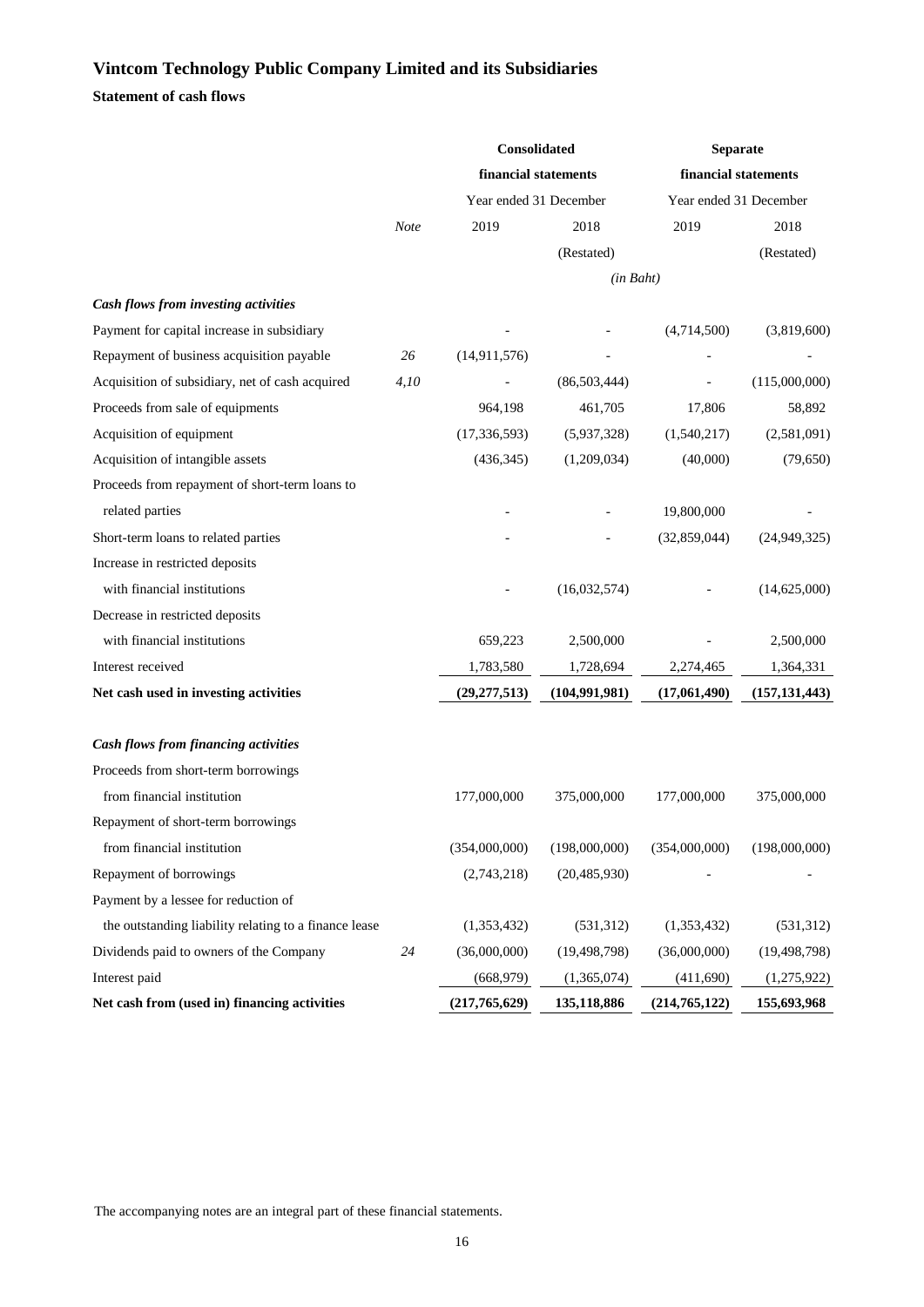## **Statement of cash flows**

|                                                       |                | <b>Consolidated</b>    |                | <b>Separate</b>        |                 |
|-------------------------------------------------------|----------------|------------------------|----------------|------------------------|-----------------|
|                                                       |                | financial statements   |                | financial statements   |                 |
|                                                       |                | Year ended 31 December |                | Year ended 31 December |                 |
|                                                       | <b>Note</b>    | 2019                   | 2018           | 2019                   | 2018            |
|                                                       |                |                        | (Restated)     |                        | (Restated)      |
|                                                       |                |                        | (in Baht)      |                        |                 |
| Net increase (decrease) in cash and cash equivalents, |                |                        |                |                        |                 |
| before effect of exchange rates                       |                | 74,079,707             | (98, 138, 964) | 41,002,112             | (154, 387, 197) |
| Effect of exchange rate changes on cash and           |                |                        |                |                        |                 |
| cash equivalents                                      |                | 32,624                 | 130,624        | (96, 499)              | (281, 478)      |
| Net increase (decrease) in                            |                |                        |                |                        |                 |
| cash and cash equivalents                             |                | 74,112,331             | (98,008,340)   | 40,905,613             | (154, 668, 675) |
| Cash and cash equivalents at 1 January                |                | 186,624,597            | 284,632,937    | 83,800,805             | 238,469,480     |
| Cash and cash equivalents at 31 December              | 6              | 260,736,928            | 186,624,597    | 124,706,418            | 83,800,805      |
|                                                       |                |                        |                |                        |                 |
| <b>Non-cash transactions</b>                          |                |                        |                |                        |                 |
| Purchase of equipment under financial lease           |                | 3,000,000              |                | 3,000,000              |                 |
| Equipment and other intangible assets payable         |                | 261,688                | 1,337,476      | 38,032                 | 175,028         |
| Business acquisition payable                          | $\overline{4}$ | 25,574,049             | 135, 135, 136  | 25,574,049             | 135, 135, 136   |
|                                                       |                |                        |                |                        |                 |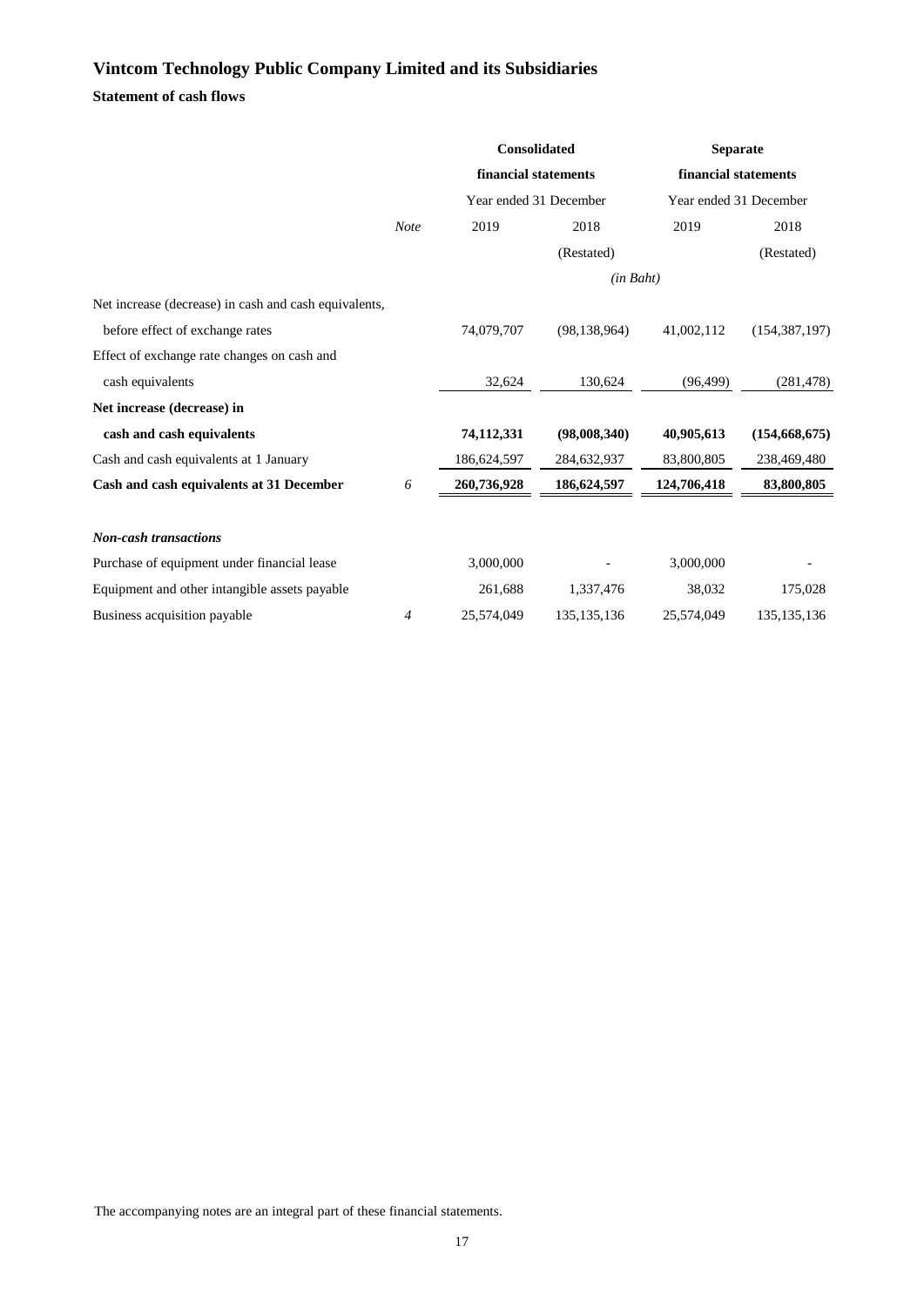### **Note Contents**

- 
- 1 General information<br>2 Basis of preparation 2 Basis of preparation of the financial statements<br>3 Significant accounting policies
- 3 Significant accounting policies<br>4 Acquisition of subsidiary
- 4 Acquisition of subsidiary<br>5 Related parties
- 5 Related parties<br>6 Cash and cash of
- 6 Cash and cash equivalents<br>7 Restricted deposits with fir
- 7 Restricted deposits with financial institutions<br>8 Trade and other accounts receivable
- Trade and other accounts receivable
- 9 Inventories<br>10 Investments
- 10 Investments in subsidiaries<br>11 Non-controlling interests
- 11 Non-controlling interests<br>12 Equipment
- 12 Equipment<br>13 Goodwill
- 13 Goodwill<br>14 Other inta
- 14 Other intangible assets<br>15 Interest-bearing liability
- 15 Interest-bearing liabilities<br>16 Trade and other accounts
- 16 Trade and other accounts payable<br>17 Non-current provisions for employ
- 17 Non-current provisions for employee benefits<br>18 Share premium and reserves
- 18 Share premium and reserves<br>19 Segment information and dis
- 19 Segment information and disaggregation of revenue<br>20 Employee benefit expenses
- 20 Employee benefit expenses<br>21 Expenses by nature
- 21 Expenses by nature<br>22 Income tax
- 22 Income tax<br>23 Basic earnii
- Basic earnings per share
- 24 Dividends<br>25 Financial i
- 25 Financial instruments<br>26 Commitments with no
- 26 Commitments with non-related parties<br>27 Contingent liabilities
- **Contingent liabilities**
- 28 Event after the reporting period<br>29 Thai Financial Reporting Standa
- Thai Financial Reporting Standards (TFRS) not yet adopted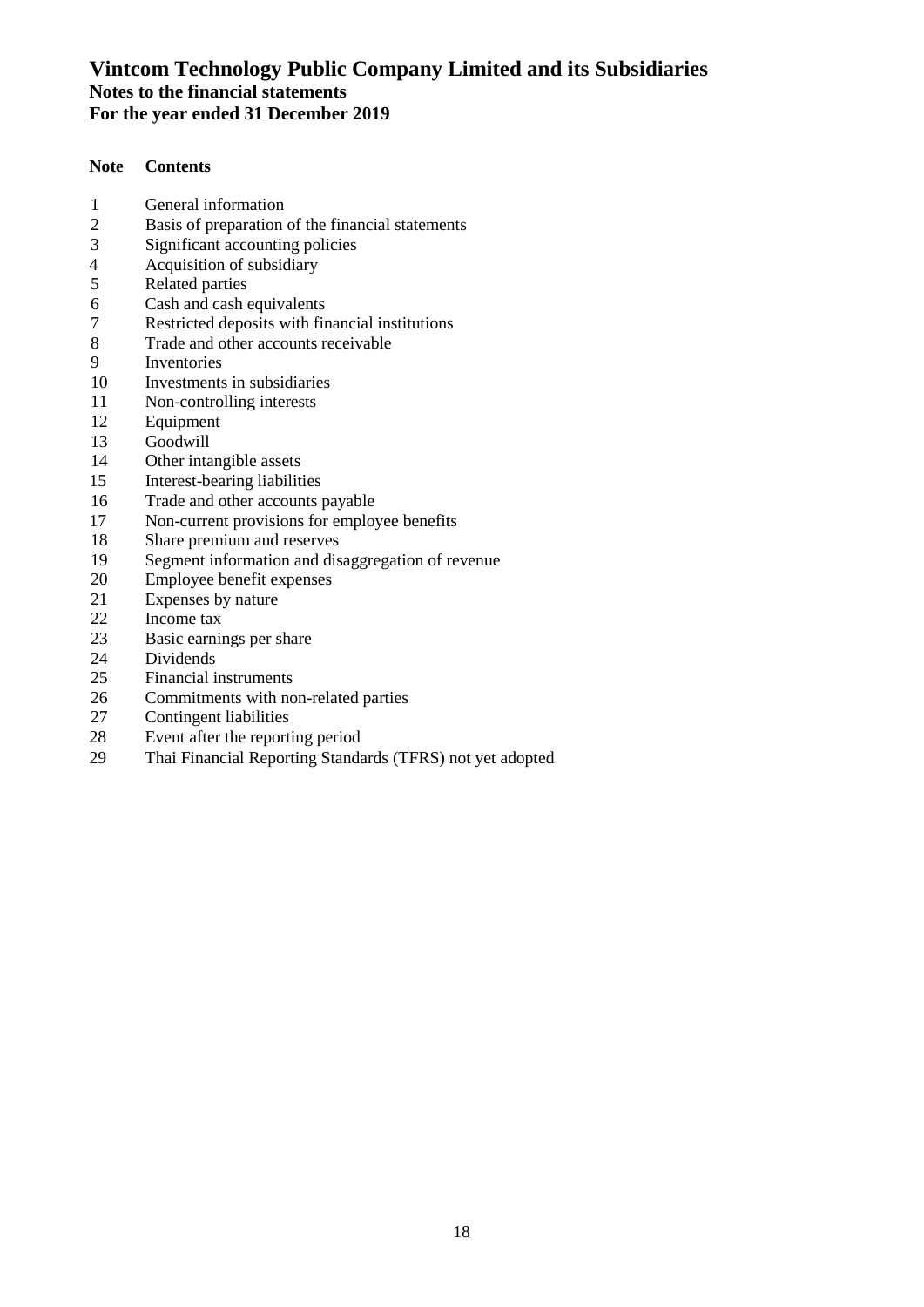These notes form an integral part of the financial statements.

The financial statements issued for Thai statutory and regulatory reporting purposes are prepared in the Thai language. These English language financial statements have been prepared from the Thai language statutory financial statements, and were approved and authorised for issue by the Board of Directors on 26 February 2020.

### **1 General information**

Vintcom Technology Public Company Limited, the "Company", is incorporated in Thailand and was listed on the Stock Exchange of Thailand in December 2017. The Company's registered office at 159/21 Serm-Mit Tower, 14th Floor, Sukhumvit 21 Road (Asoke), North-Klongtoey, Wattana, Bangkok.

The parent company during the financial year was Vnet Capital Co., Ltd. (68% shareholding) which was incorporated in Thailand.

The principal businesses of the Company and its subsidiaries are trading computer and equipment including related software and related services for computer. Details of the Company's subsidiaries as at 31 December 2019 and 2018 are disclosed in notes 10.

### **2 Basis of preparation of the financial statements**

#### *(a) Statement of compliance*

The financial statements are prepared in accordance with Thai Financial Reporting Standards (TFRS); guidelines promulgated by the Federation of Accounting Professions; and applicable rules and regulations of the Thai Securities and Exchange Commission.

New and revised TFRS are effective for annual accounting periods beginning on or after 1 January 2019. The initial application of these new and revised TFRS has resulted in changes in certain of the Group's accounting policies. There is no material impact on the Group's financial statements. The Group has initial applied TFRS 15 *Revenue from Contracts with Customers* which replaces TAS 18 *Revenue*, TAS 11 *Construction Contracts* and related interpretations. The details of accounting policies are disclosed in note  $3(r)$ .

In addition, the Group has not early adopted a number of new and revised TFRS which are not yet effective for the current period in preparing these financial statements. Those new and revised TFRS that are relevant to the Group's operations are disclosed in note 29.

### *(b) Functional and presentation currency*

The financial statements are prepared in Thai Baht, which is the Company's functional currency. All financial information presented in Thai Baht has been rounded in the notes to the financial statements to the nearest thousand unless otherwise stated.

### *(c) Use of judgements and estimates*

The preparation of financial statements in conformity with TFRS requires management to make judgements, estimates and assumptions that affect the application of the Group's accounting policies. Actual results may differ from these estimates. Estimates and underlying assumptions are reviewed on an ongoing basis. Revisions to accounting estimates are recognised prospectively.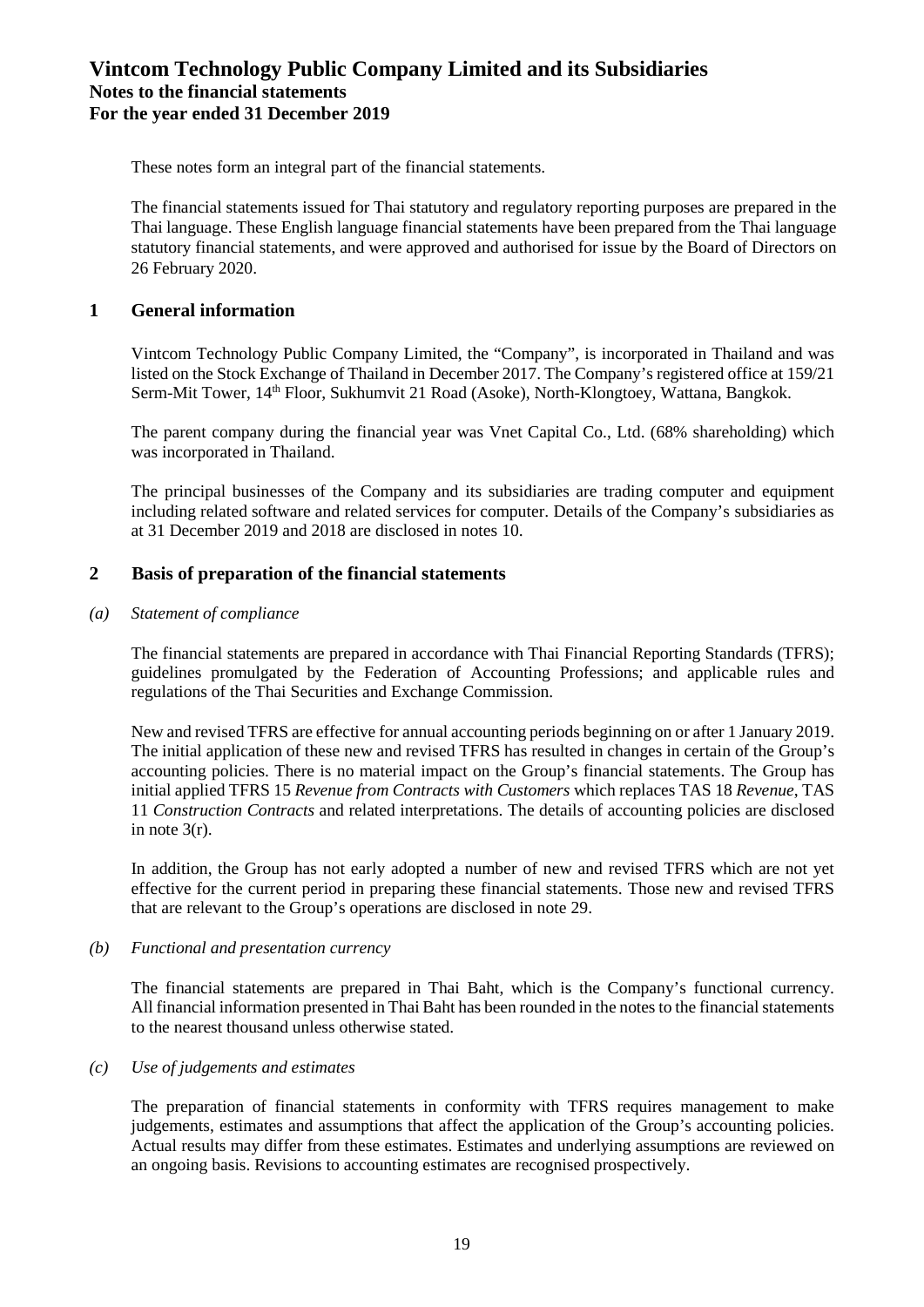(i) Judgements

Information about judgements made in applying accounting policies that have the most significant effects on the amounts recognised in the financial statements is included in the following notes:

3(r) and 19 Revenue recognition:

- whether performance obligations in a bundled sale of products and services are capable of being distinct;
- allocation of transactions to performance obligations in the contract by using the stand-alone selling prices of difference products or services;
- whether revenue from sales of products is recognised over time or at a point in time;
- 3(v) and 15 Leases: whether an arrangement containing a lease; and lease classification.
- (ii) Assumptions and estimation uncertainties

Information about assumption and estimation uncertainties at 31 December 2019 that have a significant risk of resulting in a material adjustments to the carrying amounts of assets and liabilities in the next financial year is included in the following notes:

| $3(k)$ 10 and 13    | Impairment test of goodwill: key assumptions underlying recoverable<br>amounts;                                                                                                                                   |
|---------------------|-------------------------------------------------------------------------------------------------------------------------------------------------------------------------------------------------------------------|
| $3$ (o) and 17      | Measurement of defined benefit obligations: key actuarial assumptions;                                                                                                                                            |
| $3(q)$ and 4        | Acquisition of subsidiary: fair value of the consideration transferred<br>(including contingent consideration) and fair value of the assets<br>acquired and liabilities assumed, measured on a provisional basis; |
| $3(r)$ and 19<br>27 | Revenue recognition: several performance obligations; and<br>Recognition and measurement of provisions and contingencies:                                                                                         |

### **3 Significant accounting policies**

The accounting policies set out below have been applied consistently to all periods presented in these financial statements.

### *(a) Basis of consolidation*

The consolidated financial statements relate to the Company and its subsidiaries (together referred to as the "Group").

### *Business combinations*

The Group applies the acquisition method for all business combinations when control is transferred to the Group, as describe in subsidiaries section, other than those with entities under common control.

The acquisition date is the date on which control is transferred to the acquirer. Judgment is applied in determining the acquisition date and determining whether control is transferred from one party to another.

Goodwill is measured as the fair value of the consideration transferred including the recognised amount of any non-controlling interest in the acquiree, less the net recognised amount (generally fair value) of the identifiable assets acquired and liabilities assumed, all measured as of the acquisition date. Any gain on bargain purchase is recognised in profit or loss immediately.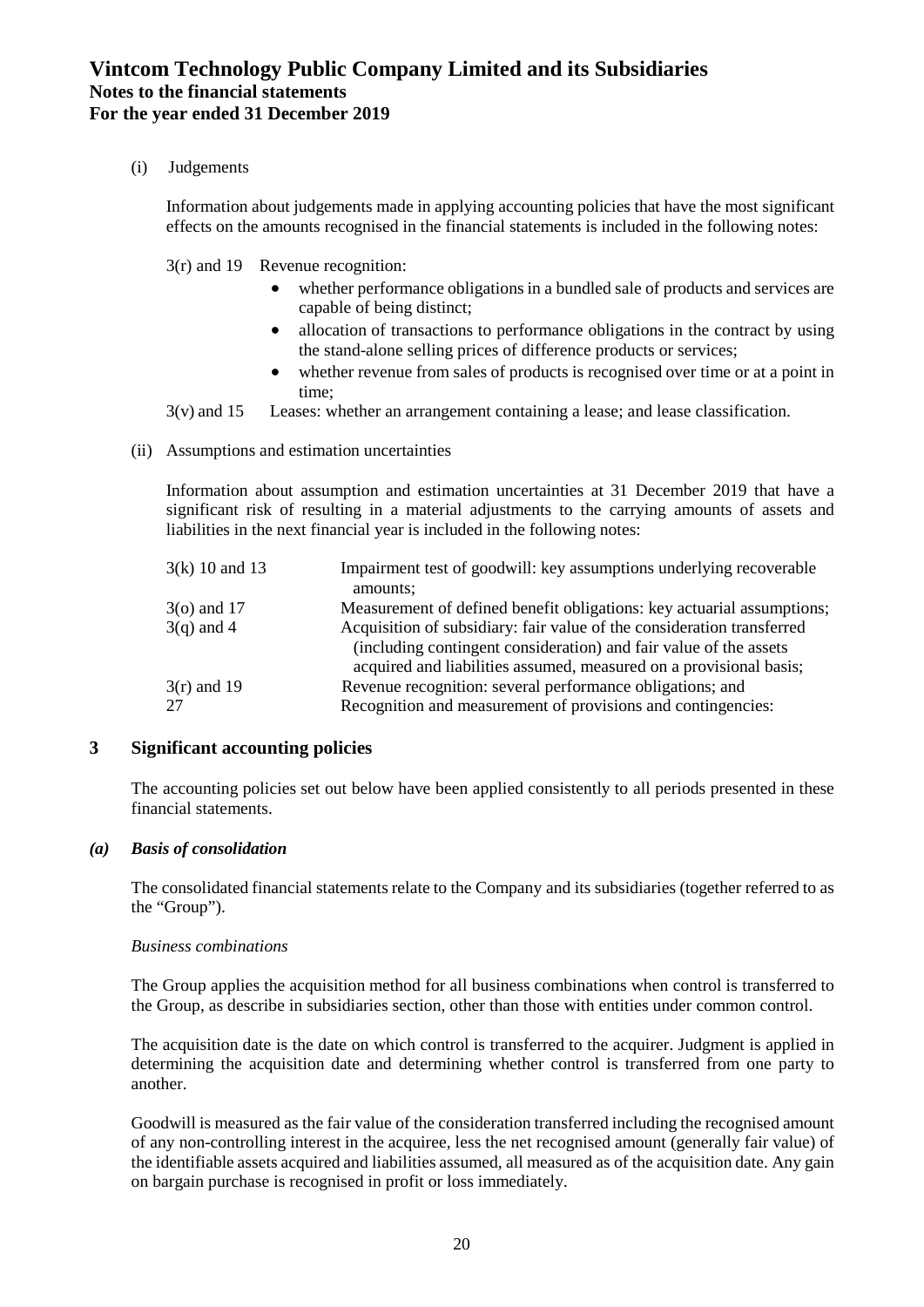Consideration transferred includes the fair values of the assets transferred, liabilities incurred by the Group to the previous owners of the acquiree, and equity interests issued by the Group. Consideration transferred also includes the fair value of any contingent consideration and share-based payment awards of the acquiree that are replaced mandatorily in the business combination. If a business combination results in the termination of pre-existing relationships between the Group and the acquiree, then the lower of the termination amount, as contained in the agreement, and the value of the off-market element is deducted from the consideration transferred and recognised in other expenses.

Any contingent consideration is measured at fair value at the date of acquisition, and remeasured at fair value at each reporting date. Subsequent changes in the fair value are recognised in profit or loss.

A contingent liability of the acquiree is assumed in a business combination only if such a liability represents a present obligation and arises from a past event, and its fair value can be measured reliably.

Transaction costs that the Group incurs in connection with a business combination, such as legal fees, and other professional and consulting fees are expensed as incurred.

If the initial accounting for a business combination is incomplete by the end of the reporting period in which the combination occurs, the Group reports provisional amounts for the items for which the accounting is incomplete. Those provisional amounts are adjusted during the measurement period, or additional assets or liabilities are recognised, to reflect new information obtained about facts and circumstances that existed at the acquisition date that, if known, would have affected the amounts recognised at that date.

#### *Subsidiaries*

Subsidiaries are entities controlled by the Group. The Group controls an entity when it is exposed to, or has rights to, variable returns from its involvement with the entity and has the ability to affect those returns through its power over the entity. The financial statements of subsidiaries are included in the consolidated financial statements from the date on which control commences until the date on which control ceases.

#### *Non-controlling interests*

At the acquisition date, the Group measures any non-controlling interest at its proportionate interest in the identifiable net assets of the acquiree.

Changes in the Group's interest in a subsidiary that do not result in a loss of control are accounted for as equity transactions.

### *Loss of control*

When the Group loses control over a subsidiary, it derecognises the assets and liabilities of the subsidiary, and any related non-controlling interests and other components of equity. Any resulting gain or loss is recognised in profit or loss. Any interest retained in the former subsidiary is measured at fair value when control is lost.

#### *Transactions eliminated on consolidation*

Intra-group balances and transactions, and any unrealised income or expenses arising from intra-group transactions, are eliminated.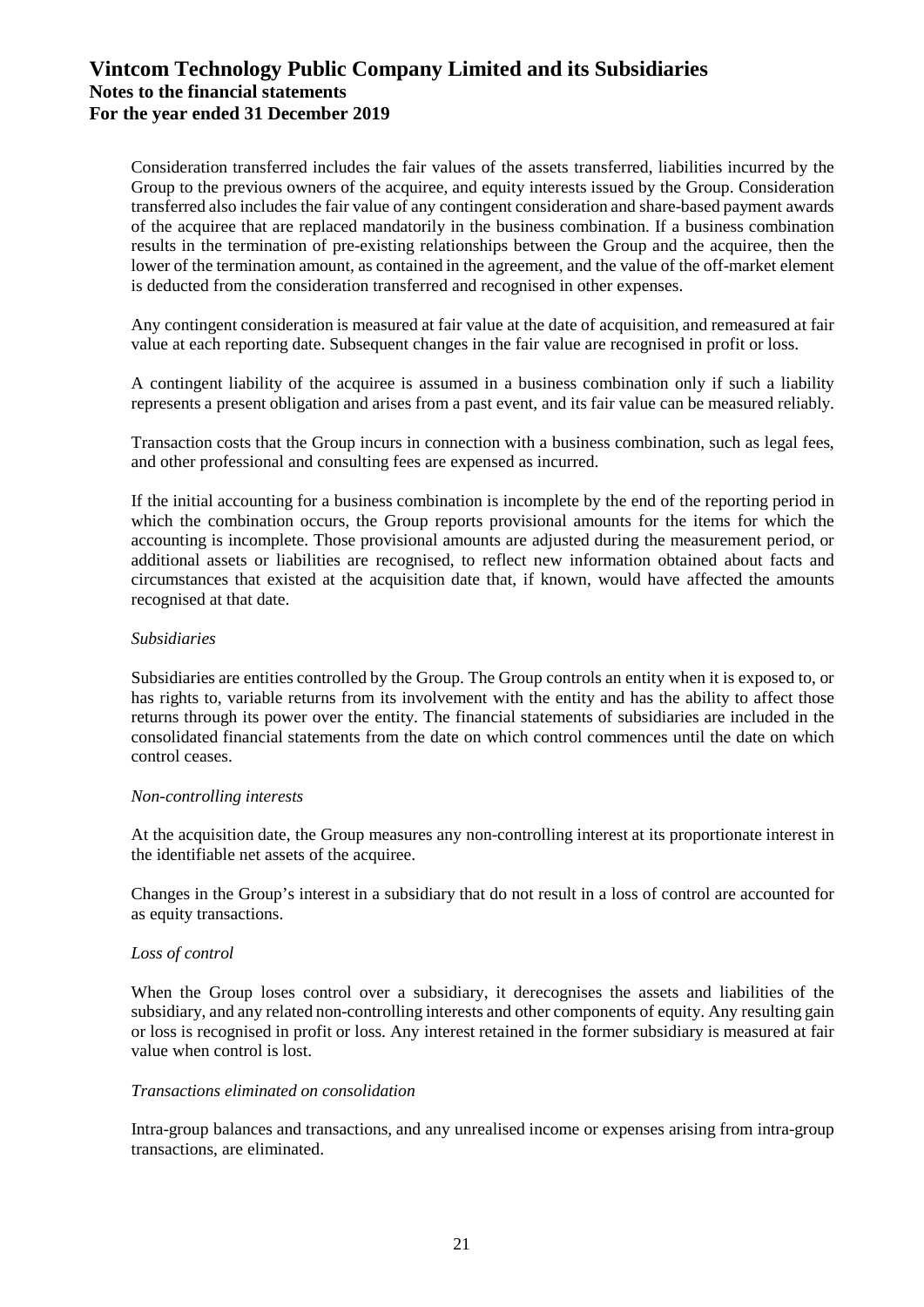### *(b) Foreign currencies*

#### *Foreign currency transactions*

Transactions in foreign currencies are translated to the respective functional currencies of Group entities at exchange rates at the dates of the transactions.

Monetary assets and liabilities denominated in foreign currencies are translated to the functional currency at the exchange rate at the reporting date.

Non-monetary assets and liabilities measured at cost in foreign currencies are translated to the functional currency at the exchange rates at the dates of the transactions.

Foreign currency differences are generally recognised in profit or loss.

### *Foreign operations*

The assets and liabilities of foreign operations are translated to Thai Baht at the exchange rates at the reporting date.

The revenues and expenses of foreign operations are translated to Thai Baht at rates approximating the exchange rates at the dates of the transactions.

Foreign exchange differences are recognised in other comprehensive income and accumulated in the translation reserve, except to extent that the translation difference is allocated to non-controlling interest.

When a foreign operation is disposed of in its entirety or partially such that control, the cumulative amount in the translation reserve related to that foreign operation is reclassified to profit or loss as part of the gain or loss on disposal. If the Group disposes of part of its interest in a subsidiary but retains control, then the relevant proportion of the cumulative amount is reattributed to non-controlling interests.

When the settlement of a monetary item receivable from or payable to a foreign operation is neither planned nor likely in the foreseeable future, exchange gains and losses arising from such a monetary item are considered to form part of a net investment in a foreign operation and are recognised in other comprehensive income, and presented in the foreign currency translation reserve in equity until disposal of the investment.

### *(c) Derivatives*

Derivatives are used to manage exposure to foreign exchange arising from operational, financing and investment activities. Derivatives are not used for trading purposes.

Derivatives are recognised initially at fair value; attributable transaction costs are recognised in profit or loss when incurred. Subsequent to initial recognition, they are remeasured at fair value. The gain or loss on remeasurement to fair value is recognised immediately in profit or loss.

### *(d) Cash and cash equivalents*

Cash and cash equivalents in the statements of cash flows comprise cash balances, call deposits and highly liquid short-term investments. Bank overdrafts that are repayable on demand are a component of financing activities for the purpose of the statement of cash flows.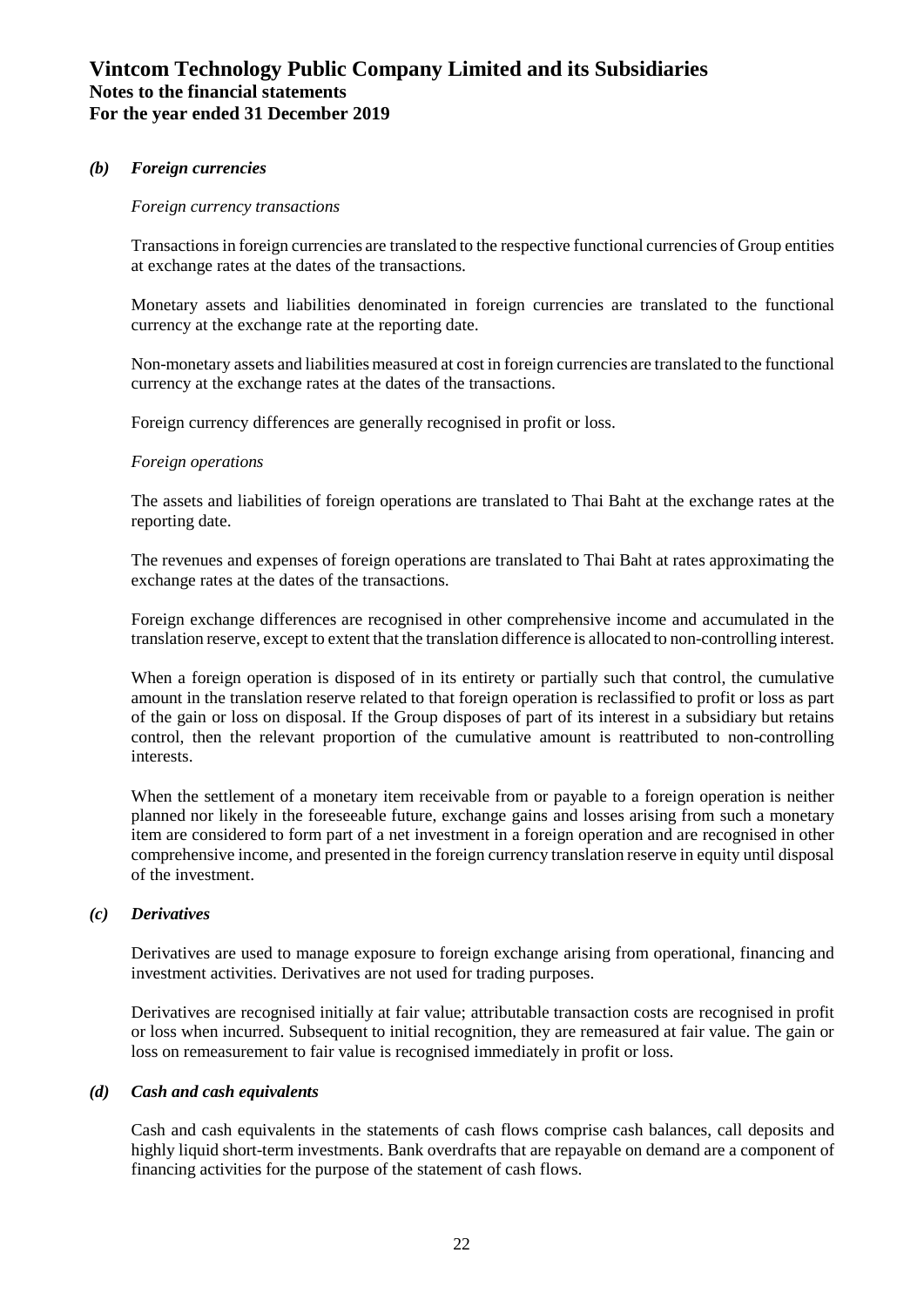### *(e) Trade and other accounts receivable and contract assets*

A receivable is recognised when the Group has an unconditional right to receive consideration. If revenue has been recognised before the Group has an unconditional right to receive consideration, the amount is presented as a contract asset.

A receivable is stated at invoice value less allowance for doubtful accounts which is determined based on an analysis of payment histories and future expectations of customer payments. Bad debts are written off when incurred.

Contract assets are measured at the amount of consideration that the Group is entitled to, less impairment losses.

#### *(f) Inventories*

Inventories are measured at the lower of cost and net realisable value.

Cost is calculated using specific identification basis in case of goods bought for specific customers and first in first out basis is applied for goods not specifically bought for specific customers. Cost of inventories comprises all costs of purchase, costs of conversion and other costs incurred in bringing the inventories to their present location and condition.

Net realisable value is the estimated selling price in the ordinary course of business less the estimated costs to complete and to make the sale.

#### *(g) Investments*

#### *Investments in subsidiaries*

Investments in subsidiaries in the separate financial statements of the Company are accounted for using the equity method.

Interests in subsidiaries are accounted for using the equity method. They are initially recognised at cost, which includes transaction costs. Subsequent to initial recognition, the separate financial statements include the Company's share of the profit or loss and other comprehensive income of equity-accounted investees, until the date on which significant influence or joint control ceases.

#### *Disposal of investments*

On disposal of an investment, the difference between net disposal proceeds and the carrying amount is recognised in profit or loss.

If the Group disposes of part of its holding of a particular investment, the deemed cost of the part sold is determined using the weighted average method applied to the carrying value of the total holding of the investment.

### *(h) Equipment*

*Recognition and measurement*

#### *Owned assets*

Equipment are measured at cost less accumulated depreciation and impairment losses.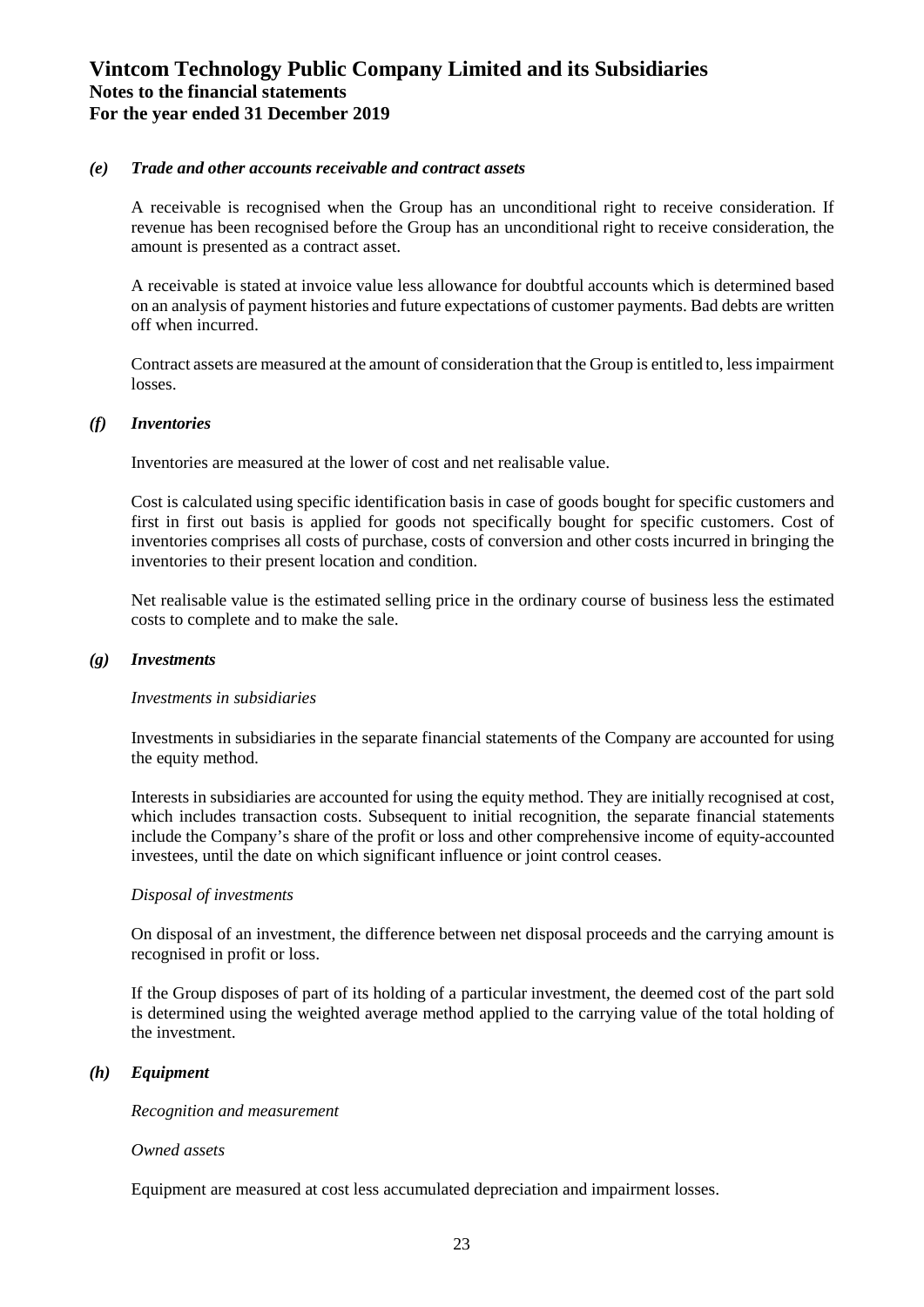Cost includes expenditure that is directly attributable to the acquisition of the asset, the costs of dismantling and removing the items and restoring the site on which they are located, and capitalised borrowing costs. Purchased software that is integral to the functionality of the related equipment is capitalised as part of that equipment.

When parts of an item of equipment have different useful lives, they are accounted for as separate items (major components) of equipment.

Any gains and losses on disposal of an item of equipment are determined by comparing the proceeds from disposal with the carrying amount of equipment, and are recognised in profit or loss.

#### *Leased assets*

Leases in terms of which the Group substantially assumes all the risk and rewards of ownership are classified as finance leases. Equipment acquired by way of finance leases is capitalised at the lower of its fair value and the present value of the minimum lease payments at the inception of the lease, less accumulated depreciation and impairment losses. Lease payments are apportioned between the finance charges and reduction of the lease liability so as to achieve a constant rate of interest on the remaining balance of the liability. Finance charges are charged directly to the profit or loss.

#### *Subsequent costs*

The cost of replacing a part of an item of equipment is recognised in the carrying amount of the item if it is probable that the future economic benefits embodied within the part will flow to the Group, and its cost can be measured reliably. The carrying amount of the replaced part is derecognised. The costs of the day-to-day servicing of equipment are recognised in profit or loss as incurred.

### *Depreciation*

Depreciation is calculated based on the depreciable amount, which is the cost of an asset, or other amount substituted for cost, less its residual value.

Depreciation is charged to profit or loss on a straight-line basis over the estimated useful lives of each component of an item of equipment. The estimated useful lives are as follows:

| Spare parts                    |                | 5 years       |
|--------------------------------|----------------|---------------|
| Office equipment               |                | $1 - 6$ years |
| Furniture and fixtures         |                | $1 - 6$ years |
| Leasehold building improvement | $3 - 10$ years |               |
| Vehicles                       |                | 5 years       |

Depreciation methods, useful lives and residual values are reviewed at each financial year-end and adjusted if appropriate.

#### *(i) Contract cost assets*

Contract cost assets are the incremental costs to obtain a contract with a customer. The Group expects to recover these costs. However, the incremental costs of obtaining a contract are expensed when incurred, if the expected amortisation period is one year or less.

Contract cost assets are measured at cost less accumulated amortisation and impairment losses. Amortisation is charged to profit or loss on a straight-line basis/on systematic basis over the term of the contract it relates to, consistent with the related revenue recognition.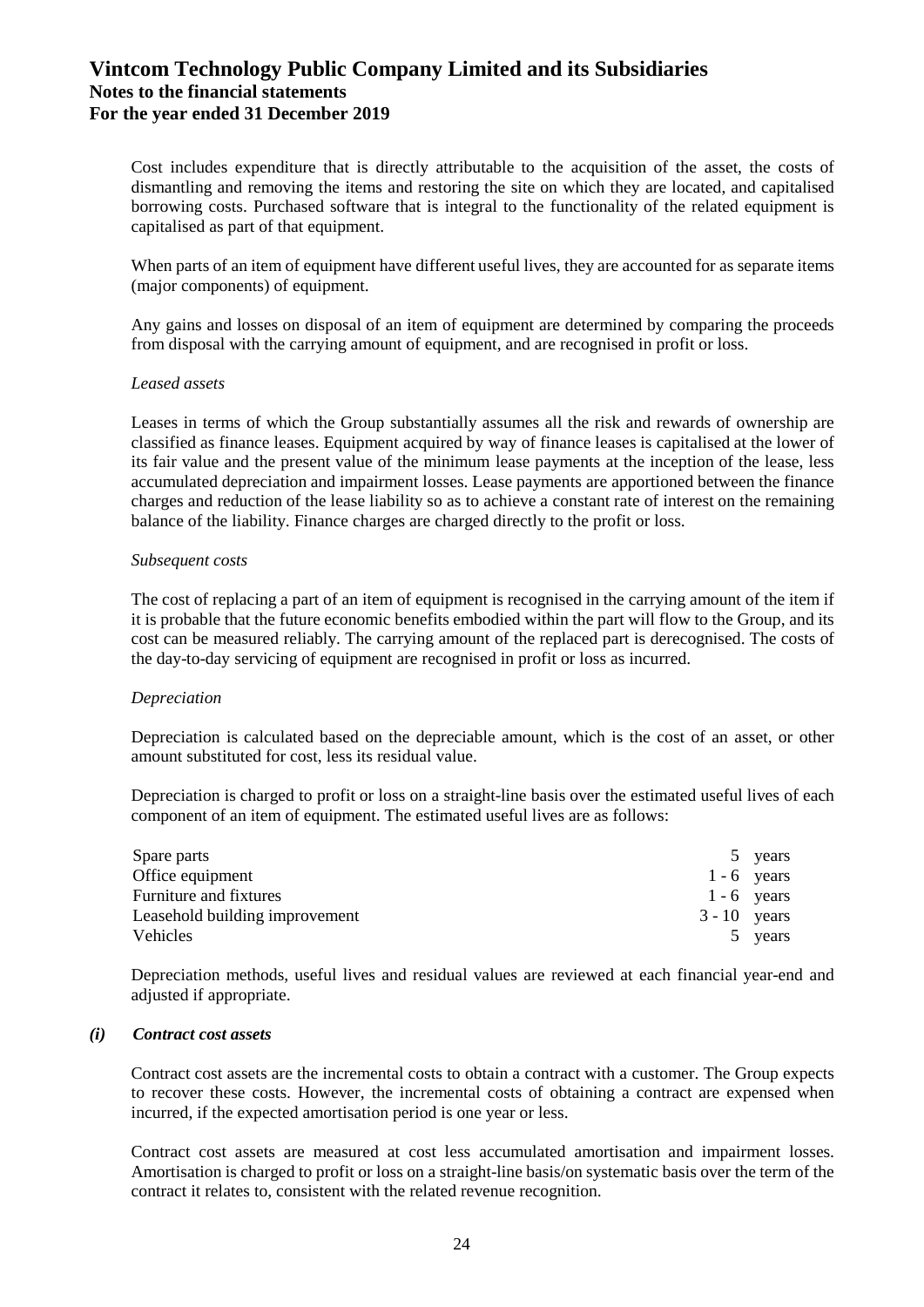#### *(j) Intangible assets*

#### *Goodwill*

Goodwill that arises upon the acquisition of subsidiaries is included in intangible assets. The measurement of goodwill at initial recognition is described in note 3 (a) to the financial statements. Subsequent to initial recognition, goodwill is measured at cost less accumulated impairment losses. For equity instruments, In respect of equity-accounted investees, the carrying amount of goodwill is included in the carrying amount of the investment, and an impairment loss on such an investment is not allocated to any asset, including goodwill, that forms part of the carrying amount of the equity-accounted investee.

#### *Other intangible assets*

Other intangible assets that are acquired by the Group and have finite useful lives are measured at cost less accumulated amortisation and accumulated impairment losses.

#### *Subsequent expenditure*

Subsequent expenditure is capitalised only when it increases the future economic benefits embodied in the specific asset to which it relates. All other expenditure, including expenditure on internally generated goodwill is recognised in profit or loss as incurred.

#### *Amortisation*

Amortisation is based on the cost of the asset, or other amount substituted for cost, less its residual value.

Amortisation is recognised in profit or loss on a straight-line basis over the estimated useful lives of intangible assetsfrom the date that they are available for use, since this most closely reflects the expected pattern of consumption of the future economic benefits embodied in the asset.

The estimated useful lives for the current and comparative periods are as follows:

| Computer software | $3 - 5$ years     |
|-------------------|-------------------|
| Service agreement | 5 years 11 months |

Amortisation methods, useful lives and residual values are reviewed at each financial year-end and adjusted if appropriate.

#### *(k) Impairment*

The carrying amounts of the Group's assets are reviewed at each reporting date to determine whether there is any indication of impairment. If any such indication exists, the assets' recoverable amounts are estimated. For goodwill and intangible assets that have indefinite useful lives or are not yet available for use, the recoverable amount is estimated each year at the same time.

An impairment loss is recognised if the carrying amount of an asset or its cash-generating unit exceeds its recoverable amount. The impairment loss is recognised in profit or loss.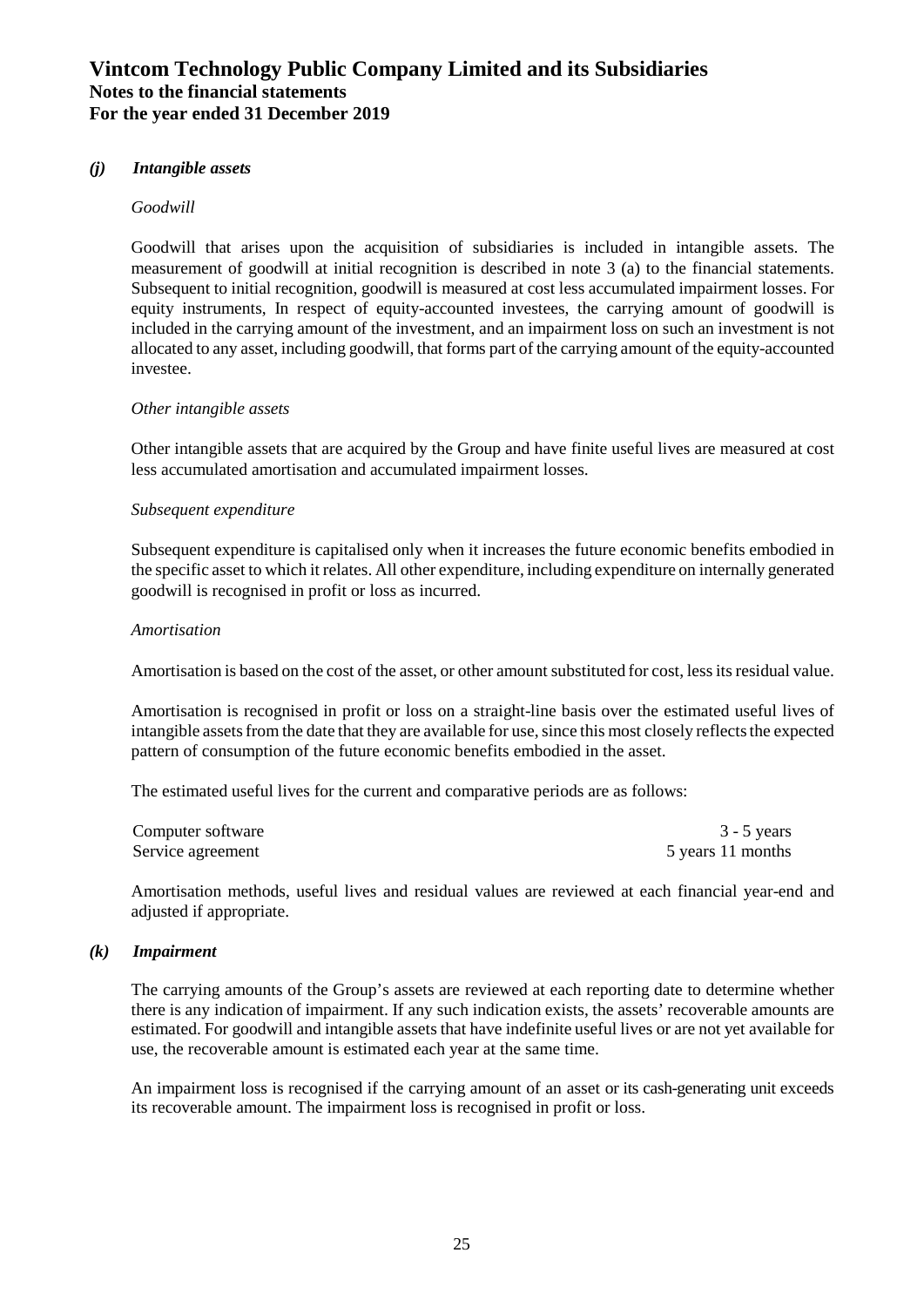#### *Calculation of recoverable amount*

The recoverable amount of a non-financial asset is the greater of the asset's value in use and fair value less costs to sell. In assessing value in use, the estimated future cash flows are discounted to their present value using a pre-tax discount rate that reflects current market assessments of the time value of money and the risks specific to the asset. For an asset that does not generate cash inflows largely independent of those from other assets, the recoverable amount is determined for the cash-generating unit to which the asset belongs.

### *Reversals of impairment*

An impairment loss in respect of a financial asset is reversed if the subsequent increase in recoverable amount can be related objectively to an event occurring after the impairment loss was recognised in profit or loss.

An impairment losses in respect of goodwill is not reversals. Impairment losses recognised in prior periods in respect of other non-financial assets are assessed at each reporting date for any indications that the loss has decreased or no longer exists. An impairment loss is reversed if there has been a change in the estimates used to determine the recoverable amount. An impairment loss is reversed only to the extent that the asset's carrying amount does not exceed the carrying amount that would have been determined, net of depreciation or amortisation, if no impairment loss had been recognised.

### *(l) Interest-bearing liabilities*

Interest-bearing liabilities are recognised initially at fair value less attributable transaction charges. Subsequent to initial recognition, interest-bearing liabilities are stated at amortised cost with any difference between cost and redemption value being recognised in profit or loss over the period of the borrowings on an effective interest basis.

### *(m) Trade and other accounts payable*

Trade and other accounts payable are stated at cost.

### *(n) Contract liabilities*

A contract liability is the obligation to transfer goods or services to the customer. A contract liability is recognised when the Group receives or has an unconditional right to receive non-refundable consideration from the customer before the Group recognises the related revenue.

### *(o) Employee benefits*

#### *Defined contribution plans*

Obligations for contributions to defined contribution plans are expensed as the related service is provided.

#### *Defined benefit plans*

The Group's net obligation in respect of defined benefit plans is calculated separately for each plan by estimating the amount of future benefit that employees have earned in the current and prior periods, discounting that amount.

The calculation of defined benefit obligations is performed annually by a qualified actuary using the projected unit credit method.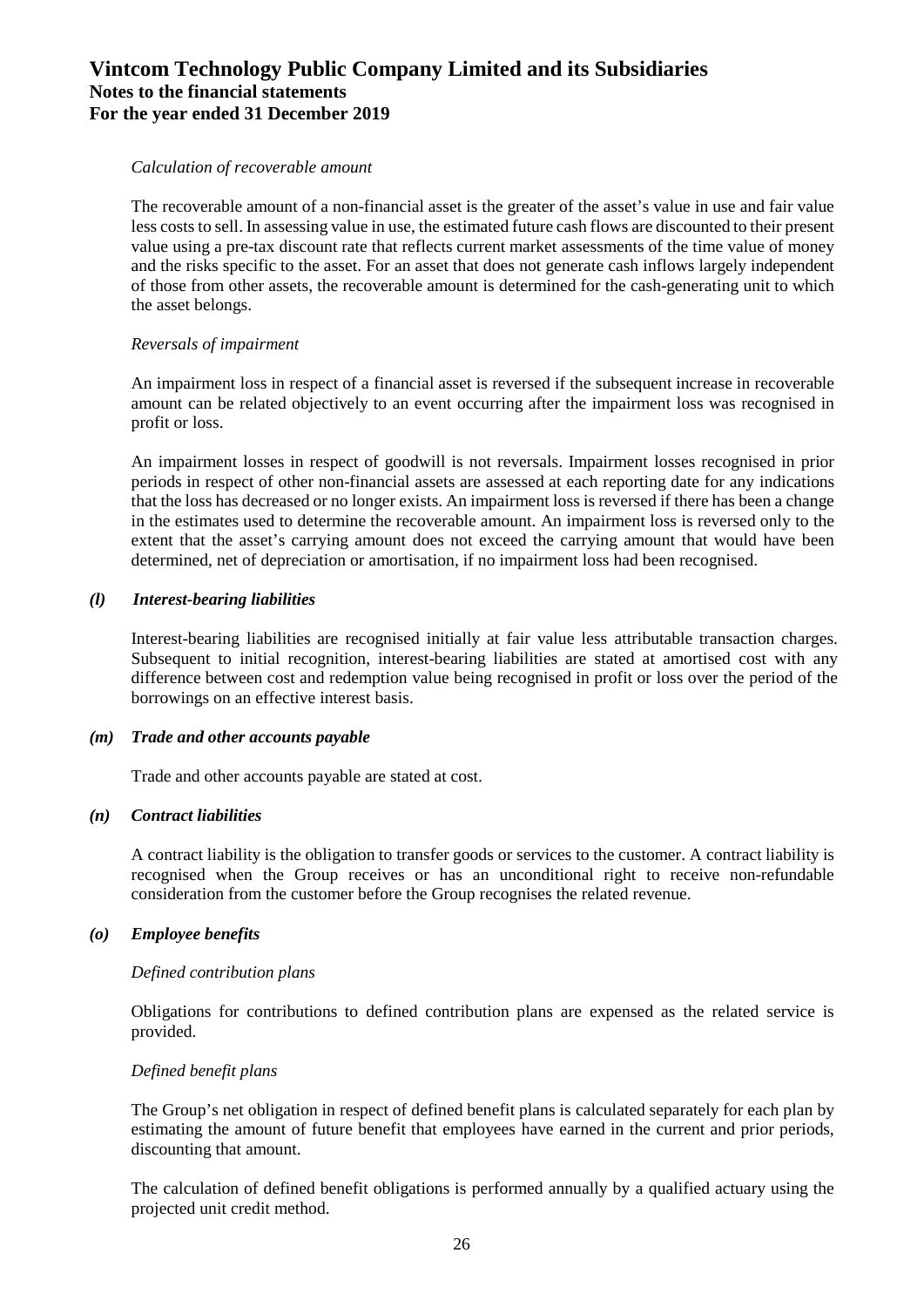Remeasurements of the net defined benefit liability, actuarial gain or loss are recognised immediately in OCI. The Group determines the interest expense on the net defined benefit liability for the period by applying the discount rate used to measure the defined benefit obligation at the beginning of the annual period, taking into account any changes in the net defined benefit liability during the period as a result of contributions and benefit payments. Net interest expense and other expenses related to defined benefit plans are recognised in profit or loss.

When the benefits of a plan are changed or when a plan is curtailed, the resulting change in benefit that relates to past service or the gain or loss on curtailment is recognised immediately in profit or loss. The Group recognises gains and losses on the settlement of a defined benefit plan when the settlement occurs.

### *Termination benefits*

Termination benefits are expensed at the earlier of when the Group can no longer withdraw the offer of those benefits and when the Group recognises costs for a restructuring. If benefits are not expected to be settled wholly within 12 months of the end of the reporting period, then they are discounted.

### *Short-term employee benefits*

Short-term employee benefits are expensed as the related service is provided. A liability is recognised for the amount expected to be paid if the Group has a present legal or constructive obligation to pay this amount as a result of past service provided by the employee and the obligation can be estimated reliably.

### *(p) Provisions*

A provision is recognised if, as a result of a past event, the Group has a present legal or constructive obligation that can be estimated reliably, and it is probable that an outflow of economic benefits will be required to settle the obligation. Provisions are determined by discounting the expected future cash flows at a pre-tax rate that reflects current market assessments of the time value of money and the risks specific to the liability. The unwinding of the discount is recognised as a finance cost.

### *(q) Measurement of fair values*

The Group has an established control framework with respect to the measurement of fair values. This includes a valuation team that has overall responsibility for overseeing all significant fair value measurements, including Level 3 fair values, and reports directly to the chief financial officer.

The valuation team regularly reviews significant unobservable inputs and valuation adjustments. If third party information, such as broker quotes or pricing services, is used to measure fair values, then the valuation team assesses the evidence obtained from the third parties to support the conclusion that these valuations meet the requirements of TFRS, including the level in the fair value hierarchy in which the valuations should be classified.

Significant valuation issues are reported to the Group's Audit Committee.

When measuring the fair value of an asset or a liability, the Group uses observable market data as far as possible. Fair values are categorised into different levels in a fair value hierarchy based on the inputs used in the valuation techniques as follows:

- *Level 1*: quoted prices in active markets for identical assets or liabilities.
- *Level 2*: inputs other than quoted prices included in Level 1 that are observable for the asset or liability, either directly or indirectly.
- *Level 3*: inputs for the asset or liability that are not based on unobservable inputs.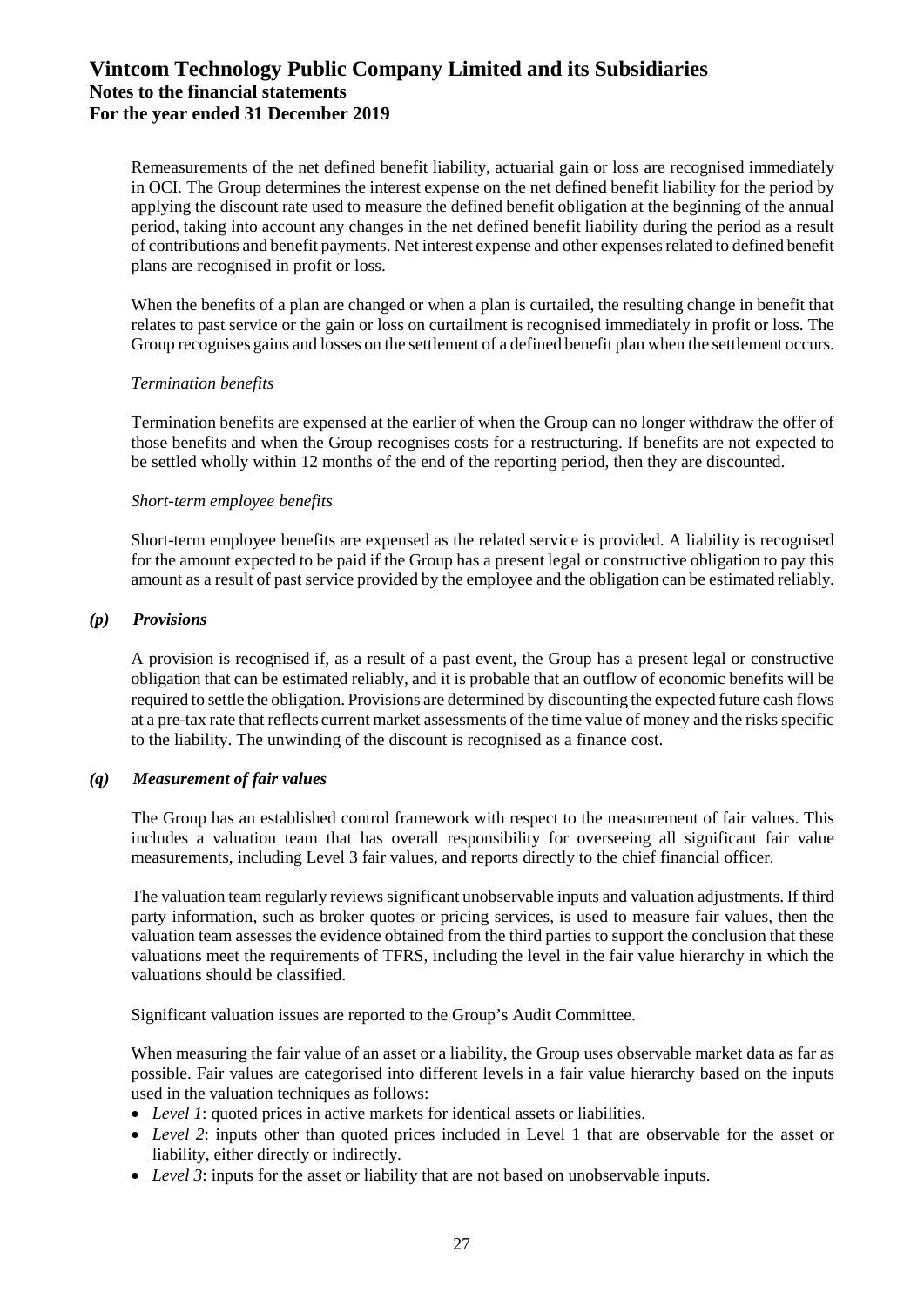If the inputs used to measure the fair value of an asset or liability might be categorised in different levels of the fair value hierarchy, then the fair value measurement is categorised in its entirety in the same level of the fair value hierarchy as the lowest level input that is significant to the entire measurement.

The Group recognises transfers between levels of the fair value hierarchy at the end of the reporting period during which the change has occurred.

### *(r) Revenue*

#### *Accounting policies for revenue recognition in 2019*

Revenue is recognised when a customer obtains control of the goods or services in an amount that reflects the consideration to which the Group expects to be entitled, excluding those amounts collected on behalf of third parties, value added tax and is after deduction of any trade discounts and volume rebates.

#### *Sale of goods and services*

Revenue from sales of goods is recognised when a customer obtains control of the goods, generally on delivery of the goods to the customers. For contracts that permit the customers to return the goods, revenue is recognised to the extent that it is highly probable that a significant reversal in the amount of cumulative revenue recognised will not occur. Therefore the amount of revenue recognised is adjusted for estimated returns, which are estimated based on the historical data.

Revenue for rendering of services is recognised over time as the services are provided. The stage of completion is assessed based on cost-to-cost method. The related costs are recognised in profit or loss when they are incurred.

For bundled packages, the Group accounts for individual products and services separately if they are distinct (i.e. if a product or service is separately identifiable from other items and a customer can benefit from it) or the multiple services are rendered in different reporting periods. The consideration received is allocated based on their relative stand-alone selling prices which are determined based on the price list at which the Group sells the products and services in separate transactions.

### *Accounting policies for revenue recognition in 2018*

Revenue excludes value added taxes and is arrived at after deduction of trade discounts and volume rebates.

For multiple element sales contracts that combines the sales of goods, rendering of services and subsequent services (maintenance services) in the same contract. Total arrangement consideration is allocated at the inception of the arrangement to each element based on fair value. Revenue of each component and for single contracts are recognised as the followings;

### *Sale of goods*

Revenue from sale of goods is recognised in profit or loss when the significant risks and rewards of ownership have been transferred to the buyer. No revenue is recognised if there is continuing management involvement with the goods or there are significant uncertainties regarding recovery of the consideration due, associated costs or the probable return of goods.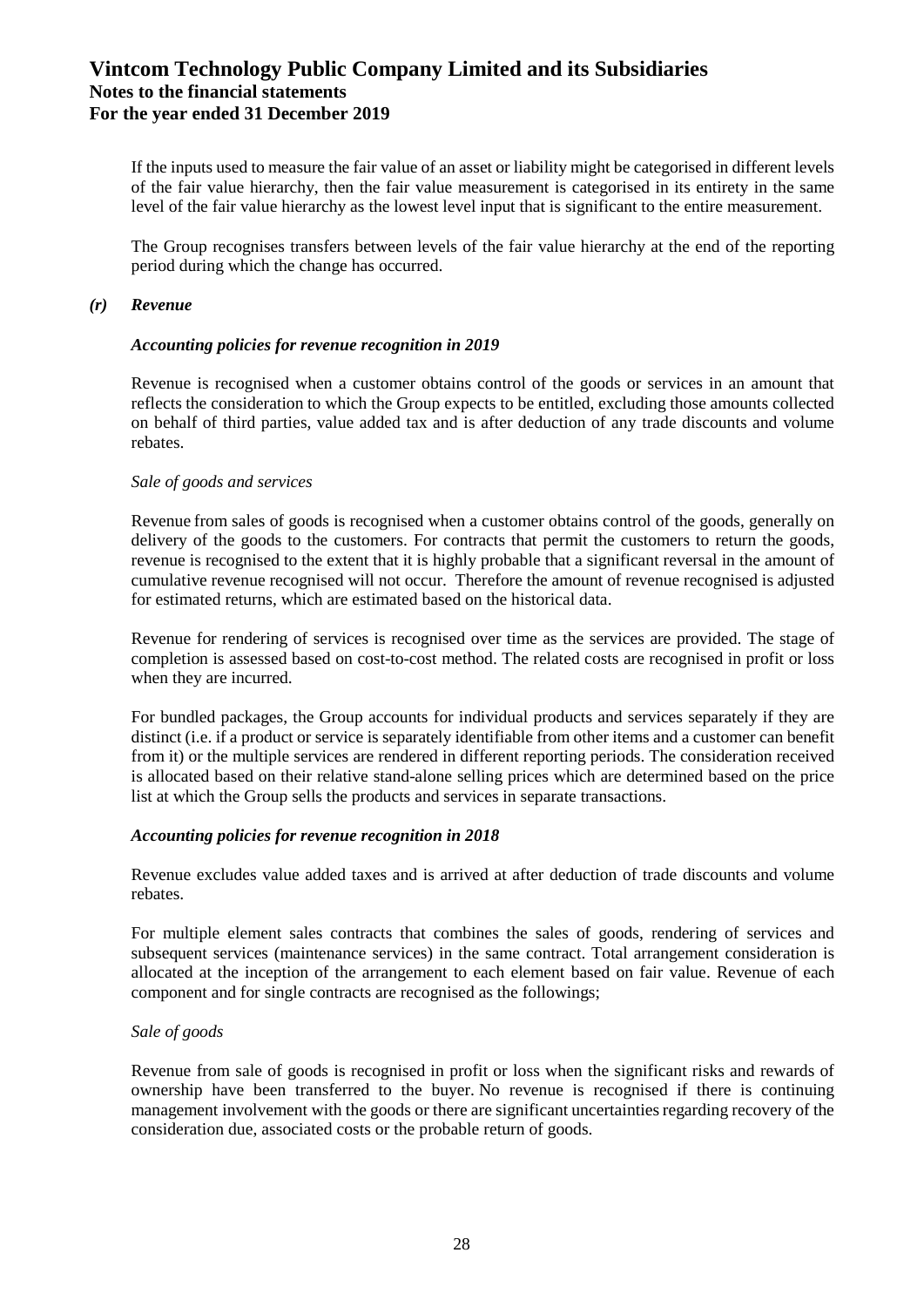#### *Rendering of services*

Contract services is recognised when the outcome of a transaction can be estimate reliably, revenue associated with the transaction is recognised by reference to the stage of completion of the transaction at the end of the reporting period. The stage of completion of a transaction is determined based on the proportion that costs incurred to date bear to the estimated total costs of the transaction. When the outcome of the transaction involving the rendering of services cannot be estimate reliably, revenue is recognised only to the extent of the expenses recognised that are recoverable.

Maintenance service is recognised rateably over the period of contract.

Other services is recognised as services are provided.

#### *(s) Rental income*

Rental income from finance lease is recognised in profit or loss on a straight-line basis over the term of the lease. Lease incentives granted are recognised as an integral part of the total rental income. Contingent rentals are recognised as income in the accounting period in which they are earned.

#### *(t) Investment income*

Investment income comprises interest income from investments and bank deposits. Interest income is recognised in profit or loss as it accrues.

#### *(u) Finance costs*

Interest expenses and similar costs are charged to profit or loss for the period in which they are incurred, except to the extent that they are capitalised as being directly attributable to the acquisition, construction or production of an asset which necessarily takes a substantial period of time to be prepared for its intended use or sale.

### *(v) Lease payments*

Payments made under operating lease are recognised in profit or loss on a straight line basis over the term of the lease. Lease incentives received are recognised in profit or loss as an integral part of the total lease expense, over the term of the lease.

Contingent lease payments are accounted for by revising the minimum lease payments over the remaining term of the lease when the lease adjustment is confirmed.

### *Determining whether an arrangement contains a lease*

At inception of an arrangement, the Group determines whether such an arrangement is or contains a lease. A specific asset is the subject of a lease if fulfilment of the arrangement is dependent on the use of that specified asset. An arrangement conveys the right to use the asset if the arrangement conveys to the Group the right to control the use of the underlying asset.

At inception or upon reassessment of the arrangement, the Group separates payments and other consideration required by such an arrangement into those for the lease and those for other elements on the basis of their relative fair values. If the Group concludes for a finance lease that it is impracticable to separate the payments reliably, an asset and a liability are recognised at an amount equal to the fair value of the underlying asset. Subsequently the liability is reduced as payments are made and an imputed finance charge on the liability is recognised using the Group's incremental borrowing rate.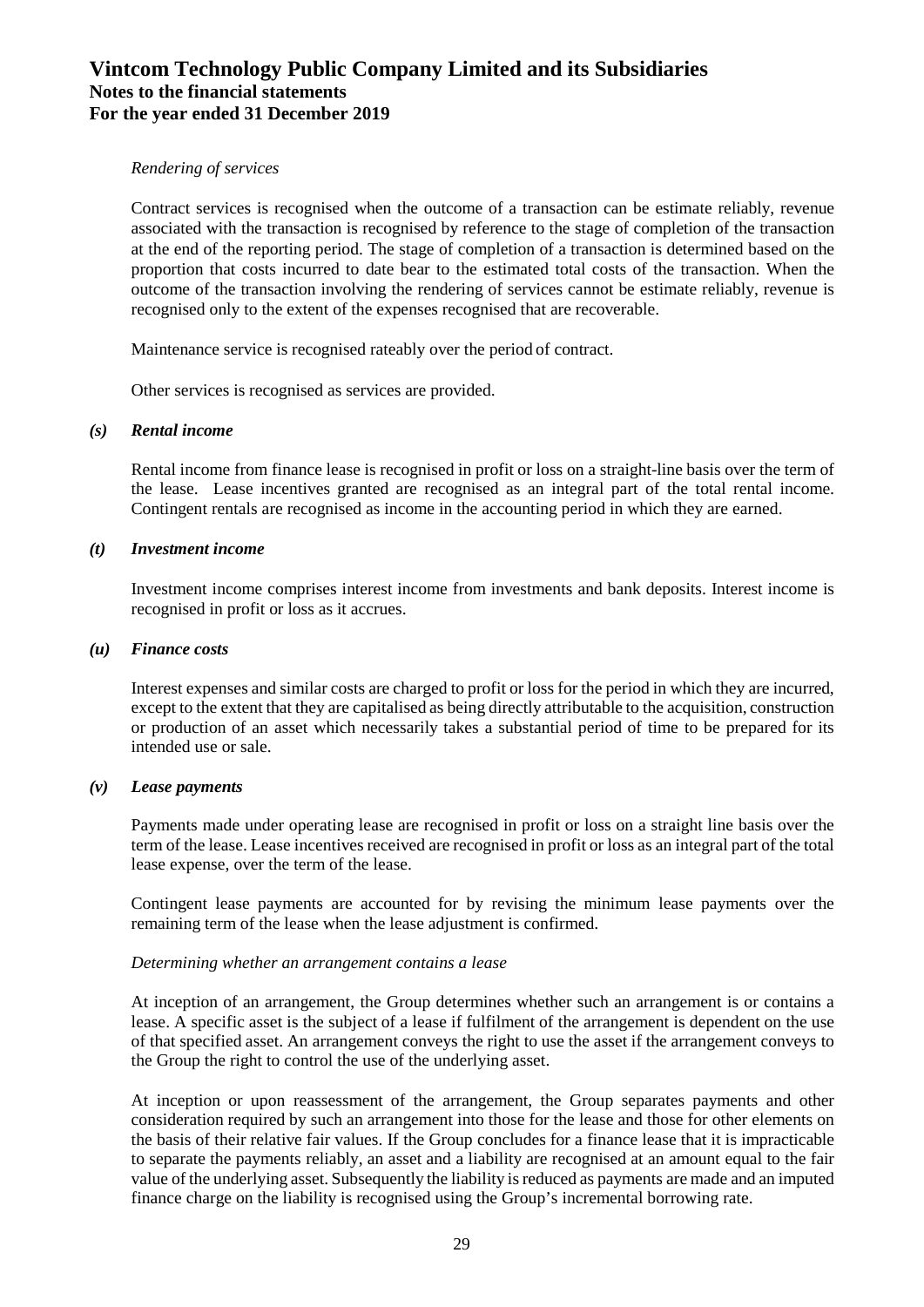### *(w) Income tax*

Income tax expense for the year comprises current and deferred tax. Current and deferred tax are recognised in profit or loss except to the extent that they relate to a business combination, or items recognised directly in equity or in other comprehensive income.

Current tax is the expected tax payable or receivable on the taxable income or loss for the year, using tax rates enacted or substantively enacted at the reporting date, and any adjustment to tax payable in respect of previous years.

Deferred tax is recognised in respect of temporary differences between the carrying amounts of assets and liabilities for financial reporting purposes and the amounts used for taxation purposes. Deferred tax is not recognised for the following temporary differences: the initial recognition of goodwill; the initial recognition of assets or liabilities in a transaction that is not a business combination and that affects neither accounting nor taxable profit or loss; and differences relating to investments in subsidiaries and joint ventures to the extent that it is probable that they will not reverse in the foreseeable future.

The measurement of deferred tax reflects the tax consequences that would follow the manner in which the Group expects, at the end of the reporting period, to recover or settle the carrying amount of its assets and liabilities.

Deferred tax is measured at the tax rates that are expected to be applied to the temporary differences when they reverse, using tax rates enacted or substantively enacted at the reporting date.

In determining the amount of current and deferred tax, the Group takes into account the impact of uncertain tax positions and whether additional taxes and interest may be due. The Group believes that its accruals for tax liabilities are adequate for all open tax years based on its assessment of many factors, including interpretations of tax law and prior experience. This assessment relies on estimates and assumptions and may involve a series of judgements about future events. New information may become available that causes the Group to change its judgement regarding the adequacy of existing tax liabilities; such changes to tax liabilities will impact tax expense in the period that such a determination is made.

Deferred tax assets and liabilities are offset if there is a legally enforceable right to offset current tax liabilities and assets, and they relate to income taxes levied by the same tax authority on the same taxable entity, or on different tax entities, but they intend to settle current tax liabilities and assets on a net basis or their tax assets and liabilities will be realised simultaneously.

A deferred tax asset is recognised to the extent that it is probable that future taxable profits will be available against which the temporary differences can be utilised. Future taxable profits are determined based on the reversal of relevant taxable temporary differences. If the amount of taxable temporary differences is insufficient to recognise a deferred tax asset in full, then future taxable profits, adjusted for reversals of existing temporary differences, are considered, based on the business plans for individual subsidiaries in the Group. Deferred tax assets are reviewed at each reporting date and reduced to the extent that it is no longer probable that the related tax benefit will be realised.

### *(x) Earnings per share*

The Group presents basic earnings per share (EPS) data for its ordinary shares. Basic EPS is calculated by dividing the profit or loss attributable to ordinary shareholders of the Company by the weighted average number of ordinary shares outstanding during the period.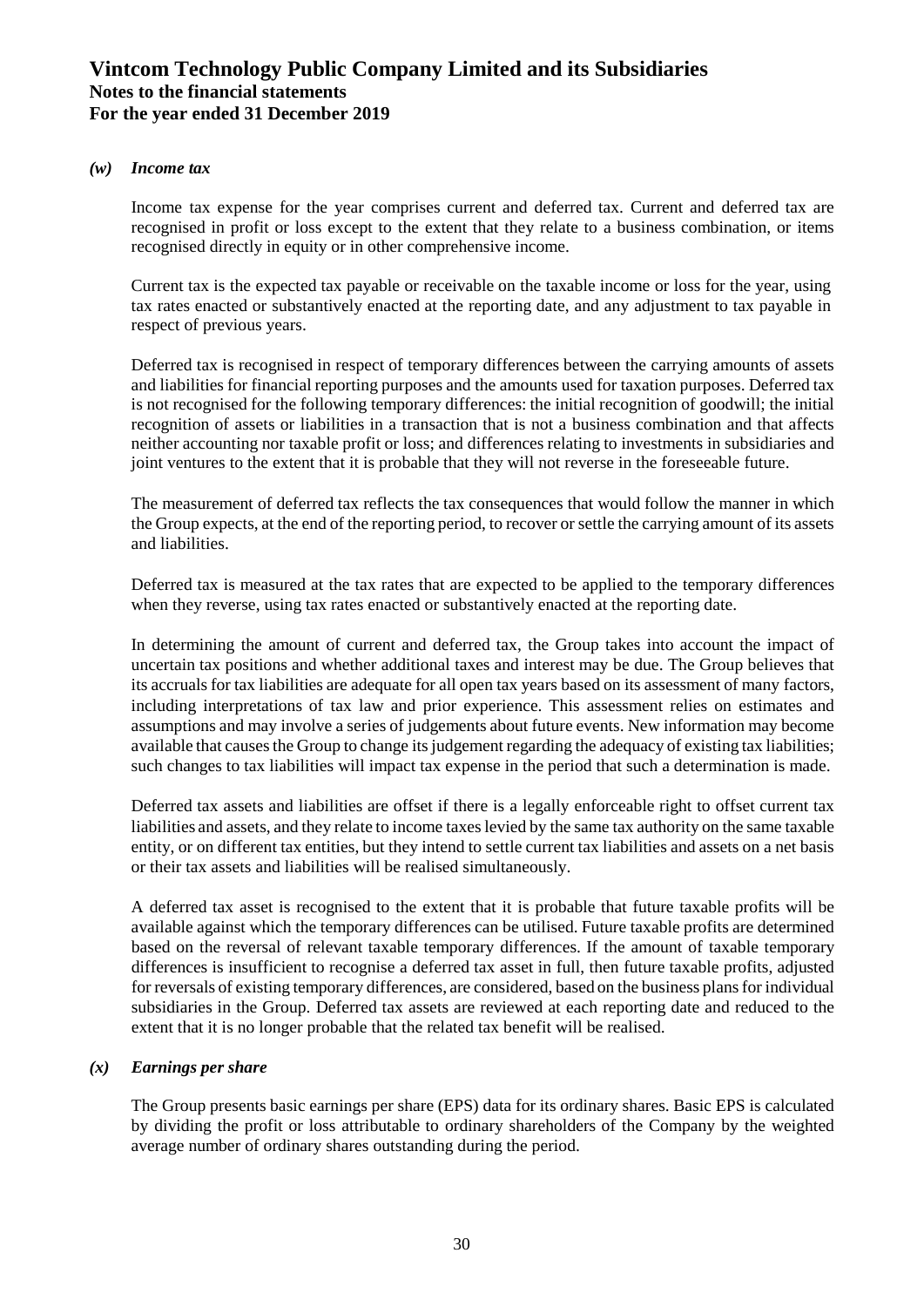### *(y) Related parties*

A related party is a person or entity that has direct or indirect control, or has significant influence over the financial and managerial decision-making of the Group; a person or entity that are under common control or under the same significant influence as the Group; or the Group has direct or indirect control or has significant influence over the financial and managerial decision-making of a person or entity.

### *(z) Segment reporting*

Segment results that are reported to the Group's CEO (the chief operating decision maker) include items directly attributable to a segment as well as those that can be allocated on a reasonable basis. Unallocated items comprise mainly assets, liabilities, other income, distribution costs and administrative expenses, finance costs and share of profit of subsidiaries.

### **4 Acquisition of subsidiary**

On 17 October 2018 the Group obtained control of I-Secure Co., Ltd., a managed security service provider (MSSP), security operation center (SOC) and security consultancy by acquiring 100% of the shares and voting interests in the company from non-related persons of the Company (the "sellers").

Taking control of I-Secure Co., Ltd. will enable the Company to diversify its business to the managed security services which will relatively help boost its revenues. Moreover, the Company will benefit from the synergy through customer referral and transfer of knowledge, experience and expertise from the vendor which has engaged in such type of IT business for a long period of time and has a huge base of large-scale corporate customers. The performance of I-Secure Co., Ltd. will help generate income and good working results for the Company in the long run, as well as a favourable return on investment.

For the period from 17 October 2018 to 31 December 2018, I-Secure Co., Ltd. contributed revenue of Baht 47 million and profit of Baht 2 million to the Group's results. If the acquisition had occurred on 1 January 2018, management estimates that consolidated revenue would have been increased by Baht 141 million and consolidated profit for the year would have been increased by Baht 4 million. In determining these amounts, management has assumed that the fair value adjustments, determined provisionally, that arose on the date of acquisition would have been the same if the acquisition had occurred on 1 January 2018.

TFRS required Management to make preliminary assessment of the fair values of the assets, liabilities and contingent liabilities specified at the acquisition date. The Group reassessed the fair value of the assets acquired and liabilities assumed; and consideration transferred including contingent consideration from a business acquisition during the measurement period, which must not exceed one year from the acquisition date to reflect new information obtained about facts and circumstances that existed as of the acquisition date. Such information affects to the valuation of these amount which recognised on the acquisition date. Finalisation of the valuation of assets acquired and liabilities assumed; and consideration transferred including contingent consideration from a business acquisition was completed during the year 2019. The financial statements as at 31 December 2018 included in these financial statements have been restated to reflect new information obtained about facts and circumstances that existed as of the acquisition date.

Moreover, the Group recorded the change in fair values of contingent liabilities which occurred from events after acquisition date, amount to Baht 24 million in the consolidated statement of comprehensive income and separate statement of comprehensive income as of 31 December 2019.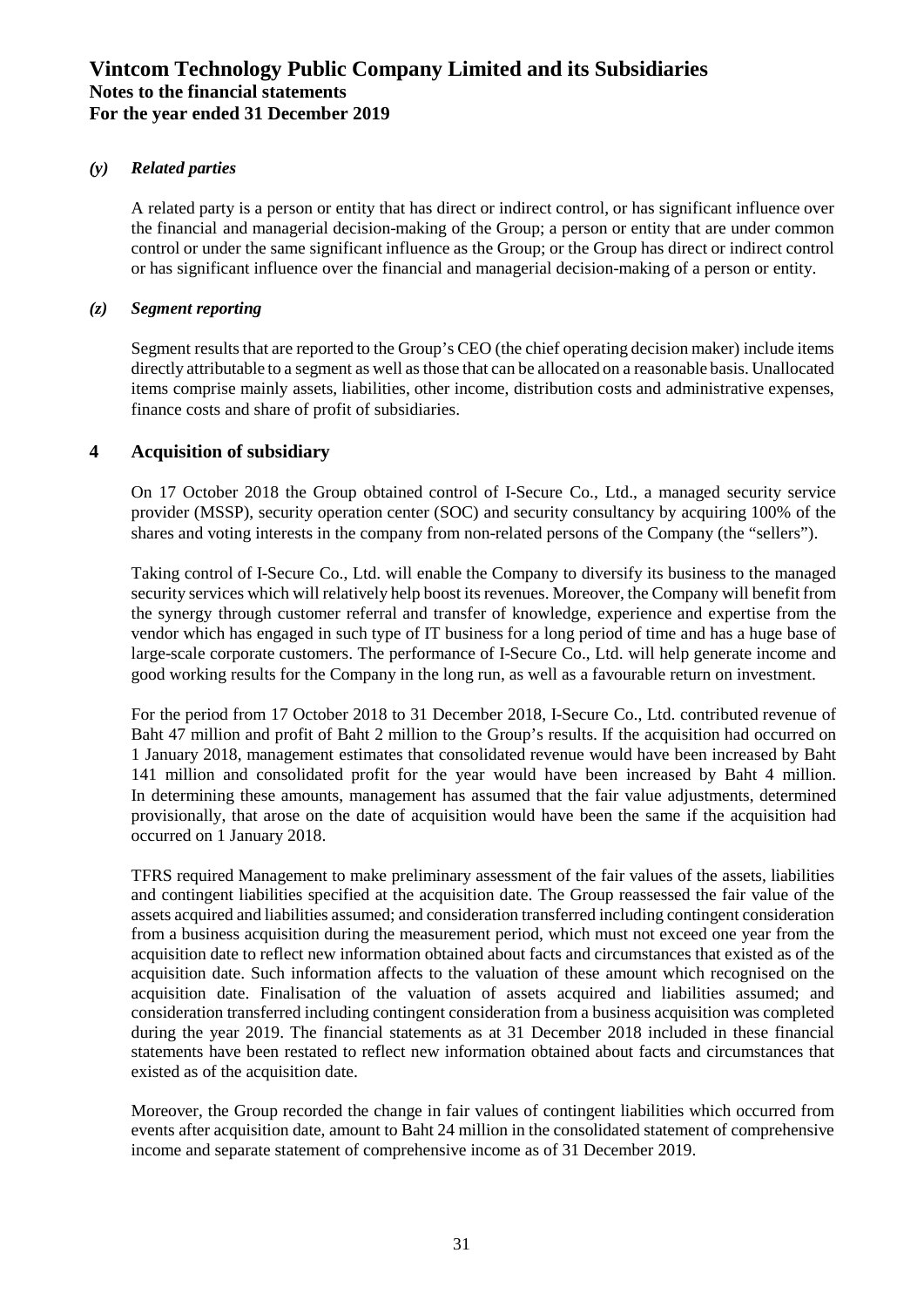The following summarises the fair value of assets acquired and liabilities assumed; and consideration transferred including contingent consideration at the acquisition date:

|                                                      | <b>Fair value</b><br>as prior |                          | <b>Fair value</b><br>after |
|------------------------------------------------------|-------------------------------|--------------------------|----------------------------|
|                                                      | recognised                    | Adjustment*              | adjustment                 |
|                                                      |                               | (in thousand Baht)       |                            |
| Identifiable assets acquired and liabilities assumed |                               |                          |                            |
| Cash and cash equivalents                            | 28,497                        |                          | 28,497                     |
| Trade and other accounts receivable                  | 50,222                        |                          | 50,222                     |
| Inventories                                          | 6,812                         |                          | 6,812                      |
| Equipment                                            | 3,220                         |                          | 3,220                      |
| Other intangible assets                              | 2,081                         | 1,639                    | 3,720                      |
| Corporate income tax and withholding tax refund      | 3,900                         | $\overline{\phantom{0}}$ | 3,900                      |
| Other non-current assets                             | 349                           |                          | 349                        |
| Trade and other accounts payable                     | (28, 416)                     |                          | (28, 416)                  |
| Short-term loans                                     | (19,800)                      |                          | (19,800)                   |
| Deferred tax liabilities                             | (414)                         | (328)                    | (742)                      |
| Long-term loans                                      | (6,570)                       |                          | (6,570)                    |
| Non-current provisions for employee benefits         | (1,366)                       |                          | (1,366)                    |
| <b>Total identifiable net assets</b>                 | 38,515                        | 1,311                    | 39,826                     |
| Goodwill arising from acquisition                    | 154,669                       | 55,338                   | 210,007                    |
| <b>Consideration transferred and</b>                 |                               |                          |                            |
| contingent consideration, at acquisition date        | 193,184                       | 56,649                   | 249,833                    |

*Net cash outflows*

| <b>Fair value</b><br>as prior<br>recognised | Adjustment* | <b>Fair value</b><br>after<br>adjustment |
|---------------------------------------------|-------------|------------------------------------------|
|                                             |             |                                          |
| 28,497                                      |             | 28,497                                   |
| (115,000)                                   |             | (115,000)                                |
| (86,503)                                    |             | (86, 503)                                |
|                                             |             | (in thousand Baht)                       |

*Consideration transferred and contingent consideration*

|                                                                                             | <b>Fair value</b><br>as prior |                    | <b>Fair value</b><br>after |
|---------------------------------------------------------------------------------------------|-------------------------------|--------------------|----------------------------|
|                                                                                             | recognised                    | Adjustment*        | adjustment                 |
|                                                                                             |                               | (in thousand Baht) |                            |
| Cash paid                                                                                   | 115,000                       |                    | 115,000                    |
| Contingent consideration as stipulated in the agreement<br>(fair value at acquisition date) | 78,184                        | 56,649             | 134,833                    |
| <b>Consideration transferred and</b><br>contingent consideration, at acquisition date       | 193,184                       | 56,649             | 249,833                    |
| Adjustment in fair value of contingent consideration<br>during the year                     |                               | 23,715             | 23,715                     |
| <b>Consideration transferred and</b><br>contingent consideration, at acquisition date       | 193,184                       | 80,364             | 273,548                    |

*\* Fair value adjustment during measurement period*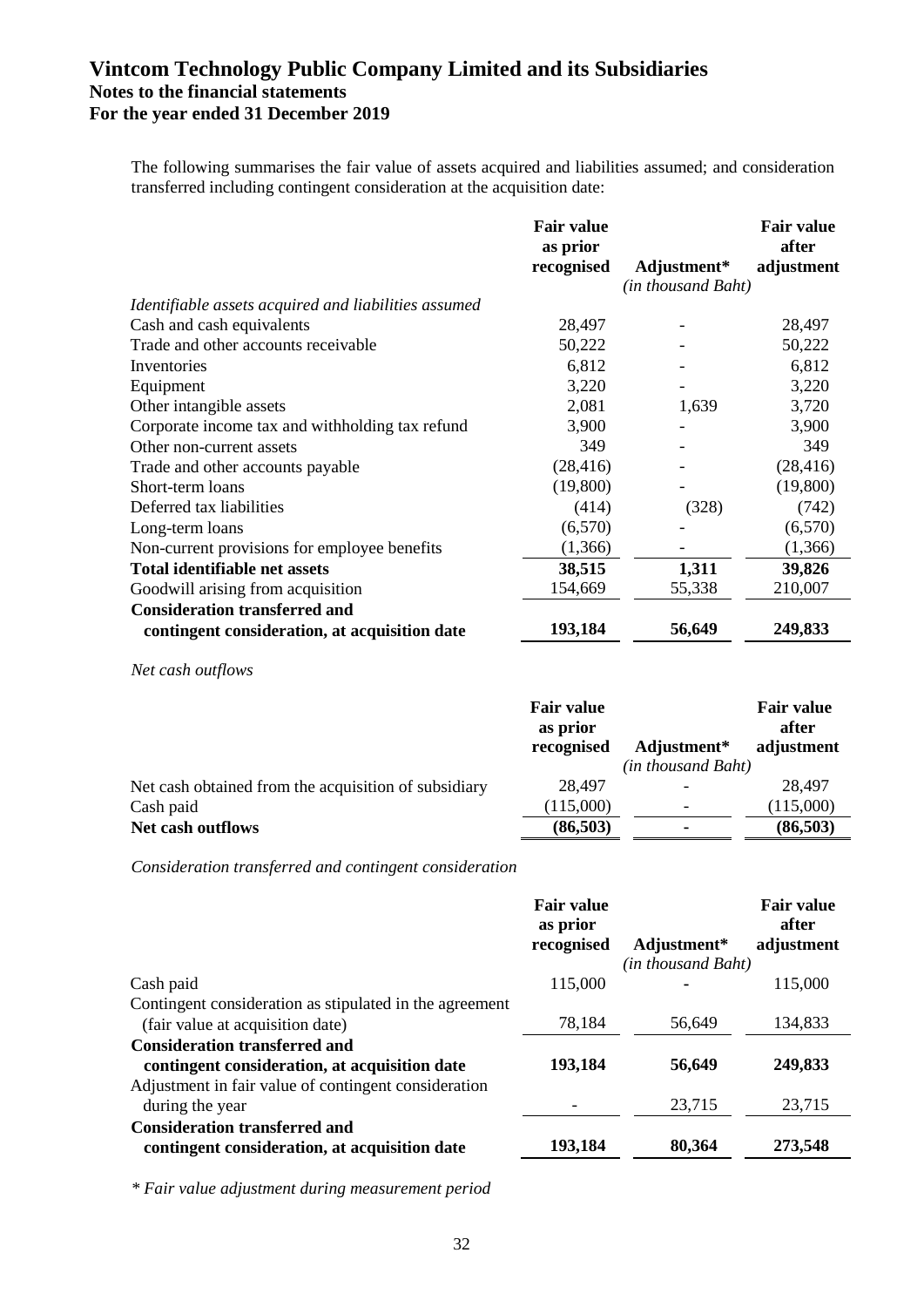|                                                | <b>Fair value</b>  |
|------------------------------------------------|--------------------|
|                                                | (in thousand Baht) |
| Consideration transferred, at acquisition date |                    |
| Cash paid                                      | 115,000            |
| Contingent consideration, at acquisition date  | 158,548            |
| <b>Total</b>                                   | 273,548            |
|                                                |                    |
| Contingent consideration                       |                    |
| At acquisition date                            | 158,548            |
| Amortisation of deferred interest              | 3,668              |
| At 31 December 2019                            | 162,216            |
|                                                |                    |
| Current                                        | 81,879             |
| Non-current                                    | 80,337             |
| <b>Total</b>                                   | 162,216            |

The Company has agreed to pay the additional consideration to selling shareholders as stipulated in the agreement. The major factor is audited net profit after tax (NPAT) of I-Secure Co., Ltd. of the year 2019 and 2020 which have maturity date within year 2021.

The Group has contingent consideration related to the additional consideration determined by the best estimate at the reporting date, which represents its fair value at the reporting date, based on a discount rate rates of 1.92% per annum. The Company recorded contingent consideration in business acquisition payable. The fair value of the contingent consideration liability has been categorised as a Level 3 fair value.

### **Valuation technique**

The fair value is determined by considering the expected payment, discounted to present value using a riskadjusted discount rate. The expected payment is determined by considering the calculation formula as stipulated in the agreement.

### **Significant unobservable inputs**

- Risk-adjusted discount rate (at 1.92% per annum)
- Forecast NPAT in 2019 and 2020 (Baht 26 million per year)
- Forecast annual revenue growth rate (17%)

#### **Inter-relationship between significant unobservable inputs and fair value measurement**

The estimated fair value would increase if

- The risk-adjusted discount rate was lower;
- NPAT was higher; or
- The annual revenue growth rate was higher.

For the fair value of contingent consideration, changing one or more of the significant unobservable inputs used to reasonably possible alternative assumptions would have the effects. These effects have been calculated by recalibrating the values from the valuation technique using alternative estimates of unobservable inputs that might reasonably have been considered by a market participant to price the contingent consideration at the end of the reporting date. Any interrelationship between the unobservable inputs is not considered to have a significant impact within the range of reasonably possible alternative assumptions.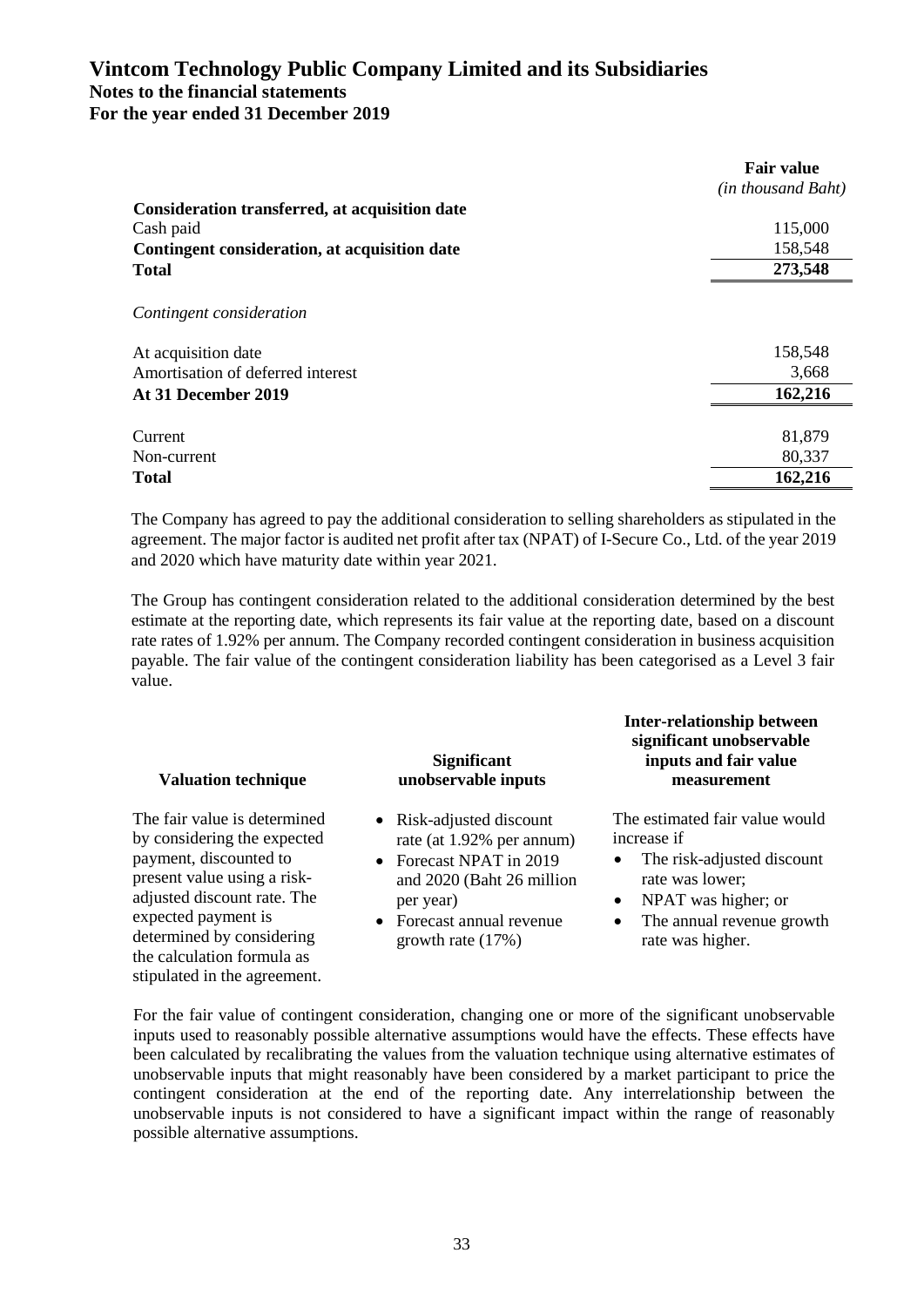| Unobservable inputs                      | Increase                 | Decrease |
|------------------------------------------|--------------------------|----------|
|                                          | <i>(in million Baht)</i> |          |
| NPAT (Baht 1 million movement)           | 4.67                     | (4.67)   |
| Annual revenue growth rate (1% movement) | 7.25                     | (1.57)   |

### *Intangible assets*

The fair value of intangible assets (service agreement) has been determined by an independent valuer using discounted cash flow within the income approach for valuation. The discount rate is calculated from weighted average cost of capital of the business.

### *Goodwill*

The goodwill is attributable mainly to the skills and technical talent of I-SECURE Co., Ltd.'s work force, and the synergies expected benefit through customer referral and transfer of knowledge, experience and expertise from the vendor in IT business. None of the goodwill recognised is expected to be deductible for income tax purposes.

### *Restatement of prior year's financial statement*

The financial statements as at 31 December 2018 included in these financial statements have been restated to reflect new information obtained about facts and circumstances that existed as of the acquisition date and the subsequently recognised adjustments as follows;

The impacts to the consolidated statement of financial position as at 31 December 2018:

|                                          | (in thousand Baht) |
|------------------------------------------|--------------------|
| Assets                                   |                    |
| Increase in goodwill                     | 55,338             |
| Increase in other intangible assets      | 1,639              |
| <b>Total</b>                             | 56,977             |
|                                          |                    |
| Liabilities                              |                    |
| Increase in deferred tax liabilities     | 328                |
| Increase in business acquisition payable | 56,649             |
| <b>Total</b>                             | 56,977             |

The impacts to the separated statement of financial position as at 31 December 2018:

|                                                | (in thousand Baht) |
|------------------------------------------------|--------------------|
| Assets<br>Increase in investment in subsidiary | 56,649             |
| <b>Total</b>                                   | 56,649             |
|                                                |                    |
| Liabilities                                    |                    |
| Increase in business acquisition payable       | 56,649             |
| <b>Total</b>                                   | 56,649             |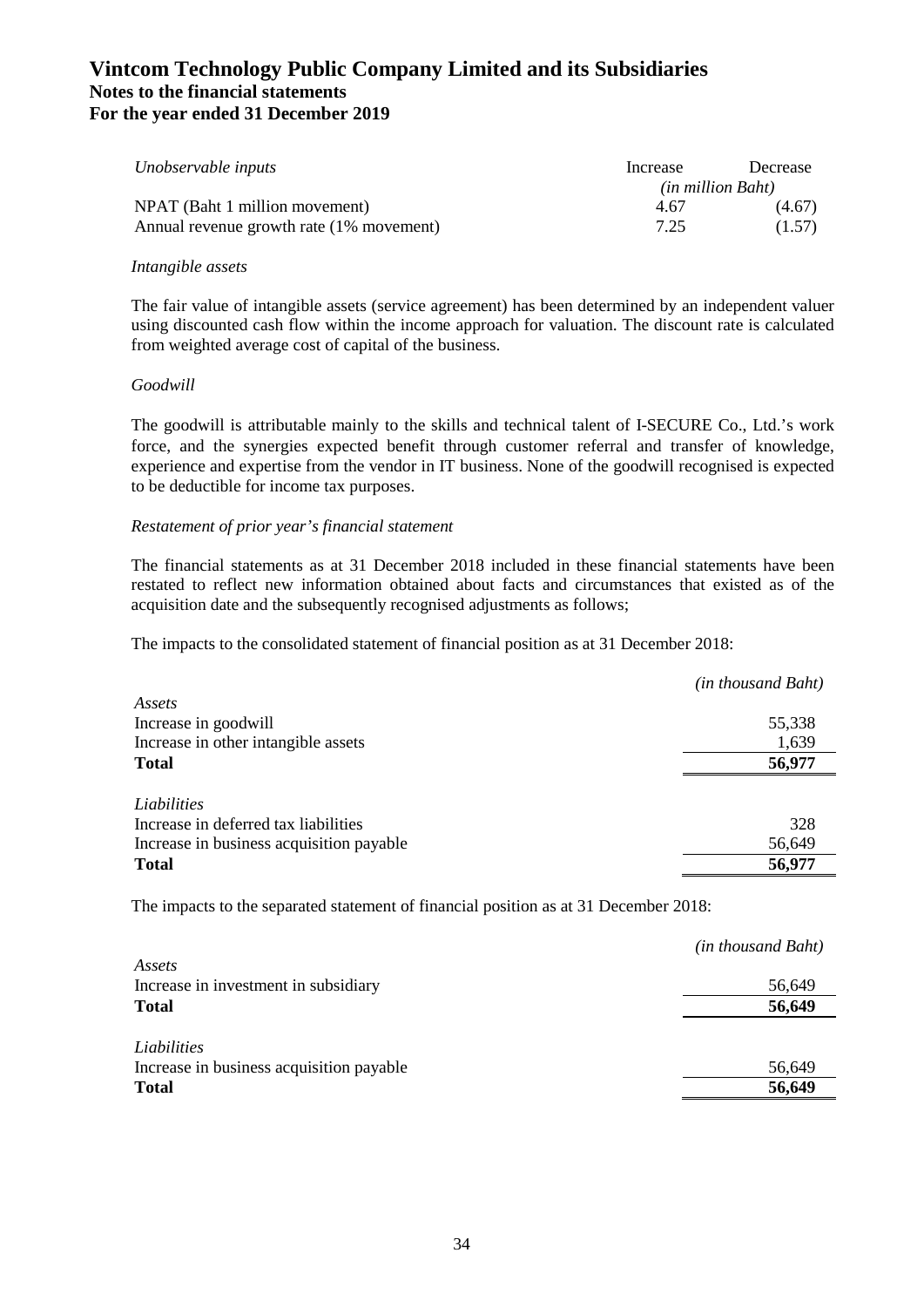## **5 Related parties**

Relationships with subsidiaries are described in note 10. Other related parties that the Group had significant transactions with during the year were as follows:

| <b>Name of entities</b>      | <b>Country of</b><br>incorporation | <b>Nature of relationships</b>           |
|------------------------------|------------------------------------|------------------------------------------|
| Vnet Capital Co., Ltd.       | Thailand                           | 68% shareholding and common directors    |
| BCBG Co., Ltd.               | Thailand                           | Common shareholders and common directors |
| <b>NTN Solution Limited</b>  | Thailand                           | Common shareholders and common directors |
| Blue Fish Solution Co., Ltd. | Thailand                           | Common shareholders and common directors |
| Copperwired Co., Ltd.        | Thailand                           | Common shareholders and common directors |
| Vhealth Threesixty Co., Ltd. | Thailand                           | Common shareholders and common directors |
| Logistplus Co., Ltd.         | Thailand                           | Common shareholders                      |

The pricing policies for transactions with related parties are explained further below:

| <b>Transactions</b>                                                      | <b>Pricing policies</b>                                                |
|--------------------------------------------------------------------------|------------------------------------------------------------------------|
| Sale of goods and rendering of services                                  | Price closed to market price or contractually agreed price             |
| Interest income                                                          | Base on promissory notes at 2.15% - 6.25% per annum                    |
| Other income                                                             | Price closed to market price or contractually agreed price             |
| Purchase of goods and rendering of services Price closed to market price |                                                                        |
| Purchase of assets                                                       | Price closed to market price                                           |
| Rental expense                                                           | Price closed to market price                                           |
| Other expenses                                                           | Price closed to market price or contractually agreed price             |
| Key management personnel compensation                                    | Shareholders and/or Board of Directors approve/<br>employment contract |

Significant transactions for the years ended 31 December with related parties were as follows:

|                                             | <b>Consolidated</b>  |                    | <b>Separate</b> |                      |  |
|---------------------------------------------|----------------------|--------------------|-----------------|----------------------|--|
|                                             | financial statements |                    |                 | financial statements |  |
| <b>Year ended 31 December</b>               | 2019                 | 2018               | 2019            | 2018                 |  |
|                                             |                      | (in thousand Baht) |                 |                      |  |
| <b>Parent</b>                               |                      |                    |                 |                      |  |
| Sale of goods and rendering of services     | 24                   | 24                 | 24              | 24                   |  |
| Rental expense                              | 367                  | 376                | 367             | 376                  |  |
| Other expenses                              | 311                  | 282                | 267             | 280                  |  |
| <b>Subsidiaries</b>                         |                      |                    |                 |                      |  |
| Sale of goods and rendering of services     |                      |                    | 6,795           | 1,769                |  |
| Other income                                |                      |                    | 114             |                      |  |
| Purchase of goods and rendering of services |                      |                    | 551             | 563                  |  |
| Interest income                             |                      |                    | 1,286           | 296                  |  |
| Other expenses                              |                      |                    | 382             |                      |  |
| Other related parties                       |                      |                    |                 |                      |  |
| Sale of goods and rendering of services     | 223                  | 221                |                 | 120                  |  |
| Other income                                | 1,427                | 1,427              |                 |                      |  |
| Purchase of goods and rendering of services | 1,177                |                    | 353             |                      |  |
| Purchase of assets                          | 334                  | 678                |                 | 18                   |  |
| Other expenses                              | 1,663                | 482                | 193             | 111                  |  |
| Key management personnel compensation       | 27,593               | 24,683             | 23,993          | 21,083               |  |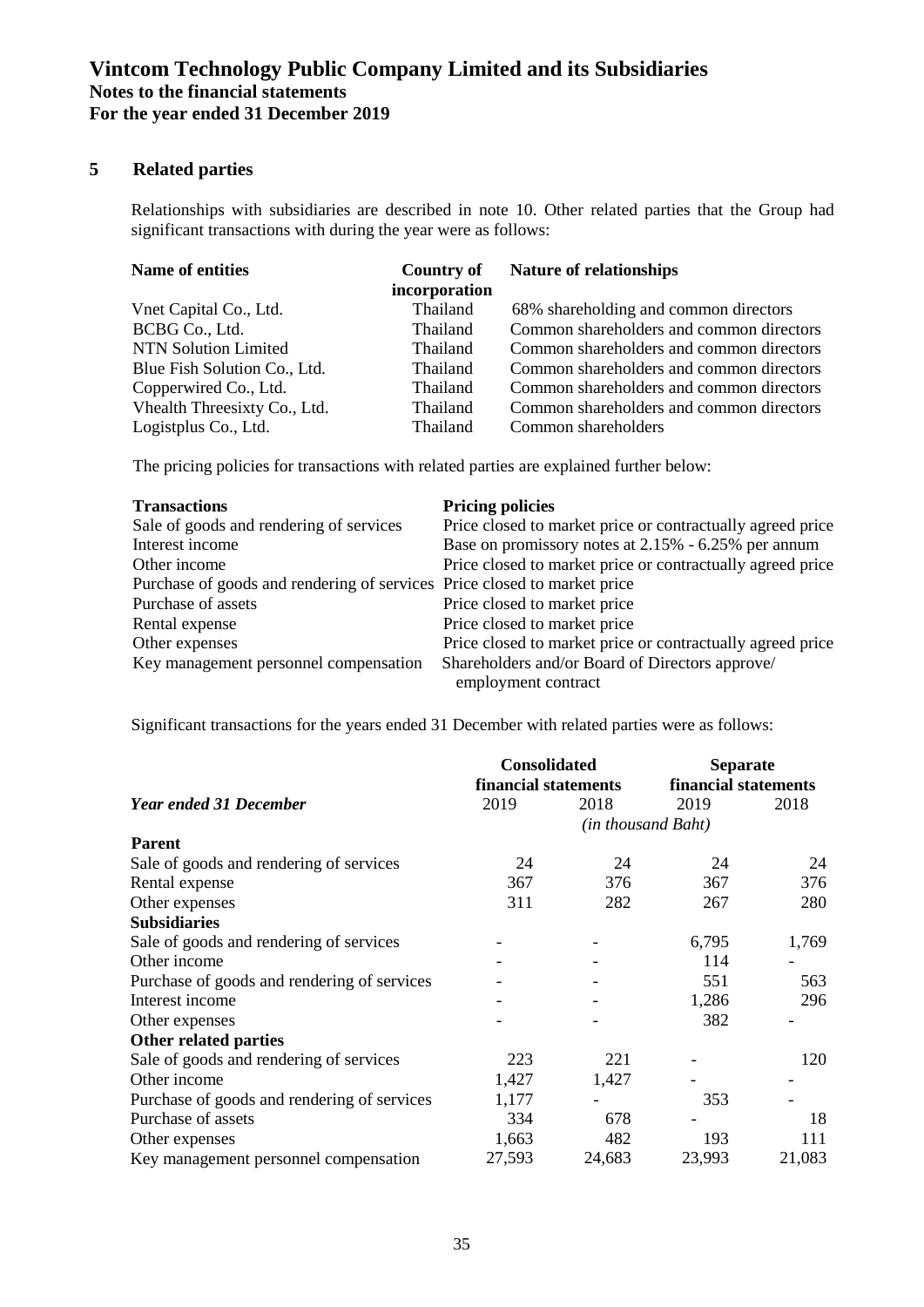### *Key management personnel compensation*

### **Key management personnel compensation include as follows;**

|                                   | <b>Consolidated</b><br>financial statements |        | <b>Separate</b><br>financial statements |        |
|-----------------------------------|---------------------------------------------|--------|-----------------------------------------|--------|
|                                   |                                             |        |                                         |        |
|                                   | 2019                                        | 2018   | 2019                                    | 2018   |
|                                   | (in thousand Baht)                          |        |                                         |        |
| Short-term benefits of management | 25,024                                      | 23.627 | 21.424                                  | 20,027 |
| Defined benefits obligation       | 2.569                                       | 1.056  | 2.569                                   | 1,056  |
| <b>Total</b>                      | 27,593                                      | 24,683 | 23,993                                  | 21,083 |

Balances as at 31 December with related parties were as follows:

#### *Trade and other accounts receivable*

|                                           | <b>Consolidated</b><br>financial statements |      | <b>Separate</b><br>financial statements |       |
|-------------------------------------------|---------------------------------------------|------|-----------------------------------------|-------|
|                                           | 2019                                        | 2018 | 2019                                    | 2018  |
|                                           |                                             |      | (in thousand Baht)                      |       |
| <b>Trade accounts receivable</b>          |                                             |      |                                         |       |
| Other related party                       | 17                                          |      |                                         |       |
| <b>Other receivables</b>                  |                                             |      |                                         |       |
| <b>Subsidiaries</b>                       |                                             |      | 1,465                                   | 1,630 |
| Other related party                       | 315                                         |      | 315                                     |       |
|                                           | 315                                         |      | 1,780                                   | 1,630 |
| Total trade and other accounts receivable | 332                                         |      | 1,780                                   | 1,630 |

|                               | Interest rate                |           | <b>Separate financial statements</b> |                                |             |  |  |
|-------------------------------|------------------------------|-----------|--------------------------------------|--------------------------------|-------------|--|--|
| <b>Movement of short-term</b> | At                           | At        |                                      |                                | At          |  |  |
| <i>loans</i> to               | 31 December<br>(% per annum) | 1 January | Increase                             | Decrease<br>(in thousand Baht) | 31 December |  |  |
| 2019<br>Subsidiaries          | $2.15 - 2.35$                | 24,867    | 31,111                               | (20,006)                       | 35,972      |  |  |
| 2018<br>Subsidiaries          | $2.15 - 6.25$                |           | 24,867                               |                                | 24,867      |  |  |

As at 31 December 2019, the Company had short-term loans to related parties which are repayable on call. The loans are unsecured.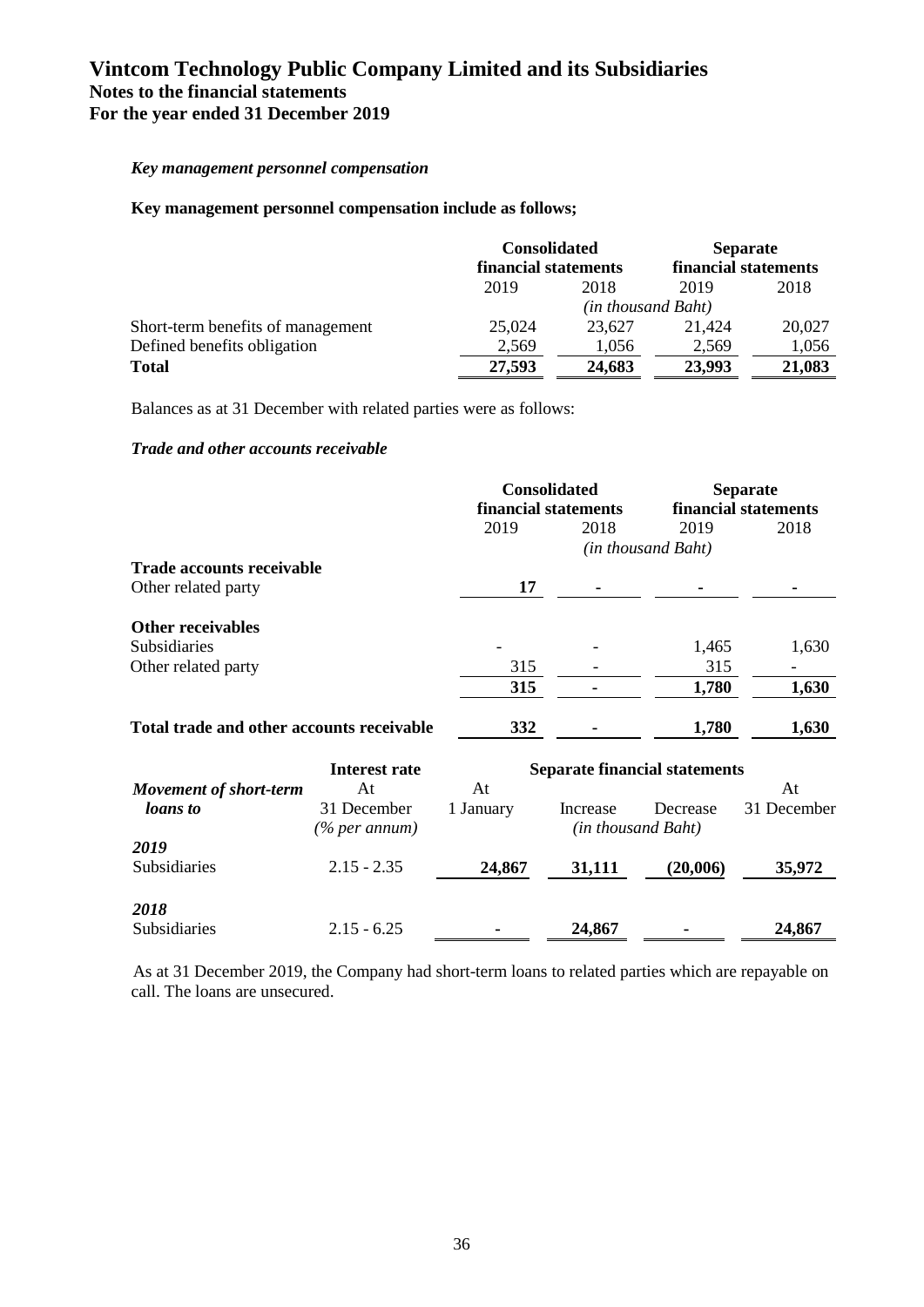### *Trade and other accounts payable*

|                                        | <b>Consolidated</b><br>financial statements |                    | <b>Separate</b><br>financial statements |      |
|----------------------------------------|---------------------------------------------|--------------------|-----------------------------------------|------|
|                                        | 2019                                        | 2018               | 2019                                    | 2018 |
|                                        |                                             | (in thousand Baht) |                                         |      |
| <b>Trade accounts payable</b>          |                                             |                    |                                         |      |
| Subsidiary                             |                                             |                    | 173                                     | 410  |
| Other payables                         |                                             |                    |                                         |      |
| Parent                                 | 69                                          | 16                 | 30                                      | 14   |
| <b>Subsidiaries</b>                    |                                             | $\blacksquare$     | 406                                     | 117  |
| Other related parties                  | 611                                         | 86                 | 230                                     | 15   |
| <b>Total</b>                           | 680                                         | 102                | 666                                     | 146  |
| Total trade and other accounts payable | 680                                         | 102                | 839                                     | 556  |

### *Significant agreements with related parties*

### *Sales or services agreements*

### *Office service contracts and employee payroll services*

The Company entered into the Office and Payroll Service Agreement with Vnet Capital Co., Ltd. Vnet Capital Co., Ltd. would provide related office services such as office space support services, reception services, facility services, meeting room arrangement services including payroll services, withholding tax calculation, social security calculation and filing necessary tax forms. The service fee is fixed fee amounting to Baht 45,000 per month including the agreed amount eligible for reimbursement. The agreement had starting from 1 January 2020 to 31 December 2020.

### *Equipment and spare parts management agreement*

The Company entered into equipment and spare parts management agreement with vServePlus Co., Ltd. vServePlus Co., Ltd. would provide storage service and logistic service for equipment and spare parts as agreed. Moreover, the relating services included fire insurance and accident insurance for the equipment and spare parts. The service fee is fixed fee amounting to Baht 31,000 per month. The agreement had starting from 1 October 2019 to 30 September 2020.

### *Software license agreement*

vServePlus Co., Ltd. entered into a software license agreement with NTN Solution Limited granting right to use NIMBUS (ERP) for operation and providing relevant support services. The service fee is fixed fee amounting to Baht 80,000 per month. The agreement period is 1 February 2019 to 31 January 2020. Currently, the Company is in the process of renewal.

### *Commercial guarantee service agreement*

The Company entered into the commercial guarantee service agreement for vServePlus Co., Ltd. The Company has guaranteed obligation for 51% according to the Company's interests in vServePlus Co., Ltd.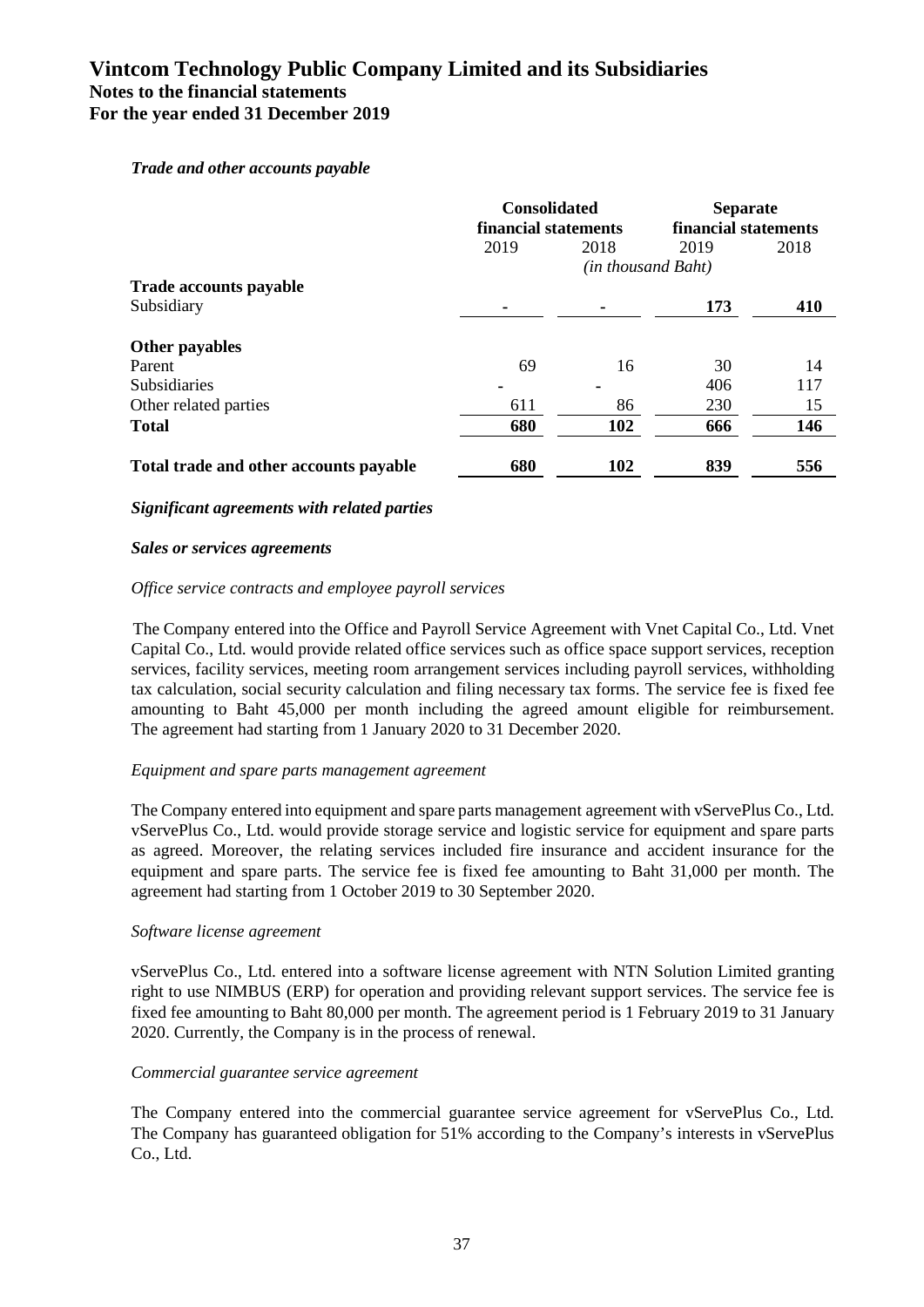### **6 Cash and cash equivalents**

|                                                                                                 | <b>Consolidated</b><br>financial statements |                    | <b>Separate</b><br>financial statements |        |
|-------------------------------------------------------------------------------------------------|---------------------------------------------|--------------------|-----------------------------------------|--------|
|                                                                                                 | 2019                                        | 2018               | 2019                                    | 2018   |
|                                                                                                 |                                             | (in thousand Baht) |                                         |        |
| Cash on hand                                                                                    | 788                                         | 227                | 580                                     | 118    |
| Cash at banks - current accounts                                                                | 13,838                                      | 12,274             | 120                                     | 138    |
| Cash at banks - savings accounts                                                                | 224,015                                     | 173,970            | 121,950                                 | 83,391 |
| Cash at banks - fixed deposit 3 months                                                          | 20,044                                      | 4                  | 4                                       | 4      |
| Cheques on hand                                                                                 | 2,052                                       | 150                | 2,052                                   | 150    |
| Cash and cash equivalents in the statement of<br>financial position and statement of cash flows | 260,737                                     | 186,625            | 124,706                                 | 83,801 |

### **7 Restricted deposits with financial institutions**

As at 31 December 2019, savings accounts and fixed deposit in the consolidated and separate financial statements amounting to Baht 17.47 million and Baht 16.73 million, respectively *(2018: Baht 18.13 million and Baht 16.73 million, respectively)* are pledged at banks due to the Company's bank overdraft, commitment and contingent liabilities.

### **8 Trade and other accounts receivable**

|                                           |             | <b>Consolidated</b>  |                    | <b>Separate</b>      |         |
|-------------------------------------------|-------------|----------------------|--------------------|----------------------|---------|
|                                           |             | financial statements |                    | financial statements |         |
|                                           | <b>Note</b> | 2019                 | 2018               | 2019                 | 2018    |
|                                           |             |                      | (in thousand Baht) |                      |         |
| <b>Trade accounts receivable</b>          |             |                      |                    |                      |         |
| Related parties                           | 5           | 17                   |                    |                      |         |
| Other parties                             |             | 344,686              | 599,811            | 206,119              | 460,359 |
| <b>Total</b>                              |             | 344,703              | 599,811            | 206,119              | 460,359 |
| Less allowance for doubtful accounts      |             | (706)                | (678)              | (228)                | (228)   |
| <b>Net</b>                                |             | 343,997              | 599,133            | 205,891              | 460,131 |
| <b>Finance lease receivables</b>          |             |                      |                    |                      |         |
| Other parties                             |             | 10,361               | 5,884              |                      |         |
|                                           |             |                      |                    |                      |         |
| Unbilled trade accounts receivable        |             |                      |                    |                      |         |
| Other parties                             | 19          | 44,881               | 49,728             | 10,358               | 11,348  |
| <b>Other receivables</b>                  |             |                      |                    |                      |         |
| Related parties                           | 5           | 315                  |                    | 1,780                | 1,630   |
| Other parties                             |             | 144,478              | 93,121             | 122,058              | 70,794  |
| <b>Total</b>                              |             | 144,793              | 93,121             | 123,838              | 72,424  |
|                                           |             |                      |                    |                      |         |
| Total trade and other accounts receivable |             | 544,032              | 747,866            | 340,087              | 543,903 |
| Current                                   |             | 540,109              | 747,866            | 340,087              | 543,903 |
| Non-current                               |             | 3,923                |                    |                      |         |
| <b>Total</b>                              |             | 544,032              | 747,866            | 340,087              | 543,903 |
| (Reversal of) bad and doubtful debts      |             |                      |                    |                      |         |
| expense for the year                      |             | 28                   | (242)              |                      | 228     |
|                                           |             |                      |                    |                      |         |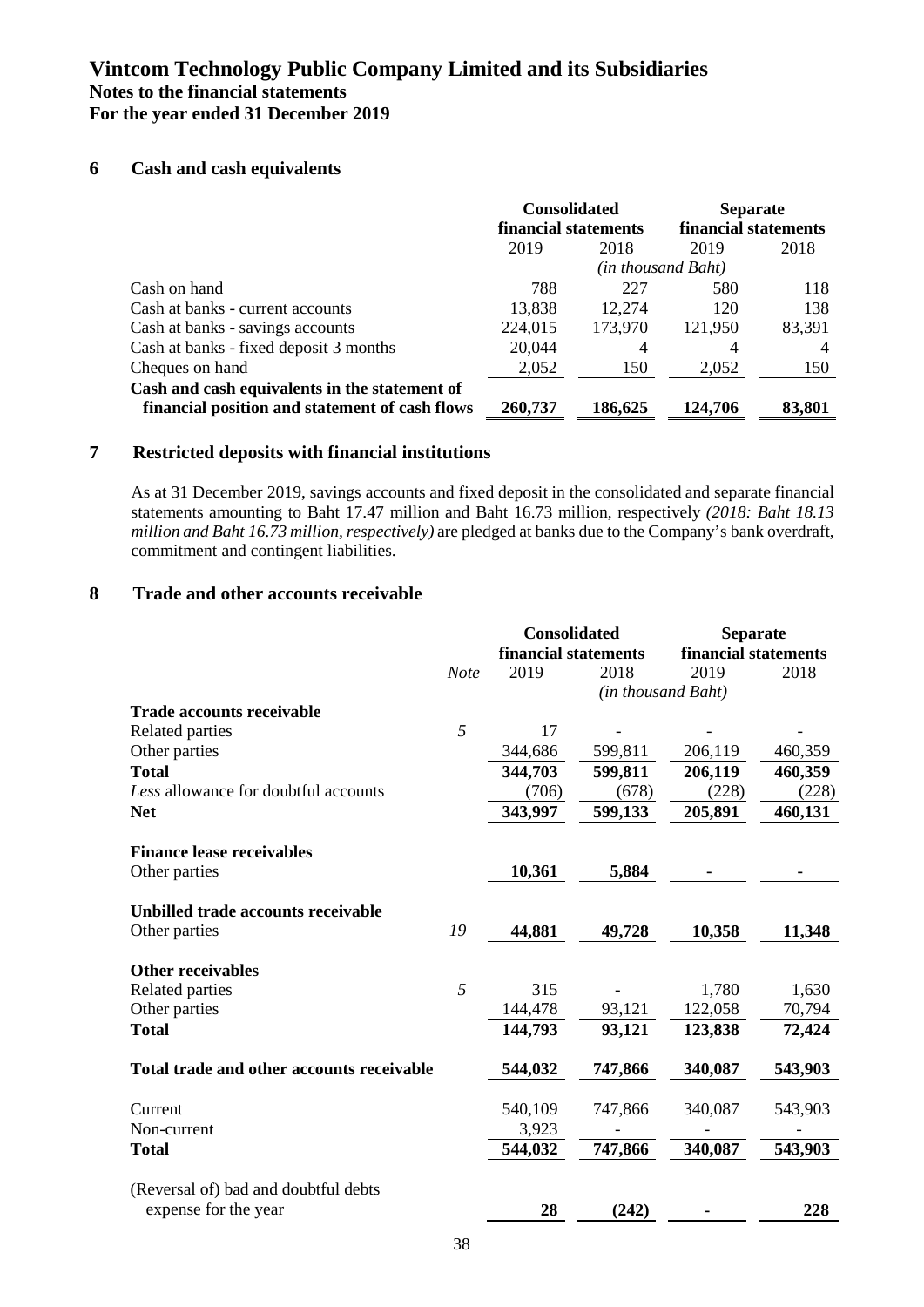Aging analyses for trade accounts receivable were as follows:

|                                      | <b>Consolidated</b><br>financial statements |                    | <b>Separate</b><br>financial statements |         |
|--------------------------------------|---------------------------------------------|--------------------|-----------------------------------------|---------|
|                                      |                                             |                    |                                         |         |
|                                      | 2019                                        | 2018               | 2019                                    | 2018    |
|                                      |                                             | (in thousand Baht) |                                         |         |
| <b>Related parties</b>               |                                             |                    |                                         |         |
| Within credit terms                  | 8                                           |                    |                                         |         |
| Overdue:                             |                                             |                    |                                         |         |
| Less than 3 months                   | 9                                           |                    |                                         |         |
| <b>Total</b>                         | 17                                          |                    |                                         |         |
| <b>Other parties</b>                 |                                             |                    |                                         |         |
| Within credit terms                  | 276,329                                     | 336,303            | 179,089                                 | 252,332 |
| Overdue:                             |                                             |                    |                                         |         |
| Less than 3 months                   | 67,558                                      | 252,319            | 26,765                                  | 197,379 |
| $3 - 6$ months                       | 93                                          | 10,511             | 37                                      | 10,420  |
| $6 - 12$ months                      |                                             |                    |                                         |         |
| Over 12 months                       | 706                                         | 678                | 228                                     | 228     |
| <b>Total</b>                         | 344,686                                     | 599,811            | 206,119                                 | 460,359 |
| Less allowance for doubtful accounts | (706)                                       | (678)              | (228)                                   | (228)   |
| <b>Net</b>                           | 343,980                                     | 599,133            | 205,891                                 | 460,131 |
| <b>Total</b>                         | 343,997                                     | 599,133            | 205,891                                 | 460,131 |

The normal credit term granted by the Group ranges from 30 days to 90 days.

Other receivables include as follows;

|                                    |         | <b>Consolidated</b><br>financial statements |         | <b>Separate</b>      |
|------------------------------------|---------|---------------------------------------------|---------|----------------------|
|                                    |         |                                             |         | financial statements |
|                                    | 2019    | 2018                                        | 2019    | 2018                 |
|                                    |         | (in thousand Baht)                          |         |                      |
| Prepaid sales and services cost    | 120,008 | 77,372                                      | 113,410 | 64,752               |
| Input value added tax suspense and |         |                                             |         |                      |
| Revenue Department receivable      | 18,433  | 6,517                                       | 6,802   | 1,762                |
| Prepaid expense                    | 3,939   | 3,409                                       | 1,335   | 1,734                |
| Advance payment                    | 1,928   | 3,369                                       | 1,647   | 1,849                |
| Others                             | 485     | 2,454                                       | 644     | 2,327                |
| <b>Total</b>                       | 144,793 | 93,121                                      | 123,838 | 72,424               |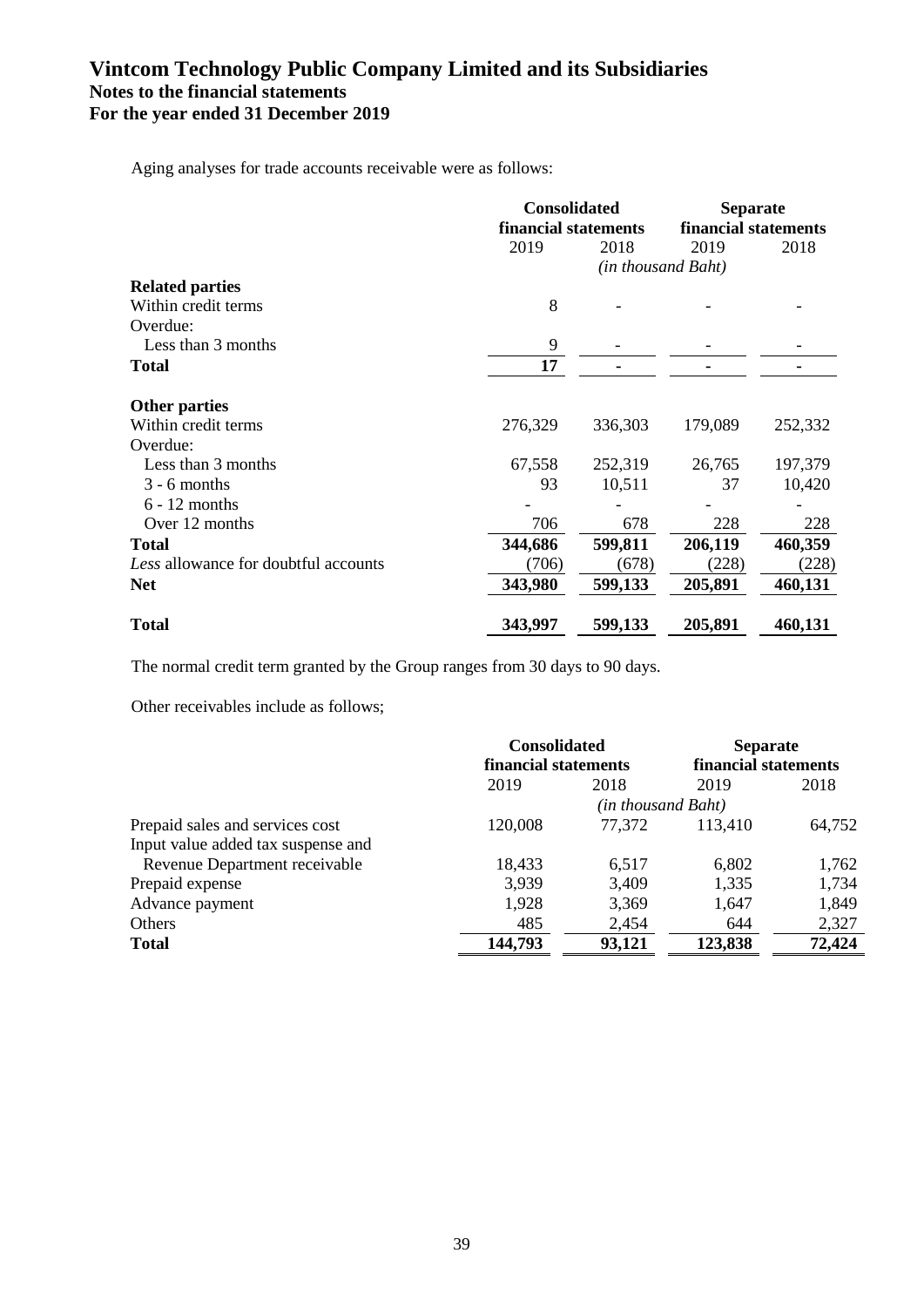### **9 Inventories**

|                                                                                 |             |          | <b>Consolidated</b><br>financial statements | <b>Separate</b><br>financial statements |         |
|---------------------------------------------------------------------------------|-------------|----------|---------------------------------------------|-----------------------------------------|---------|
|                                                                                 | <b>Note</b> | 2019     | 2018                                        | 2019                                    | 2018    |
|                                                                                 |             |          | (in thousand Baht)                          |                                         |         |
| Finished goods                                                                  |             | 19,352   | 32,138                                      | 17,441                                  | 15,736  |
| Work in progress                                                                |             | 3,394    | 4,482                                       |                                         |         |
| Spare parts                                                                     |             | 1,289    | 816                                         | 795                                     | 816     |
| Goods in transit                                                                |             | 476      | 26                                          | 476                                     | 26      |
| <b>Total</b>                                                                    |             | 24,511   | 37,462                                      | 18,712                                  | 16,578  |
| Less allowance for declining in value                                           |             | (1, 383) | (1,248)                                     | (1, 383)                                | (1,248) |
| <b>Net</b>                                                                      |             | 23,128   | 36,214                                      | 17,329                                  | 15,330  |
| Inventories recognised in 'cost of sale of<br>goods and rendering of services': |             |          |                                             |                                         |         |
| - cost of sale of goods                                                         | 21          | 984,790  | 1,162,818                                   | 597,261                                 | 975,094 |
| - write-down to net realisable value                                            |             | 135      | 80                                          | 135                                     | 80      |
| <b>Total</b>                                                                    |             | 984,925  | 1,162,898                                   | 597,396                                 | 975,174 |

### **10 Investments in subsidiaries**

|                                                        |                      | <b>Separate</b>    |         |  |
|--------------------------------------------------------|----------------------|--------------------|---------|--|
|                                                        | financial statements |                    |         |  |
| <b>Note</b>                                            |                      | 2019               | 2018    |  |
|                                                        |                      | (in thousand Baht) |         |  |
| At 1 January                                           |                      | 310,241            | 42,238  |  |
| Share of net profits                                   |                      | 47,757             | 14,470  |  |
| Other component of equity                              |                      | (634)              | (286)   |  |
| Share of other comprehensive income                    |                      |                    | 143     |  |
| Acquisitions                                           |                      | 4,715              | 197,027 |  |
| Adjustment from business acquisition<br>$\overline{4}$ |                      |                    | 56,649  |  |
| At 31 December                                         |                      | 362,079            | 310,241 |  |

During the year ended 31 December 2019 and 2018, there were the following acquisitions of investments in subsidiaries:

On 15 February 2019, the Company made an additional investment in Vintcom Technology (Myanmar) Co., Ltd., incorporated in Myanmar, for a consideration of Baht 4.72 million. There was no change in the percentage of ownership.

On 16 May 2018, the Company established Vintcom Technology (SG) Pte. Ltd., incorporated in Singapore, with 100% of shares and voting right in such company. The principal business of Vintcom Technology (SG) Pte. Ltd. is trading computer and equipment including related software. Share capital is 100,000 Singapore Dollars which is called for share payment amounting to 21,000 Singapore Dollars (equivalent to Baht 0.51 million). On 7 August 2018, the Company made a first payment for a consideration of 20,000 Singapore Dollars (equivalent to Baht 0.49 million). The outstanding of share payable is 1,000 Singapore Dollars (equivalent to Baht 0.02 million).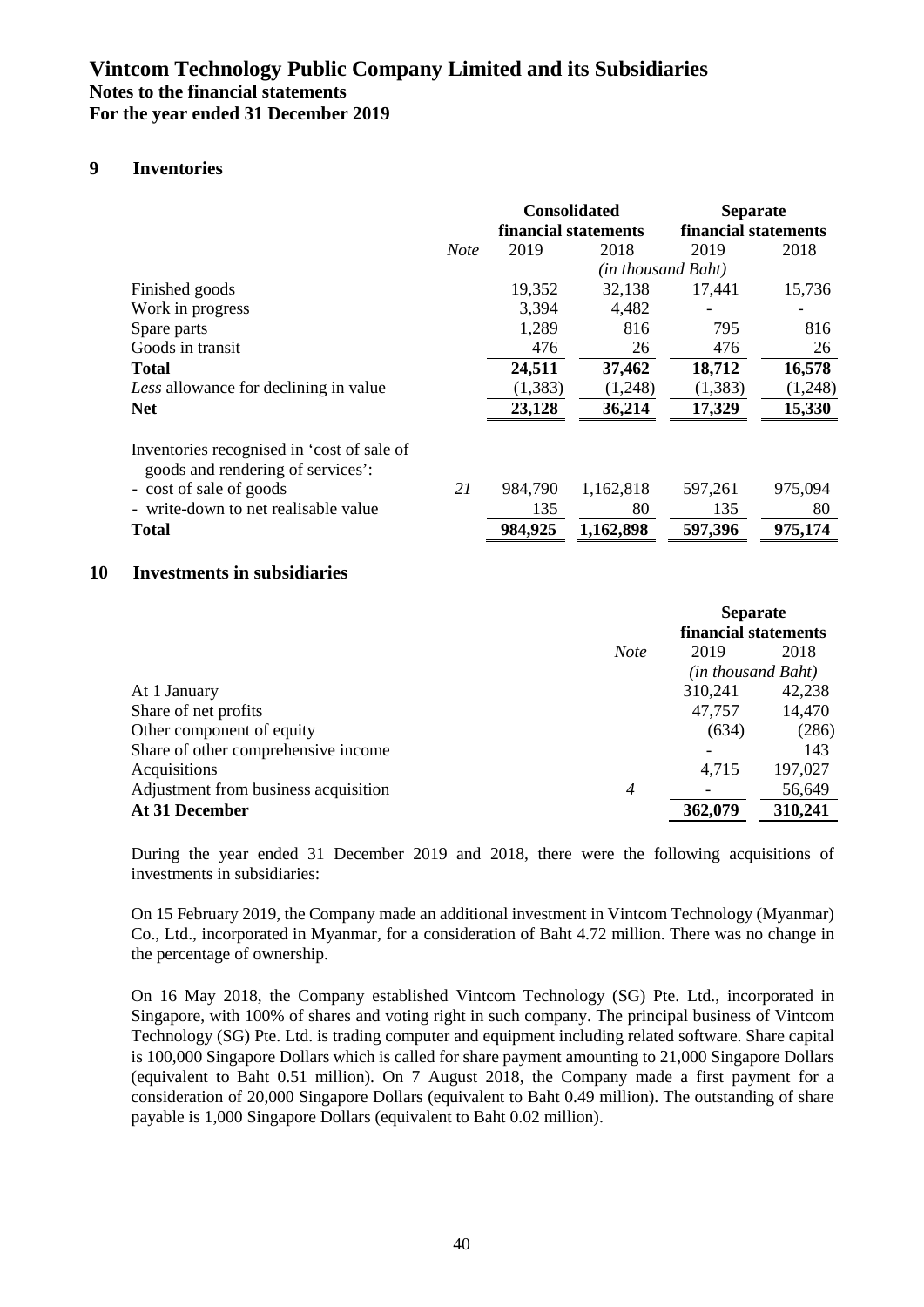On 13 July 2018, the Company made an additional investments in Vintcom Technology (Myanmar) Co., Ltd., incorporated in Myanmar, for a consideration of Baht 3.33 million. There was no change in the percentage of ownership.

On 17 October 2018, the Company has the acquisition of shares of I-Secure Co., Ltd. ("I-SECURE") referring to the resolutions of the Extraordinary General Meeting of Shareholders No. 1/2018 held on 12 October 2018 (100% of share in such company). The fair value of the investment as at the acquisition date after restatement is Baht 273.55 million (see note 4).

### *Impairment testing*

Management of the Group performed an impairment test of carrying amount of investment in subsidiary by using valuation technical and key assumption same as described in note 13 relating in the part of impairment testing.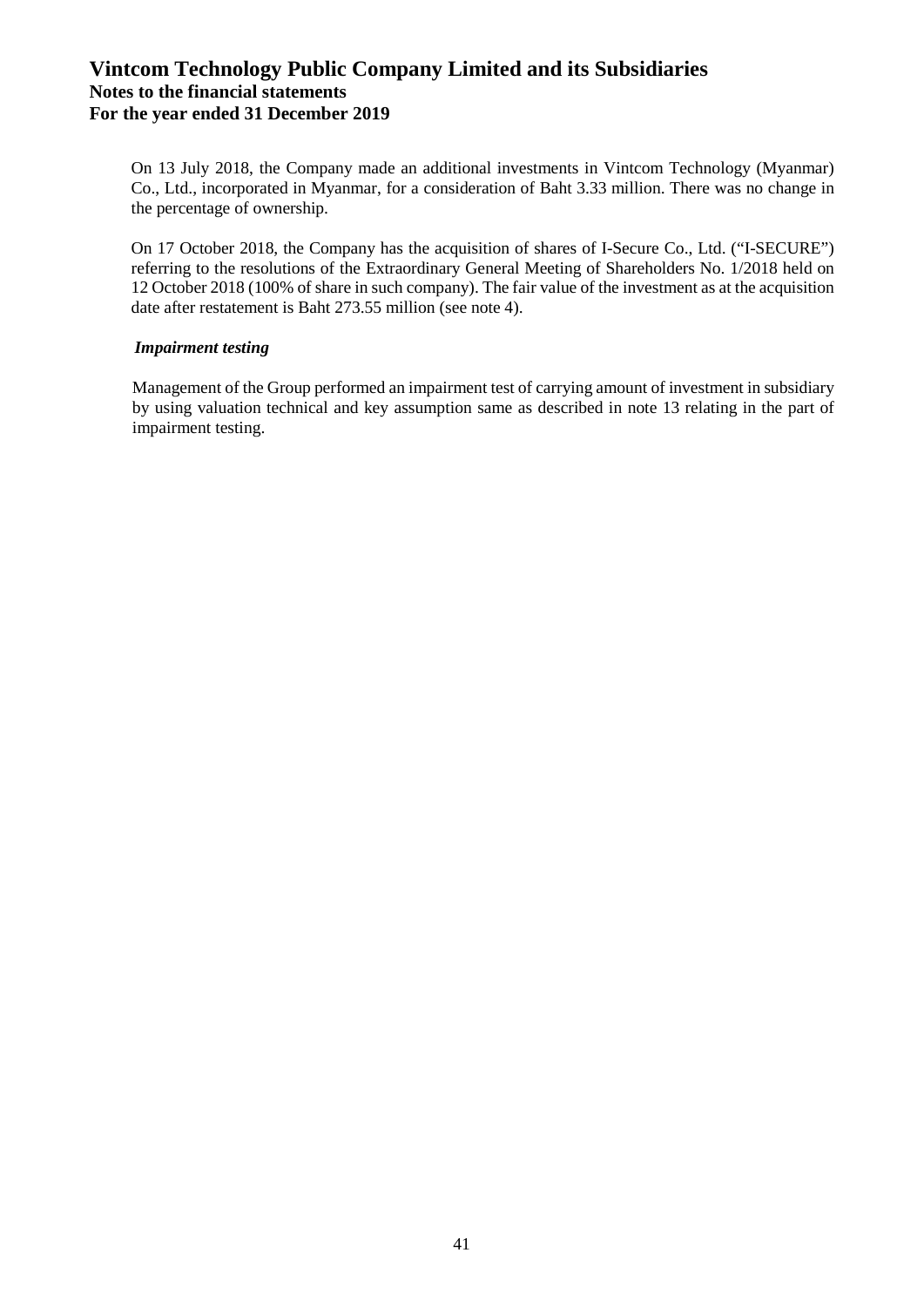Investments in subsidiaries as at 31 December 2019 and 2018 were as follows:

|                      |     |                            |      |                       |        |                                     |         |         | <b>Separate financial statements</b> |                    |                          |                          |         |                 |
|----------------------|-----|----------------------------|------|-----------------------|--------|-------------------------------------|---------|---------|--------------------------------------|--------------------|--------------------------|--------------------------|---------|-----------------|
| Name of subsidiary   |     | Country<br>of<br>operation |      | Ownership<br>interest |        | Paid-up capital/<br>Call-up capital |         | Cost    |                                      | Equity             |                          | Impairment               |         | At equity - net |
|                      |     |                            | 2019 | 2018                  | 2019   | 2018                                | 2019    | 2018    | 2019                                 | 2018               | 2019                     | 2018                     | 2019    | 2018            |
|                      |     |                            |      | (%)                   |        |                                     |         |         |                                      | (in thousand Baht) |                          |                          |         |                 |
| Vintcom Technology   |     |                            |      |                       |        |                                     |         |         |                                      |                    |                          |                          |         |                 |
| (Myanmar) Co., Ltd.  | (1) | Myanmar                    | 100  | 100                   | 16,556 | 11,842                              | 16,556  | 11,842  | 109                                  | 15                 |                          |                          | 109     | 15              |
| Vintcom Technology   |     |                            |      |                       |        |                                     |         |         |                                      |                    |                          |                          |         |                 |
| (SG) Pte. Ltd.       | (2) | Singapore                  | 100  | 100                   | 513    | 513                                 | 513     | 513     | 14,431                               | 4,200              |                          | $\overline{\phantom{a}}$ | 14,431  | 4,200           |
| I-Secure Co., Ltd.   | (3) | Thailand                   | 100  | 100                   | 40,000 | 40,000                              | 249,833 | 249,833 | 277,990                              | 252,114            | $\overline{\phantom{0}}$ | $\sim$                   | 277,990 | 252,114         |
| vServePlus Co., Ltd. | (4) | Thailand                   | 51   | 51                    | 40,000 | 40,000                              | 20,400  | 20,400  | 69,549                               | 53,912             |                          | $\overline{\phantom{a}}$ | 69,549  | 53,912          |
| <b>Total</b>         |     |                            |      |                       |        |                                     | 287,302 | 282,588 | 362,079                              | 310,241            |                          |                          | 362,079 | 310,241         |

### **Type of business**

(1) Providing installation service, consulting service and computer system maintenance service

(2) Trading computer and equipment including related software

(3) Providing computer and network security monitoring services

(4) Providing installation service, consulting service and computer system maintenance service

There was no dividend income from those investments for 2019 and 2018.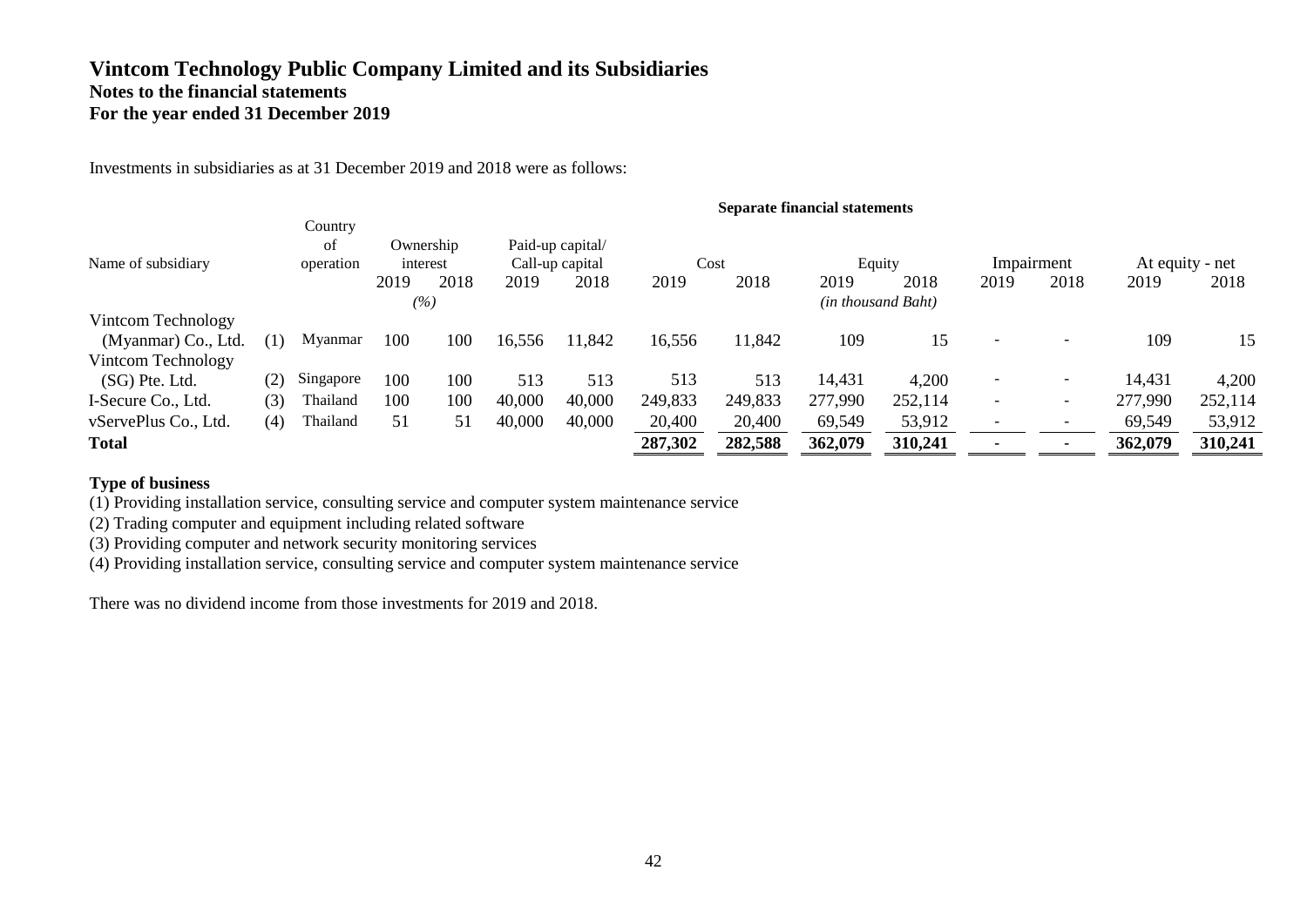## **11 Non-controlling interests**

The following table summarises the information relating to each of the Group's subsidiaries that has a material non-controlling interest, before any intra-group eliminations:

|                                                                  | 31 December 2019     |
|------------------------------------------------------------------|----------------------|
|                                                                  | vServePlus Co., Ltd. |
|                                                                  | (in thousand Baht)   |
| Non-controlling interest percentage                              | 49%                  |
| Current assets                                                   | 173,826              |
| Non-current assets                                               | 29,748               |
| <b>Current liabilities</b>                                       | (61,797)             |
| Non-current liabilities                                          | (5,405)              |
| <b>Net assets</b>                                                | 136,372              |
| Carrying amount of non-controlling interest                      | 66,822               |
| Intra-group eliminations                                         |                      |
| <b>Total</b>                                                     | 66,822               |
| Revenue                                                          | 390,490              |
| Profit                                                           | 30,065               |
| Other comprehensive income                                       |                      |
| <b>Total comprehensive income</b>                                | 30,065               |
| Profit allocated to non-controlling interest                     | 14,732               |
| Intra-group eliminations                                         |                      |
| <b>Total</b>                                                     | 14,732               |
| Other comprehensive income allocated to non-controlling interest |                      |
| Intra-group eliminations                                         |                      |
| <b>Total</b>                                                     |                      |
| Cash flows from operating activities                             | 47,522               |
| Cash flows from investing activities                             | (19, 470)            |
| Cash flows from financing activities                             |                      |
| (Dividends to non-controlling interest: nil)                     |                      |
| Effect of exchange rate changes on cash and cash equivalents     | 130                  |
| Net increase in cash and cash equivalents                        | 28,182               |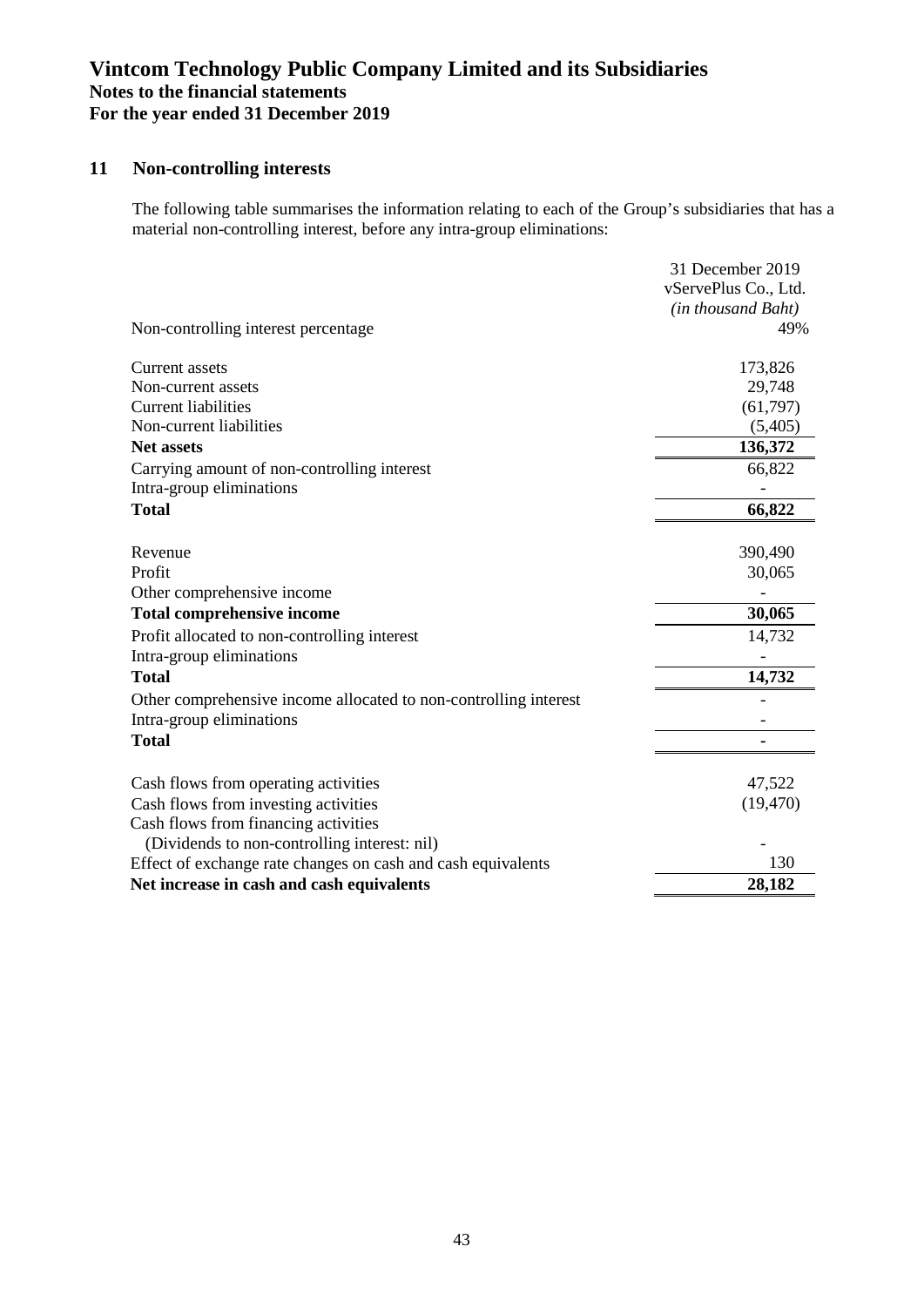|                                                                  | 31 December 2018     |
|------------------------------------------------------------------|----------------------|
|                                                                  | vServePlus Co., Ltd. |
|                                                                  | (in thousand Baht)   |
| Non-controlling interest percentage                              | 49%                  |
|                                                                  |                      |
| Current assets                                                   | 183,334              |
| Non-current assets                                               | 28,431               |
| <b>Current liabilities</b>                                       | (101, 717)           |
| Non-current liabilities                                          | (3,741)              |
| <b>Net assets</b>                                                | 106,307              |
| Carrying amount of non-controlling interest                      | 52,090               |
| Intra-group eliminations                                         |                      |
| <b>Total</b>                                                     | 52,090               |
|                                                                  |                      |
| Revenue                                                          | 422,686              |
| Profit                                                           | 27,280               |
| Other comprehensive income                                       | 281                  |
| <b>Total comprehensive income</b>                                | 27,561               |
| Profit allocated to non-controlling interest                     | 13,367               |
| Intra-group eliminations                                         |                      |
| <b>Total</b>                                                     | 13,367               |
| Other comprehensive income allocated to non-controlling interest | 138                  |
| Intra-group eliminations                                         |                      |
| <b>Total</b>                                                     | 138                  |
|                                                                  |                      |
| Cash flows from operating activities                             | 18,963               |
| Cash flows from investing activities                             | (3,902)              |
| Cash flows from financing activities                             |                      |
| (Dividends to non-controlling interest: nil)                     |                      |
| Effect of exchange rate changes on cash and cash equivalents     | 412                  |
| Net increase in cash and cash equivalents                        | 15,473               |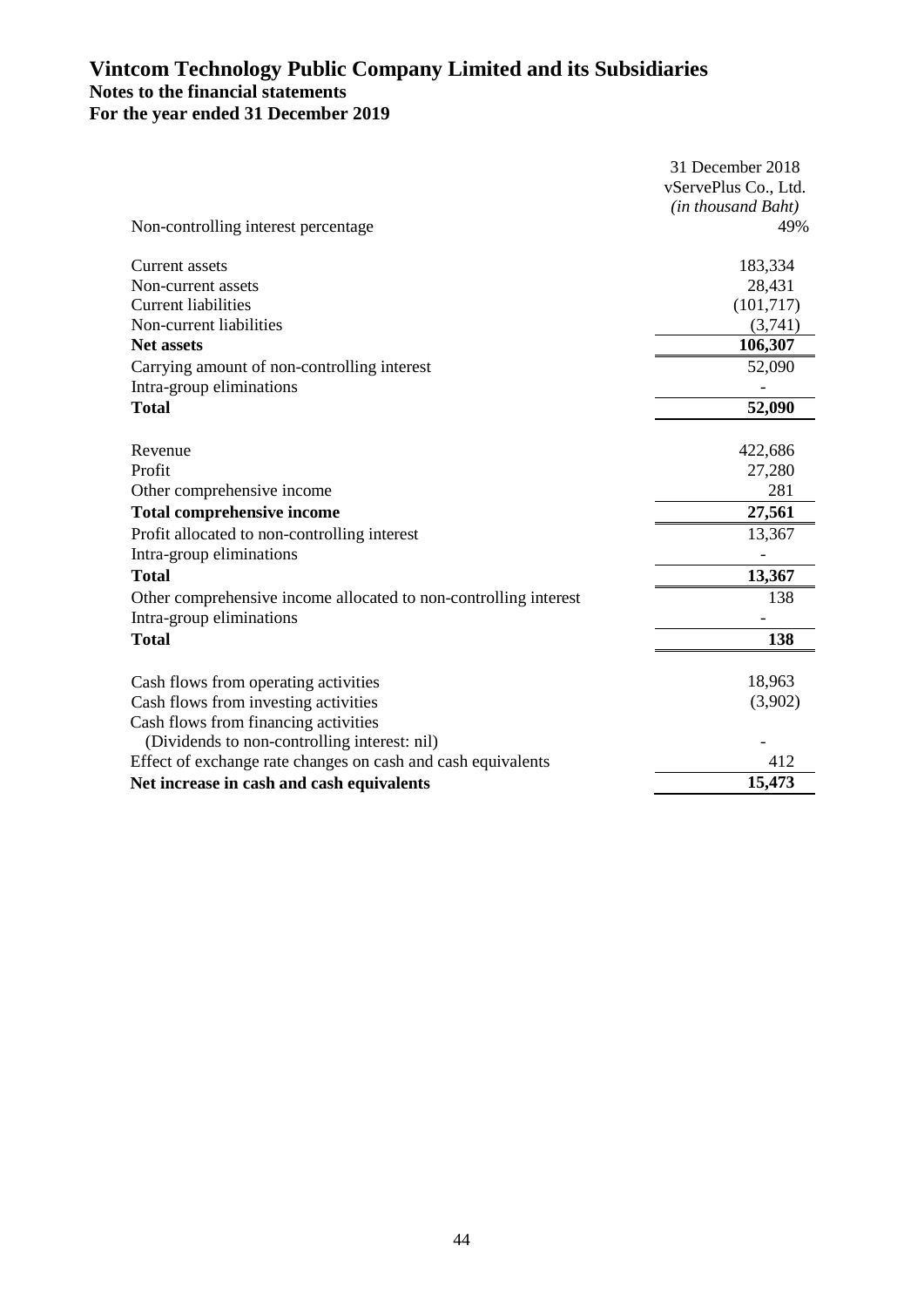## **12 Equipment**

|                                           |                     |                          | <b>Consolidated financial statements</b> |                                                            |                          |                                                     |          |
|-------------------------------------------|---------------------|--------------------------|------------------------------------------|------------------------------------------------------------|--------------------------|-----------------------------------------------------|----------|
|                                           | Office<br>equipment | Spare<br>parts           | Furniture<br>and<br>fixtures             | Leasehold<br>building<br>Improvement<br>(in thousand Baht) | Vehicles                 | Assets under<br>construction<br>and<br>installation | Total    |
| Cost                                      |                     |                          |                                          |                                                            |                          |                                                     |          |
| At 1 January 2018                         | 31,267              | 8,485                    | 6,902                                    | 10,220                                                     | 4,810                    |                                                     | 61,684   |
| <b>Additions</b>                          | 3,136               | 541                      | 937                                      | 950                                                        |                          | 1,432                                               | 6,996    |
| Acquisitions through                      |                     |                          |                                          |                                                            |                          |                                                     |          |
| business combination                      | 10,818              | $\overline{a}$           | 2,824                                    | 1,953                                                      | $\overline{\phantom{a}}$ | $\overline{\phantom{a}}$                            | 15,595   |
| Disposals                                 | (587)               | (413)                    | (25)                                     | $\overline{\phantom{a}}$                                   | -                        |                                                     | (1,025)  |
| At 31 December 2018                       |                     |                          |                                          |                                                            |                          |                                                     |          |
| and 1 January 2019                        | 44,634              | 8,613                    | 10,638                                   | 13,123                                                     | 4,810                    | 1,432                                               | 83,250   |
| Additions                                 | 5,514               | 393                      | 1,780                                    | 1,386                                                      | 6,700                    | 3,488                                               | 19,261   |
| <b>Transfers</b>                          | 309                 |                          | 18                                       | 4,641                                                      |                          | (4,775)                                             | 193      |
| Disposals                                 | (922)               |                          | (1,882)                                  | (1,953)                                                    | (1,670)                  |                                                     | (6, 427) |
| At 31 December 2019                       | 49,535              | 9,006                    | 10,554                                   | 17,197                                                     | 9,840                    | 145                                                 | 96,277   |
|                                           |                     |                          |                                          |                                                            |                          |                                                     |          |
| <b>Depreciation</b>                       |                     |                          |                                          |                                                            |                          |                                                     |          |
| At 1 January 2018                         | 20,508              | 3,218                    | 2,427                                    | 2,959                                                      | 1,624                    |                                                     | 30,736   |
| Depreciation charge                       |                     |                          |                                          |                                                            |                          |                                                     |          |
| for the year                              | 4,071               | 1,684                    | 1,379                                    | 2,262                                                      | 801                      |                                                     | 10,197   |
| Acquisitions through                      |                     |                          |                                          |                                                            |                          |                                                     |          |
| business combination                      | 8,180               |                          | 2,609                                    | 1,586                                                      |                          |                                                     | 12,375   |
| Disposals                                 | (421)               | (299)                    | (19)                                     |                                                            |                          |                                                     | (739)    |
| At 31 December 2018                       |                     |                          |                                          |                                                            |                          |                                                     |          |
| and 1 January 2019                        | 32,338              | 4,603                    | 6,396                                    | 6,807                                                      | 2,425                    |                                                     | 52,569   |
| Depreciation charge                       |                     |                          |                                          |                                                            |                          |                                                     |          |
| for the year                              | 5,735               | 1,685                    | 3,749                                    | 670                                                        | 965                      |                                                     | 12,804   |
| Transfers                                 | 12                  | $\overline{\phantom{a}}$ | $\overline{a}$                           |                                                            |                          |                                                     | 12       |
| Disposals                                 | (901)               |                          | (1,880)                                  | (1,667)                                                    | (726)                    |                                                     | (5,174)  |
| At 31 December 2019                       | 37,184              | 6,288                    | 8,265                                    | 5,810                                                      | 2,664                    | $\blacksquare$                                      | 60,211   |
|                                           |                     |                          |                                          |                                                            |                          |                                                     |          |
| Net book value<br>At 1 January 2018       |                     |                          |                                          |                                                            |                          |                                                     |          |
| Owned assets                              | 10,638              | 5,267                    | 4,475                                    | 7,261                                                      |                          |                                                     | 27,641   |
| Assets under finance<br>leases            |                     |                          |                                          |                                                            |                          |                                                     |          |
|                                           | 121                 |                          |                                          |                                                            | 3,186                    |                                                     | 3,307    |
|                                           | 10,759              | 5,267                    | 4,475                                    | 7,261                                                      | 3,186                    |                                                     | 30,948   |
| At 31 December 2018<br>and 1 January 2019 |                     |                          |                                          |                                                            |                          |                                                     |          |
| Owned assets                              | 12,207              | 4,010                    | 4,242                                    | 6,316                                                      | 1,137                    | 1,432                                               | 29,344   |
| Assets under finance                      |                     |                          |                                          |                                                            |                          |                                                     |          |
| leases                                    | 89                  |                          |                                          |                                                            | 1,248                    |                                                     | 1,337    |
|                                           | 12,296              | 4,010                    | 4,242                                    | 6,316                                                      | 2,385                    | 1,432                                               | 30,681   |
|                                           |                     |                          |                                          |                                                            |                          |                                                     |          |
| At 31 December 2019                       |                     |                          |                                          |                                                            |                          |                                                     |          |
| Owned assets                              | 12,294              | 2,718                    | 2,289                                    | 11,387                                                     | 3,380                    | 145                                                 | 32,213   |
| Assets under finance                      |                     |                          |                                          |                                                            |                          |                                                     |          |
| leases                                    | 57                  |                          |                                          |                                                            | 3,796                    |                                                     | 3,853    |
|                                           | 12,351              | 2,718                    | 2,289                                    | 11,387                                                     | 7,176                    | 145                                                 | 36,066   |
|                                           |                     |                          |                                          |                                                            |                          |                                                     |          |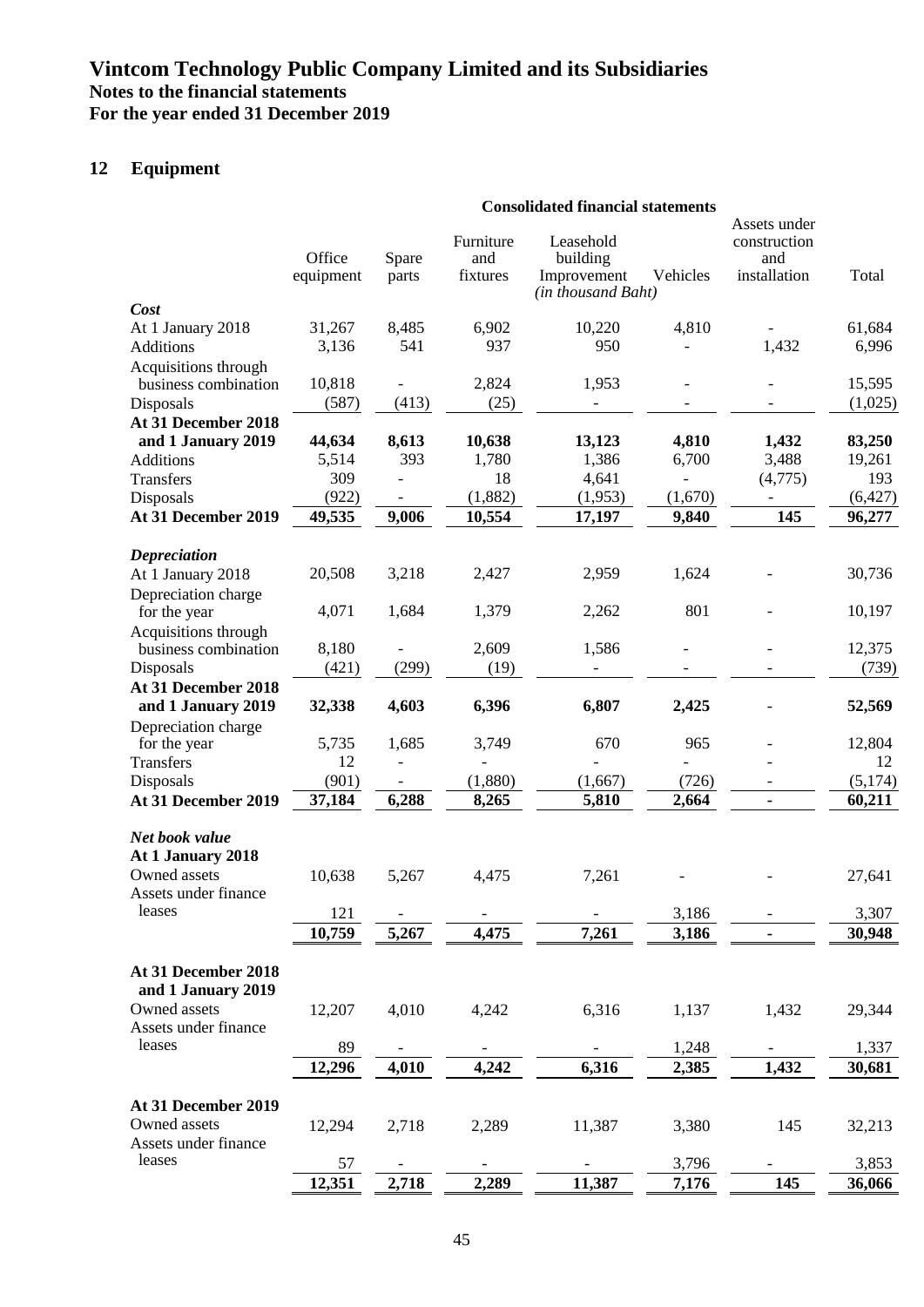|                                           | <b>Separate financial statements</b> |                   |           |                    |                          |        |  |  |  |
|-------------------------------------------|--------------------------------------|-------------------|-----------|--------------------|--------------------------|--------|--|--|--|
|                                           |                                      |                   | Furniture | Leasehold          |                          |        |  |  |  |
|                                           | Office                               | Spare             | and       | building           |                          |        |  |  |  |
|                                           | equipment                            | parts             | fixtures  | improvement        | Vehicles                 | Total  |  |  |  |
| Cost                                      |                                      |                   |           | (in thousand Baht) |                          |        |  |  |  |
| At 1 January 2018                         | 25,611                               | 8,485             | 992       | 608                | 3,140                    | 38,836 |  |  |  |
| <b>Additions</b>                          | 2,116                                | 541               | 15        |                    | $\overline{\phantom{a}}$ | 2,672  |  |  |  |
| Disposals                                 | (442)                                | (413)             | (6)       |                    |                          | (861)  |  |  |  |
| At 31 December 2018 and                   |                                      |                   |           |                    |                          |        |  |  |  |
| <b>1 January 2019</b>                     | 27,285                               | 8,613             | 1,001     | 608                | 3,140                    | 40,647 |  |  |  |
| <b>Additions</b>                          | 777                                  | 393               | 9         | 224                | 3,000                    | 4,403  |  |  |  |
| Disposals                                 | (22)                                 |                   |           |                    |                          | (22)   |  |  |  |
| At 31 December 2019                       | 28,040                               | 9,006             | 1,010     | 832                | 6,140                    | 45,028 |  |  |  |
|                                           |                                      |                   |           |                    |                          |        |  |  |  |
| <b>Depreciation</b>                       |                                      |                   |           |                    |                          |        |  |  |  |
| At 1 January 2018                         | 18,889                               | 3,218             | 832       | 442                | 1,425                    | 24,806 |  |  |  |
| Depreciation charge for the year          | 2,402                                | 1,684             | 57        | 166                | 467                      | 4,776  |  |  |  |
| Disposals                                 | (282)                                | (299)             | (6)       |                    |                          | (587)  |  |  |  |
| At 31 December 2018 and                   |                                      |                   |           |                    |                          |        |  |  |  |
| 1 January 2019                            | 21,009                               | 4,603             | 883       | 608                | 1,892                    | 28,995 |  |  |  |
| Depreciation charge for the year          | 2,458                                | 1,685             | 57        | 146                | 452                      | 4,798  |  |  |  |
| Disposals                                 | (4)                                  | $\qquad \qquad -$ |           |                    | $\qquad \qquad -$        | (4)    |  |  |  |
| At 31 December 2019                       | 23,463                               | 6,288             | 940       | 754                | 2,344                    | 33,789 |  |  |  |
|                                           |                                      |                   |           |                    |                          |        |  |  |  |
| Net book value                            |                                      |                   |           |                    |                          |        |  |  |  |
| At 1 January 2018                         |                                      |                   |           |                    |                          |        |  |  |  |
| Owned assets                              | 6,601                                | 5,267             | 160       | 166                |                          | 12,194 |  |  |  |
| Assets under finance leases               | 121                                  |                   |           |                    | 1,715                    | 1,836  |  |  |  |
|                                           | 6,722                                | 5,267             | 160       | 166                | 1,715                    | 14,030 |  |  |  |
|                                           |                                      |                   |           |                    |                          |        |  |  |  |
| At 31 December 2018 and<br>1 January 2019 |                                      |                   |           |                    |                          |        |  |  |  |
| Owned assets                              | 6,187                                | 4,010             | 118       |                    |                          | 10,315 |  |  |  |
| Assets under finance leases               | 89                                   | $\overline{a}$    |           |                    | 1,248                    | 1,337  |  |  |  |
|                                           | 6,276                                | 4,010             | 118       | $\blacksquare$     | 1,248                    | 11,652 |  |  |  |
|                                           |                                      |                   |           |                    |                          |        |  |  |  |
| At 31 December 2019                       |                                      |                   |           |                    |                          |        |  |  |  |
| Owned assets                              | 4,520                                | 2,718             | 70        | 78                 |                          | 7,386  |  |  |  |
| Assets under finance leases               | 57                                   |                   |           |                    | 3,796                    | 3,853  |  |  |  |
|                                           | 4,577                                | 2,718             | 70        | 78                 | 3,796                    | 11,239 |  |  |  |

The gross amount of the Group and the Company's fully depreciated equipment that was still in use as at 31 December 2019 amounted to Baht 40.85 million and Baht 29.14 million, respectively *(2018: Baht 31.15 million and Baht 20.65 million, respectively).*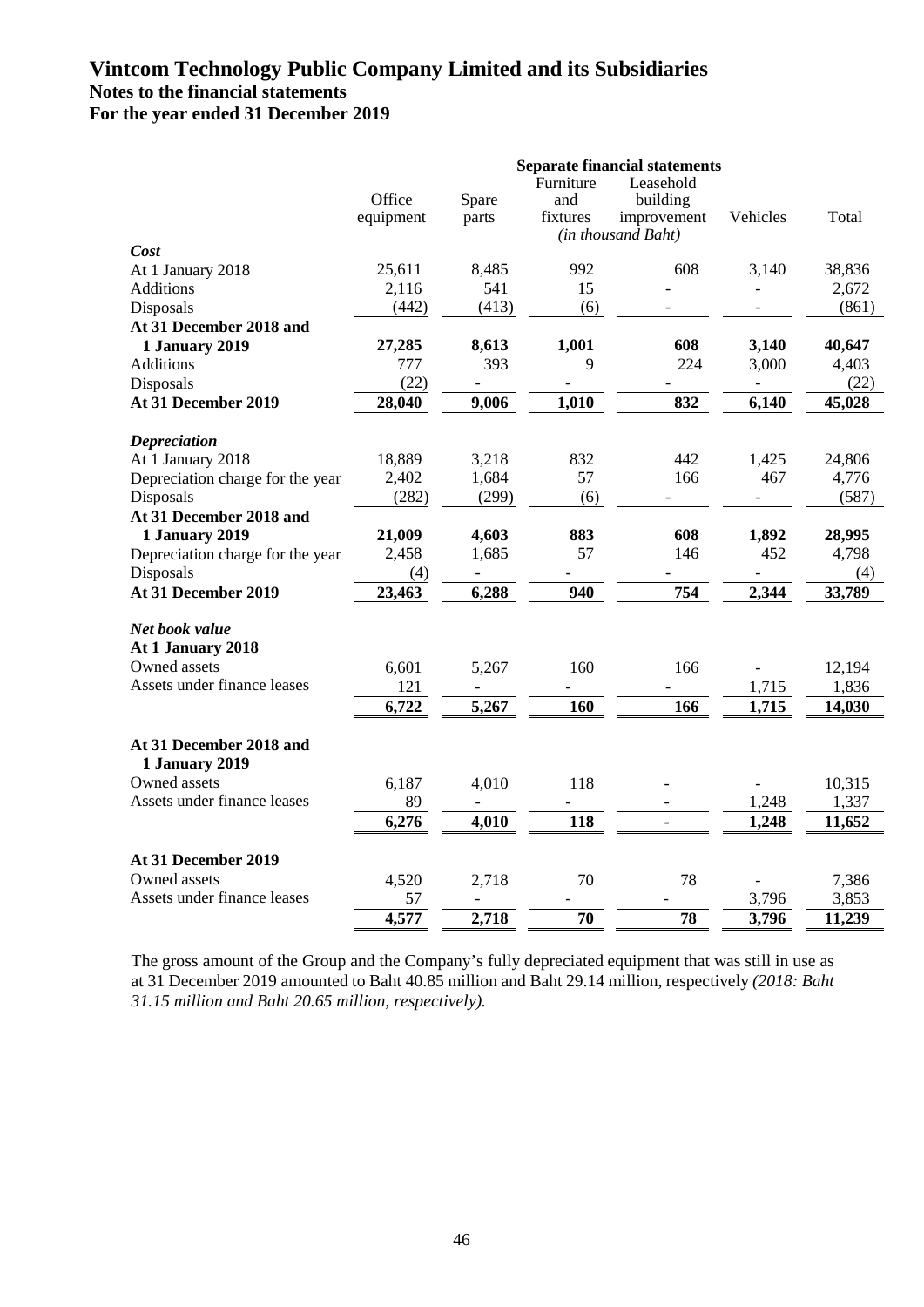### **13 Goodwill**

|                                        |                |         | <b>Consolidated</b><br>financial statements | <b>Separate</b><br>financial statements |      |
|----------------------------------------|----------------|---------|---------------------------------------------|-----------------------------------------|------|
|                                        | <b>Note</b>    | 2019    | 2018                                        | 2019                                    | 2018 |
|                                        |                |         | (in thousand Baht)                          |                                         |      |
| Cost                                   |                |         |                                             |                                         |      |
| At 1 January                           |                | 210,007 |                                             |                                         |      |
| Acquired through business combinations | $\overline{4}$ |         | 210,007                                     |                                         |      |
| <b>At 31 December</b>                  |                | 210,007 | 210,007                                     |                                         |      |
| <b>Impairment</b> losses               |                |         |                                             |                                         |      |
| At 1 January                           |                |         |                                             |                                         |      |
| Impairment loss                        |                |         |                                             |                                         |      |
| At 31 December                         |                |         |                                             |                                         |      |
| Net book value                         |                |         |                                             |                                         |      |
| At 1 January                           |                | 210,007 |                                             |                                         |      |
| At 31 December                         |                | 210,007 | 210,007                                     |                                         |      |

Goodwill arose from the Company's purchase of shares at 100% shareholding of I-Secure Co., Ltd. (See note 4).

### *Impairment testing*

The recoverable amount was based on the value in use of cash generating unit (CGU) with goodwill, determined by discounted future cash flows to be generated from the going concern of I-Secure Co., Ltd.

The values assigned to the key assumptions represented management's assessment of future trends in the relevant industries and were based on historical data from external and internal sources. The key assumptions used in the estimation of the recoverable amount were as follows:

### *Discount rate*

The discount rates were based on weighted average cost of capital comprised of key financial assumptions such as cost of debt and cost of equity with 9.03%.

### *Budgeted NPAT*

Budgeted NPAT were based on expectations of future outcomes taking into the past experience, adjusted for the anticipated revenue growth. Revenue growth was projected from past experience and estimate sale growth.

Management has identified that a reasonably possible change in two key assumptions, discount rate and budgeted EBITDA growth rate, which in 2019 if discount rate increases by 2.03% or revenue growth rate decreases by 8.75% could cause the recoverable amount to be equal to the carrying amount.

Based on the impairment testing, the recoverable amount was estimated to be higher than its carrying amount. The Group did not recognise impairment in the financial statements.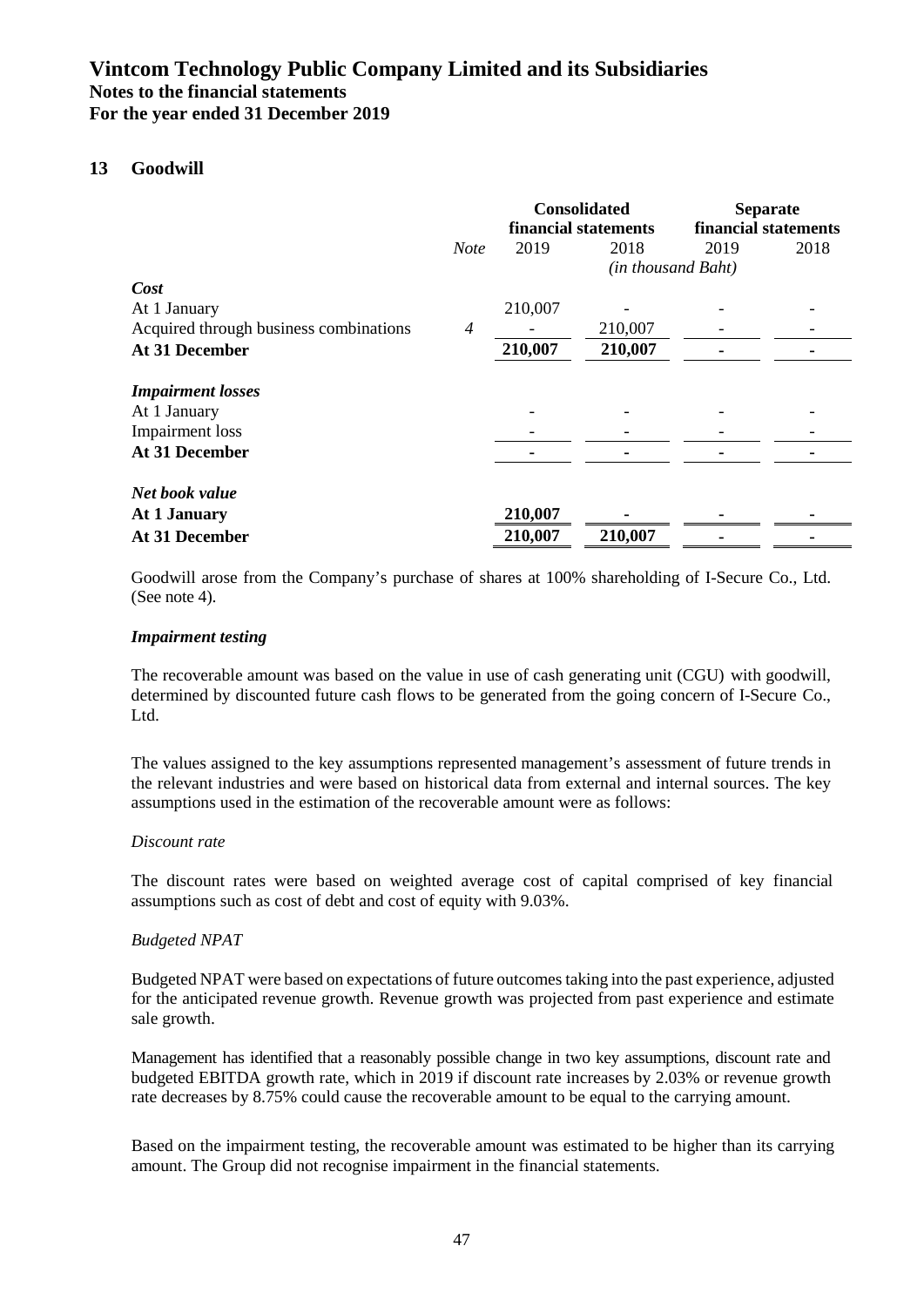## **14 Other intangible assets**

|                                           |                |          | <b>Consolidated financial statements</b> |        | <b>Separate</b><br>financial<br>statements |
|-------------------------------------------|----------------|----------|------------------------------------------|--------|--------------------------------------------|
|                                           |                | Computer | Service                                  |        | Computer                                   |
|                                           | <b>Note</b>    | software | agreement                                | Total  | software                                   |
|                                           |                |          | (in thousand Baht)                       |        |                                            |
| Cost                                      |                |          |                                          |        |                                            |
| At 1 January 2018                         |                | 7,515    | 6,109                                    | 13,624 | 6,134                                      |
| <b>Additions</b>                          |                | 1,106    |                                          | 1,106  | 80                                         |
| Acquisitions through business combination | $\overline{4}$ | 190      | 3,710                                    | 3,900  |                                            |
| At 31 December 2018 and                   |                |          |                                          |        |                                            |
| 1 January 2019                            |                | 8,811    | 9,189                                    | 18,630 | 6,214                                      |
| <b>Additions</b>                          |                | 403      |                                          | 403    | 40                                         |
| Transfers                                 |                | (193)    |                                          | (193)  |                                            |
| Disposals                                 |                | (87)     |                                          | (87)   |                                            |
| At 31 December 2019                       |                | 8,934    | 9,819                                    | 18,753 | 6,254                                      |
| <b>Amortisation</b>                       |                |          |                                          |        |                                            |
| At 1 January 2018                         |                | 5,978    | 2,444                                    | 8,422  | 5,778                                      |
| Amortisation for the year                 |                | 511      | 1,981                                    | 2,492  | 151                                        |
| Acquisitions through business combination | $\overline{4}$ | 180      |                                          | 180    |                                            |
| At 31 December 2018 and                   |                |          |                                          |        |                                            |
| 1 January 2019                            |                | 6,669    | 4,425                                    | 11,094 | 5,929                                      |
| Amortisation for the year                 |                | 623      | 2,469                                    | 3,092  | 131                                        |
| <b>Transfers</b>                          |                | (12)     |                                          | (12)   |                                            |
| Disposals                                 |                | (87)     |                                          | (87)   |                                            |
| At 31 December 2019                       |                | 7,193    | 6,894                                    | 14,087 | 6,060                                      |
| Net book value                            |                |          |                                          |        |                                            |
| At 1 January 2018                         |                | 1,537    | 3,665                                    | 5,202  | 356                                        |
| At 31 December 2018 and                   |                |          |                                          |        |                                            |
| <b>1 January 2019</b>                     |                | 2,142    | 5,394                                    | 7,536  | 285                                        |
| At 31 December 2019                       |                | 1,741    | 2,925                                    | 4,666  | 194                                        |

Service agreement above is assets from business combination during 2016 and 2018 (see note 4).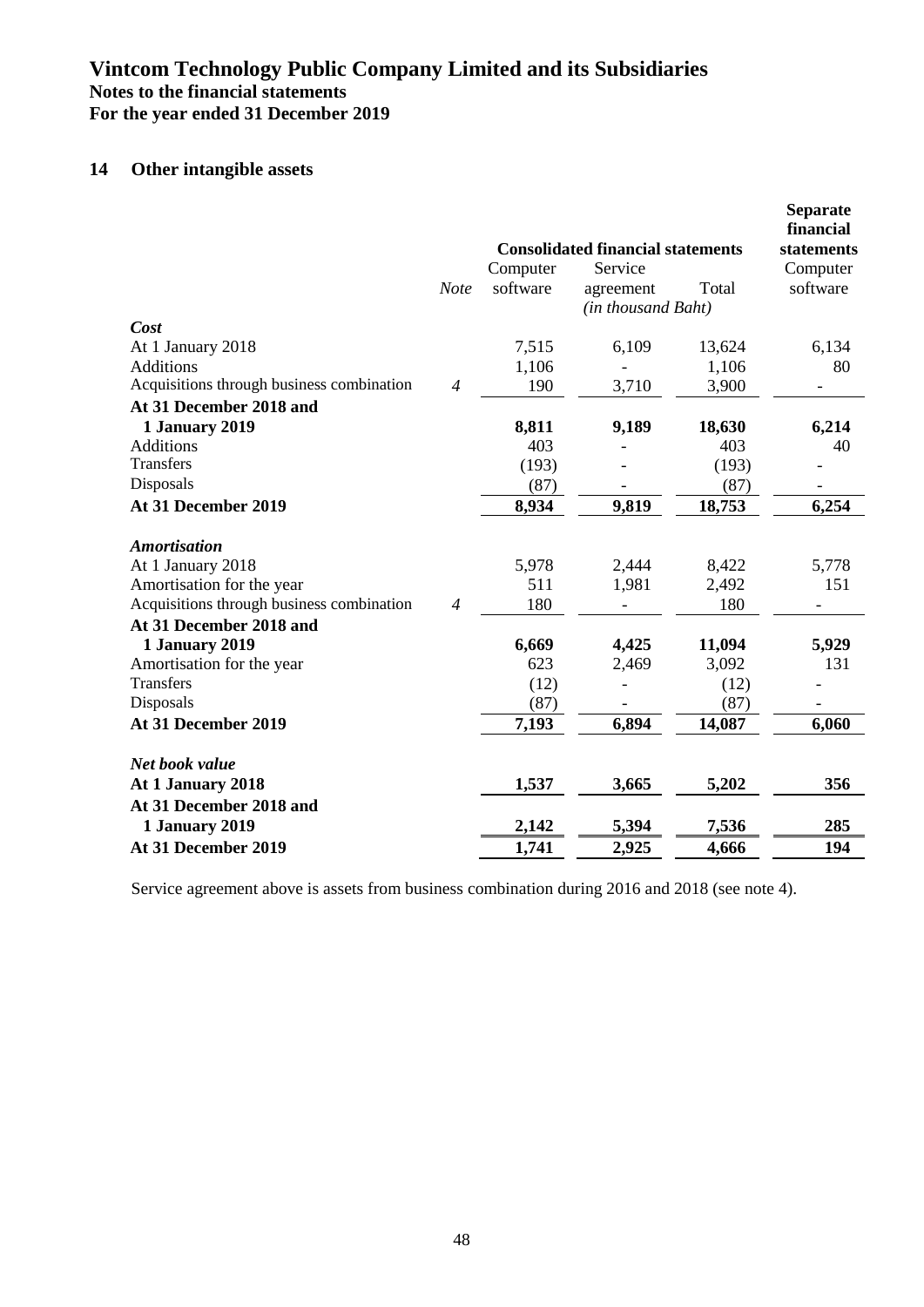### **15 Interest-bearing liabilities**

|                               | <b>Consolidated financial statements</b> |           |       |                    |           |              |  |  |
|-------------------------------|------------------------------------------|-----------|-------|--------------------|-----------|--------------|--|--|
|                               |                                          | 2019      |       |                    | 2018      |              |  |  |
|                               | Secured                                  | Unsecured | Total | Secured            | Unsecured | <b>Total</b> |  |  |
|                               |                                          |           |       | (in thousand Baht) |           |              |  |  |
| Short-term loans from         |                                          |           |       |                    |           |              |  |  |
| financial institution         |                                          |           |       | 177,000            |           | 177,000      |  |  |
| Long-term loans from          |                                          |           |       |                    |           |              |  |  |
| financial institution         | 3,141                                    |           | 3,141 | 5,884              |           | 5,884        |  |  |
|                               |                                          |           |       |                    |           |              |  |  |
| Finance lease liabilities     |                                          | 3,070     | 3,070 |                    | 1,424     | 1,424        |  |  |
| <b>Total interest-bearing</b> |                                          |           |       |                    |           |              |  |  |
| <b>liabilities</b>            | 3.141                                    | 3,070     | 6,211 | 182,884            | 1.424     | 184,308      |  |  |

The Company has short-term loans from financial institution carry interest rates as at the fixed rate per annum. The condition of repayment is on call.

The Group has long-term loans from financial institution carry interest rates as at MLR - 0.25 per annum and the maturity date is within 2021.

|                               |         |                          | <b>Separate financial statements</b> |                    |           |              |
|-------------------------------|---------|--------------------------|--------------------------------------|--------------------|-----------|--------------|
|                               |         | 2019                     |                                      | 2018               |           |              |
|                               | Secured | Unsecured                | Total                                | Secured            | Unsecured | <b>Total</b> |
|                               |         |                          |                                      | (in thousand Baht) |           |              |
| Short-term loans from         |         |                          |                                      |                    |           |              |
| financial institution         |         | $\overline{\phantom{0}}$ |                                      | 177,000            |           | 177,000      |
| Finance lease liabilities     |         | 3,070                    | 3,070                                |                    | 1.424     | 1,424        |
| <b>Total interest-bearing</b> |         |                          |                                      |                    |           |              |
| <b>liabilities</b>            |         | 3,070                    | 3,070                                | 177,000            | 1.424     | 178,424      |

|                                            | <b>Consolidated</b>  |        | <b>Separate</b><br>financial statements |        |
|--------------------------------------------|----------------------|--------|-----------------------------------------|--------|
| Assets pledged as security for liabilities | financial statements |        |                                         |        |
| as at 31 December                          | 2019                 | 2018   | 2019                                    | 2018   |
|                                            |                      |        | (in thousand Baht)                      |        |
| Accounts receivable *                      | 686                  | 686    | $\overline{\phantom{a}}$                |        |
| Deposits with financial institution        |                      | 10,500 | $\overline{\phantom{a}}$                | 10,500 |
| <b>Total</b>                               | 686                  | 11,186 | $\blacksquare$                          | 10,500 |

\* A subsidiary has transferred the right the right to a bank for receipt of trade accounts receivable under contracts to a bank.

As at 31 December 2019 the Group and the Company had unutilised credit facilities totalling Baht 816.03 million and Baht 713.11 million, respectively *(2018: Baht 620.04 million and Baht 534.15 million, respectively).*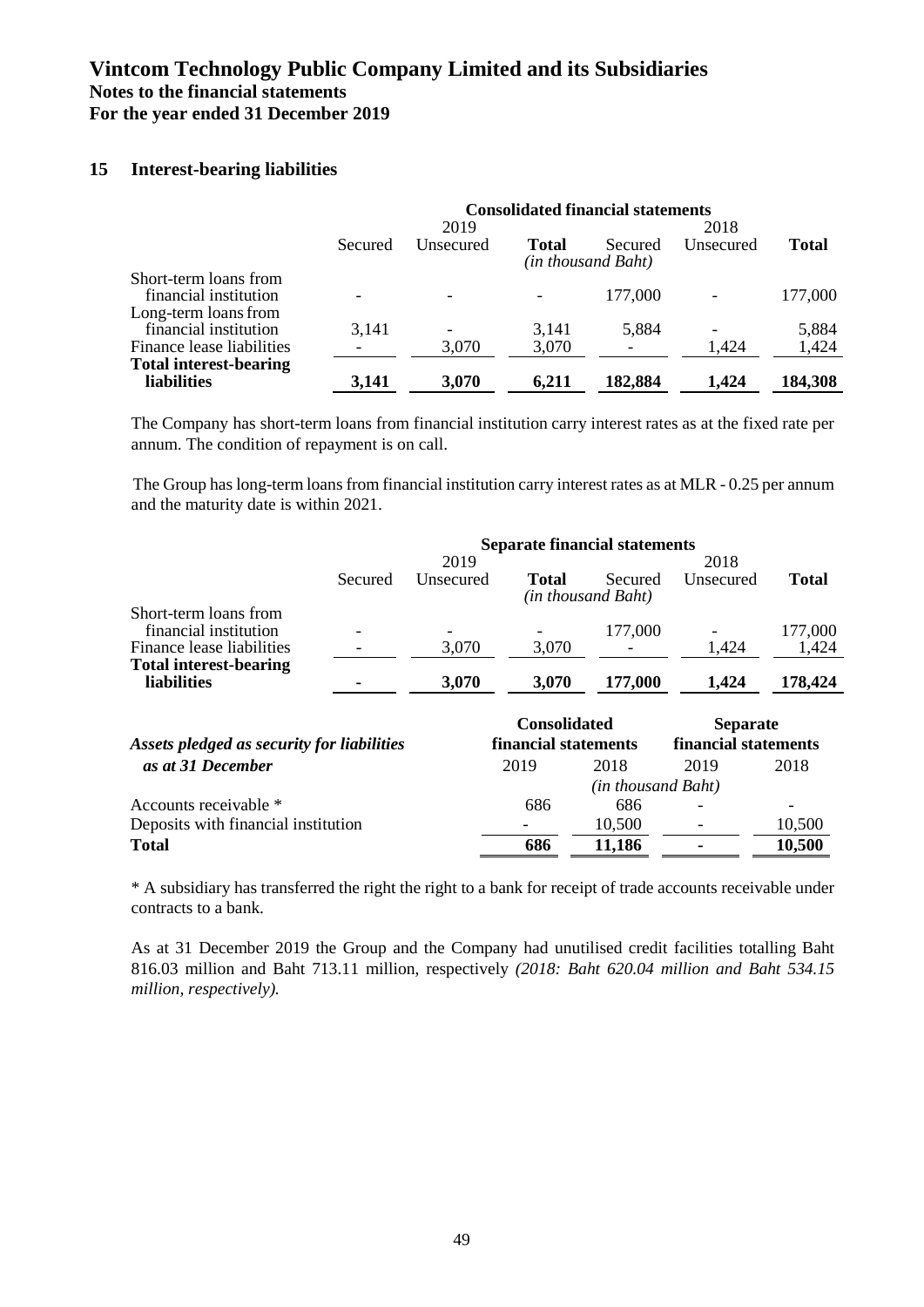|                                            | <b>Consolidated/Separate financial statements</b> |          |                                                     |                                                    |          |                                                     |
|--------------------------------------------|---------------------------------------------------|----------|-----------------------------------------------------|----------------------------------------------------|----------|-----------------------------------------------------|
|                                            |                                                   | 2019     |                                                     |                                                    | 2018     |                                                     |
| <b>Finance lease</b><br><i>liabilities</i> | Minimum<br>lease<br>payments                      | Interest | Present<br>value of<br>minimum<br>lease<br>payments | Minimum<br>lease<br>payments<br>(in thousand Baht) | Interest | Present<br>value of<br>minimum<br>lease<br>payments |
| Maturity period                            |                                                   |          |                                                     |                                                    |          |                                                     |
| Within 1 year                              | 582                                               | 143      | 439                                                 | 668                                                | 97       | 571                                                 |
| $1 - 5$ years                              | 2,972                                             | 341      | 2,631                                               | 862                                                | 9        | 853                                                 |
| <b>Total</b>                               | 3,554                                             | 484      | 3,070                                               | 1,530                                              | 106      | 1,424                                               |

## **16 Trade and other payables**

|                                |             | <b>Consolidated</b>  |                    | <b>Separate</b>      |         |
|--------------------------------|-------------|----------------------|--------------------|----------------------|---------|
|                                |             | financial statements |                    | financial statements |         |
|                                | <b>Note</b> | 2019                 | 2018               | 2019                 | 2018    |
|                                |             |                      | (in thousand Baht) |                      |         |
| <b>Trade accounts payable</b>  |             |                      |                    |                      |         |
| Related parties                | 5           |                      |                    | 173                  | 410     |
| Other parties                  |             | 158,916              | 206,536            | 113,537              | 123,217 |
| <b>Total</b>                   |             | 158,916              | 206,536            | 113,710              | 123,627 |
| Other payables                 |             |                      |                    |                      |         |
| Related parties                | 5           | 680                  | 102                | 666                  | 146     |
| Other parties                  |             | 301,457              | 266,572            | 219,084              | 184,423 |
| <b>Total</b>                   |             | 302,137              | 266,674            | 219,750              | 184,569 |
| Total trade and other payables |             | 461,053              | 473,210            | 333,460              | 308,196 |

Other payables include as follows:

|                                |             | <b>Consolidated</b>  |                    | <b>Separate</b>      |         |
|--------------------------------|-------------|----------------------|--------------------|----------------------|---------|
|                                |             | financial statements |                    | financial statements |         |
|                                | <b>Note</b> | 2019                 | 2018               | 2019                 | 2018    |
|                                |             |                      | (in thousand Baht) |                      |         |
| Unearned income                | 19          | 166,704              | 106,867            | 136,079              | 81,916  |
| Accrued expenses               |             | 103,510              | 69,730             | 62,945               | 37,465  |
| Revenue Department payable     |             | 18,881               | 12,157             | 14,952               | 8,386   |
| Deposits and advances received |             | 4,890                | 65,306             | 3,444                | 52,850  |
| Others                         |             | 8,152                | 12,614             | 2,330                | 3,952   |
| <b>Total</b>                   |             | 302,137              | 266,674            | 219,750              | 184,569 |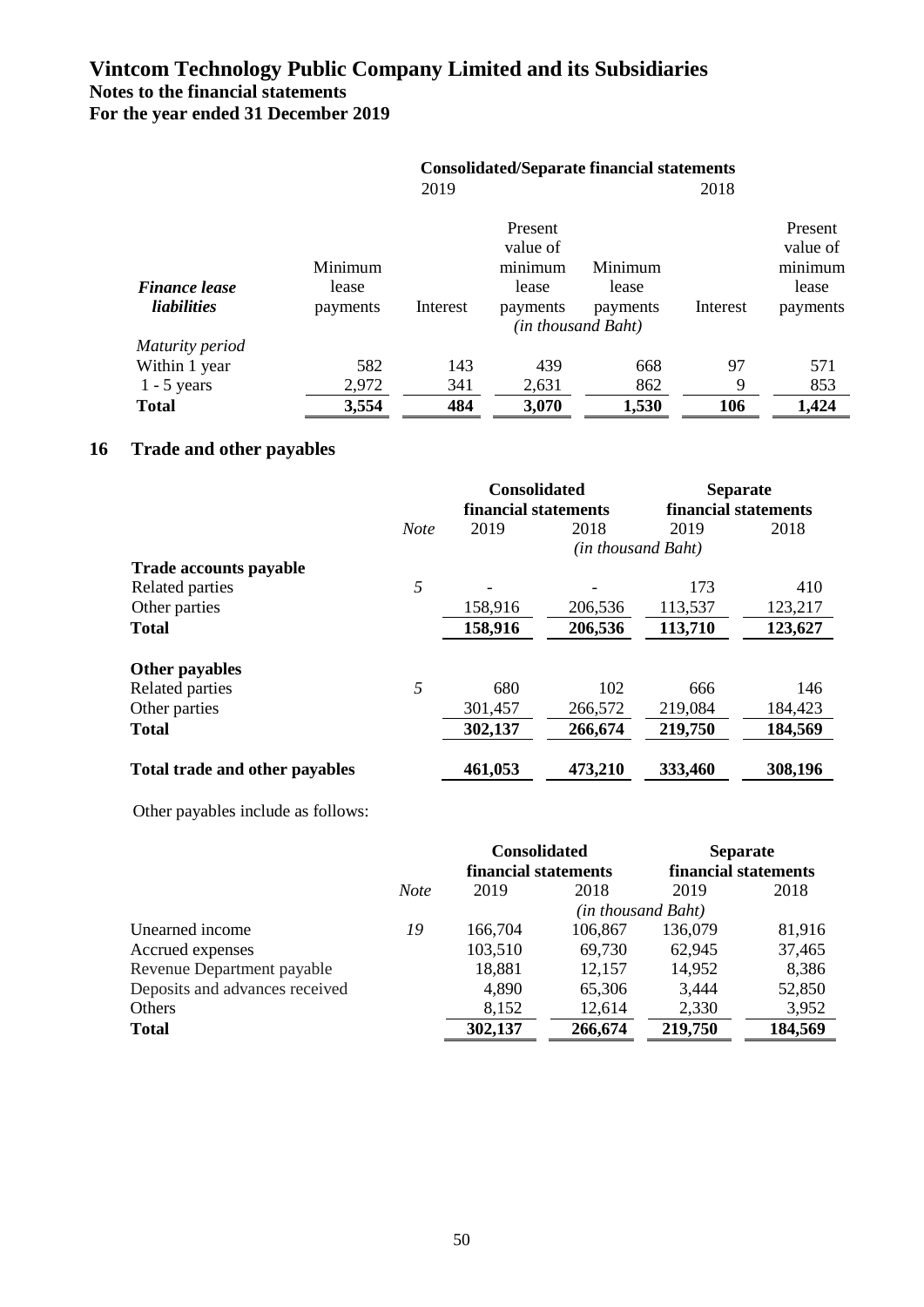### **17 Non-current provisions for employee benefits**

The Group and the Company operate a defined benefit plan based on the requirement of Thai Labour Protection Act B.E 2541 (1998) to provide retirement benefits to employees based on pensionable remuneration and length of service. The defined benefit plans expose the Group to actuarial risks, such as longevity risk, currency risk, interest rate risk and market (investment) risk.

| Present value of the defined benefit                            |                | <b>Consolidated</b>  |                    | <b>Separate</b><br>financial statements |         |
|-----------------------------------------------------------------|----------------|----------------------|--------------------|-----------------------------------------|---------|
| obligations                                                     |                | financial statements |                    |                                         |         |
|                                                                 | <b>Note</b>    | 2019                 | 2018               | 2019                                    | 2018    |
|                                                                 |                |                      | (in thousand Baht) |                                         |         |
| At 1 January                                                    |                | 13,019               | 11,972             | 7,821                                   | 9,827   |
| Include in profit or loss:                                      | 20             |                      |                    |                                         |         |
| Current service cost                                            |                | 3,991                | 3,557              | 1,563                                   | 1,573   |
| Past service cost                                               |                | 3,078                | 192                | 2,360                                   | 192     |
| Interest on obligation                                          |                | 401                  | 306                | 258                                     | 251     |
|                                                                 |                | 7,470                | 4,055              | 4,181                                   | 2,016   |
| Included in other comprehensive income<br>Actuarial (gain) loss |                |                      |                    |                                         |         |
| - Demographic assumptions                                       |                |                      | 1,085              |                                         | 467     |
| - Financial assumptions                                         |                |                      | (1,254)            |                                         | (866)   |
| - Experience adjustment                                         |                |                      | (1,575)            |                                         | (993)   |
|                                                                 |                |                      | (1,744)            |                                         | (1,392) |
| <b>Others</b>                                                   |                |                      |                    |                                         |         |
| Acquisitions through business combination                       | $\overline{4}$ |                      | 1,366              |                                         |         |
| Benefit paid                                                    |                | (687)                | (2,630)            |                                         | (2,630) |
|                                                                 |                | (687)                | (1,264)            |                                         | (2,630) |
| At 31 December                                                  |                | 19,802               | 13,019             | 12,002                                  | 7,821   |

On 5 April 2019, the Labor Protection Act was amended to include a requirement that an employee, who is terminated after having been employed by the same employer for an uninterrupted period of twenty years or more, receives severance payment of 400 days of wages at the most recent rate. The Group has therefore amended its retirement plan in accordance with the changes in the Labor Protection Act in 2019. As a result of this change, the provision for retirement benefits as well as past service cost recognised increased.

|                                        | <b>Consolidated</b>  | <b>Separate</b><br>financial statements |          |          |
|----------------------------------------|----------------------|-----------------------------------------|----------|----------|
| <b>Principal actuarial assumptions</b> | financial statements |                                         |          |          |
|                                        | 2019                 | 2018                                    | 2019     | 2018     |
|                                        |                      | (%)                                     |          |          |
| Discount rate                          | $2.31 - 3.26$        | $2.31 - 3.26$                           | 2.53     | 2.53     |
| Future salary growth                   | $3.00 - 5.00$        | $3.00 - 5.00$                           | 5.00     | 5.00     |
| Employee turnover rate                 | $0 - 25$             | $0 - 25$                                | $0 - 25$ | $0 - 25$ |

Assumptions regarding future mortality have been based on published statistics and mortality tables.

At 31 December 2019 and 2018, the weighted-average duration of the defined benefit obligation for the Group was 16.52 - 26.65 years and for the Company was 26.65 years*.*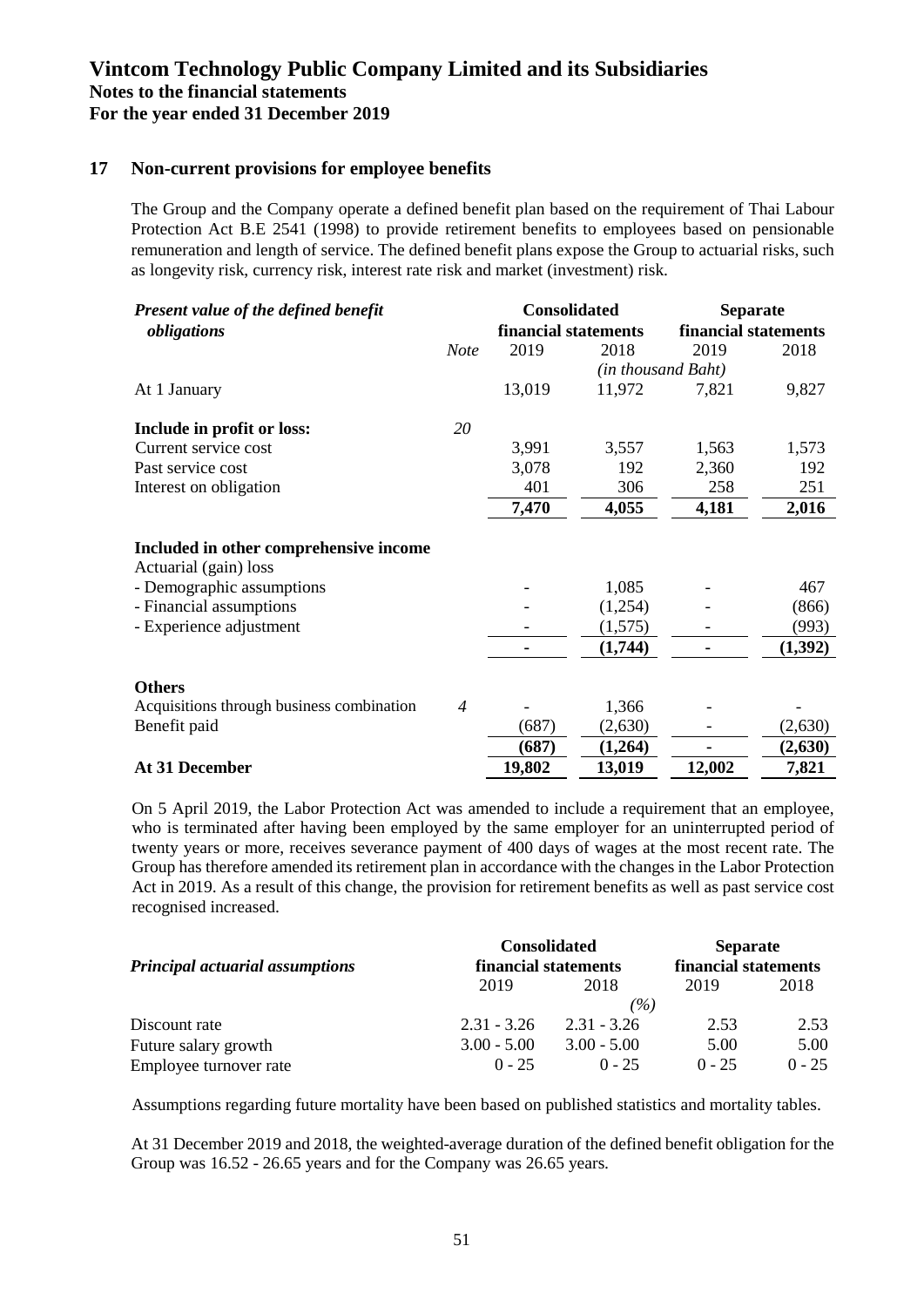### *Sensitivity analysis*

Reasonably possible changes at the reporting date to one of the relevant actuarial assumptions, holding other assumptions constant, would have affected the defined benefit obligation by the amounts shown below.

|                                             |                    |                           | <b>Consolidated financial statements</b> |                                                     |  |  |
|---------------------------------------------|--------------------|---------------------------|------------------------------------------|-----------------------------------------------------|--|--|
| <b>Effect on defined benefit obligation</b> |                    | 1% increase in assumption |                                          | 1% decrease in assumption                           |  |  |
| At 31 December                              | 2019               | 2018                      | 2019                                     | 2018                                                |  |  |
|                                             |                    |                           | (in thousand Baht)                       |                                                     |  |  |
| Discount rate                               | (1,942)            | (1,223)                   | 2,289                                    | 1,433                                               |  |  |
| Future salary growth                        | 2,470              | 1,419                     | (2,124)                                  | (1,235)                                             |  |  |
| Employee turnover rate                      | (2,082)            | (1,307)                   | 880                                      | 506                                                 |  |  |
|                                             |                    | 1 year increase in        | 1 year decrease in                       |                                                     |  |  |
|                                             |                    | assumption                | assumption                               |                                                     |  |  |
| Future mortality                            | 118                | 75                        | (71)                                     | (74)                                                |  |  |
|                                             |                    |                           | <b>Separate financial statements</b>     |                                                     |  |  |
| <b>Effect on defined benefit obligation</b> |                    |                           |                                          | 1% increase in assumption 1% decrease in assumption |  |  |
| At 31 December                              | 2019               | 2018                      | 2019                                     | 2018                                                |  |  |
|                                             | (in thousand Baht) |                           |                                          |                                                     |  |  |
| Discount rate                               | (969)              | (670)                     | 1,111                                    | 767                                                 |  |  |
| Future salary growth                        | 1,197              | 740                       | (1,061)                                  | (661)                                               |  |  |
| Employee turnover rate                      | (1,034)            | (714)                     | 317                                      | 209                                                 |  |  |
|                                             |                    | 1 year increase in        | 1 year decrease in                       |                                                     |  |  |
|                                             |                    | assumption                | assumption                               |                                                     |  |  |
| Future mortality                            | 57                 | 39                        | (57)                                     | (39)                                                |  |  |

### **18 Share premium and reserves**

### *Share premium*

Section 51 of the Public Companies Act B.E. 2535 requires companies to set aside share subscription monies received in excess of the par value of the shares issued to a reserve account ("share premium"). Share premium is not available for dividend distribution.

Reserves comprise:

### *Appropriations of profit and/or retained earnings*

### **Legal reserve**

Section 116 of the Public Companies Act B.E. 2535 Section 116 requires that a public company shall allocate not less than 5% of its annual net profit, less any accumulated losses brought forward (if any), to a reserve account ("legal reserve"), until this account reaches an amount not less than 10% of the registered authorised capital. The legal reserve is not available for dividend distribution.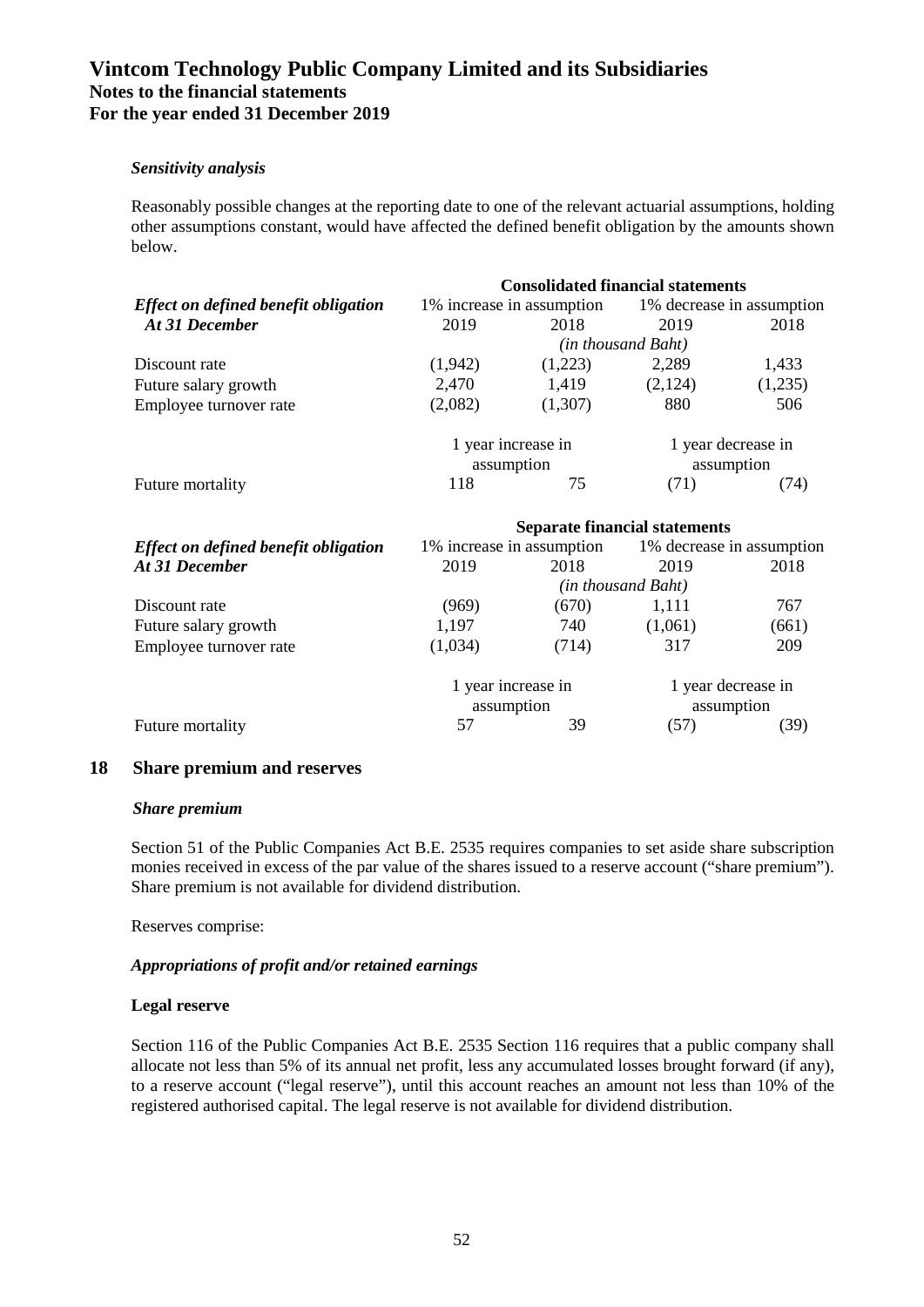#### *Other components of equity*

#### **Currency translation differences**

The currency translation differences account within equity comprises all foreign currency differences arising from the translation of the financial statements of foreign operations.

### **19 Segment information and disaggregation of revenue**

Management determined that the Group/Company has two reportable segments, as described below, which are the Group/Company's strategic divisions for different products and services, and are managed separately because they require different technology and marketing strategies. The following summary describes the operations in each of the Group/Company's reportable segments.

| Segment 1 | Sale of goods         |
|-----------|-----------------------|
| Segment 2 | Rendering of services |

Each segment's performance is measured based on gross profit, as included in the internal management reports that are reviewed by the Group's CODM. Segment gross profit is used to measure performance as management believes that such information is the most relevant in evaluating the results of certain segments relative to other entities that operate within these industries. Inter-segment pricing is determined on an arm's length basis.

|                                                                 | <b>Consolidated financial statements</b> |           |                              |                            |                              |           |
|-----------------------------------------------------------------|------------------------------------------|-----------|------------------------------|----------------------------|------------------------------|-----------|
|                                                                 | Sale of goods                            |           | <b>Rendering of services</b> |                            | Total reportable<br>segments |           |
| For the year ended<br><b>31 December</b>                        | 2019                                     | 2018      | 2019                         | 2018<br>(in thousand Baht) | 2019                         | 2018      |
| <b>Information about</b><br>reportable segments                 |                                          |           |                              |                            |                              |           |
| External revenue                                                | 1,126,498                                | 1,316,404 | 647,293                      | 485,075                    | 1,773,791                    | 1,801,479 |
| Disaggregation of<br>revenue<br>Primary geographical<br>markets |                                          |           |                              |                            |                              |           |
| Thailand                                                        | 819,213                                  | 986,167   | 620,583                      | 417,442                    | 1,439,796                    | 1,403,609 |
| Myanmar                                                         | 194,670                                  | 256,515   | 8,586                        | 39,726                     | 203,256                      | 296,241   |
| Cambodia                                                        | 87,342                                   | 59,766    | 3,929                        | 15,493                     | 91,271                       | 75,259    |
| Other countries                                                 | 25,273                                   | 13,956    | 14,195                       | 12,414                     | 39,468                       | 26,370    |
| <b>Total revenue</b>                                            | 1,126,498                                | 1,316,404 | 647,293                      | 485,075                    | 1,773,791                    | 1,801,479 |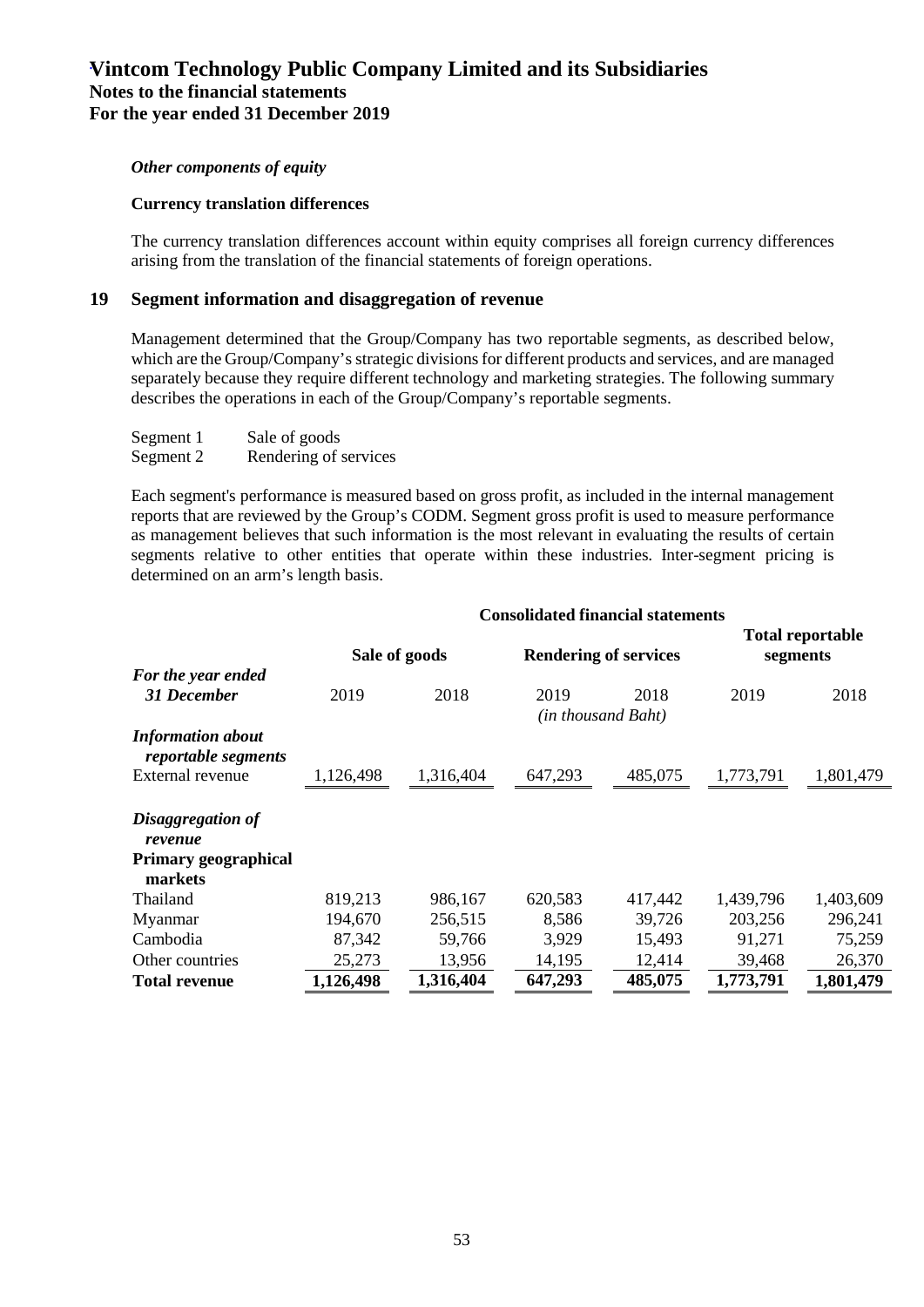|                                              | <b>Consolidated financial statements</b> |           |                                      |         |                                     |           |
|----------------------------------------------|------------------------------------------|-----------|--------------------------------------|---------|-------------------------------------|-----------|
|                                              | Sale of goods                            |           | <b>Rendering of services</b>         |         | <b>Total reportable</b><br>segments |           |
| For the year ended<br><b>31 December</b>     | 2019                                     | 2018      | 2019<br>(in thousand Baht)           | 2018    | 2019                                | 2018      |
| <b>Major products and</b>                    |                                          |           |                                      |         |                                     |           |
| service lines                                |                                          |           |                                      |         |                                     |           |
| Computer equipment                           |                                          |           |                                      |         |                                     |           |
| and related software<br>Computer and network | 1,118,300                                | 1,316,038 |                                      |         | 1,118,300                           | 1,316,038 |
| security monitoring                          |                                          |           |                                      |         |                                     |           |
| services                                     |                                          |           | 69,281                               | 17,923  | 69,281                              | 17,923    |
| Maintenance and other                        |                                          |           |                                      |         |                                     |           |
| services                                     | 8,198                                    | 366       | 578,012                              | 467,152 | 586,210                             | 467,518   |
| <b>Total revenue</b>                         | 1,126,498                                | 1,316,404 | 647,293                              | 485,075 | 1,773,791                           | 1,801,479 |
| <b>Timing of revenue</b><br>recognition      |                                          |           |                                      |         |                                     |           |
| At a point in time                           | 1,126,498                                | 1,316,404 | 378,633                              | 294,918 | 1,505,131                           | 1,611,322 |
| Over time                                    |                                          |           | 268,660                              | 190,157 | 268,660                             | 190,157   |
| <b>Total revenue</b>                         | 1,126,498                                | 1,316,404 | 647,293                              | 485,075 | 1,773,791                           | 1,801,479 |
| Gross profit                                 | 139,600                                  | 109,164   | 243,492                              | 165,807 | 383,092                             | 274,971   |
|                                              |                                          |           | <b>Separate financial statements</b> |         |                                     |           |
|                                              |                                          |           |                                      |         | <b>Total reportable</b>             |           |
|                                              | Sale of goods                            |           | <b>Rendering of services</b>         |         | segments                            |           |
| For the year ended<br>31 December            | 2019                                     | 2018      | 2019                                 | 2018    | 2019                                | 2018      |
|                                              |                                          |           | (in thousand Baht)                   |         |                                     |           |
| <b>Information about</b>                     |                                          |           |                                      |         |                                     |           |
| reportable segments                          |                                          |           |                                      |         |                                     |           |
| External revenue                             | 689,244                                  | 1,060,414 | 261,877                              | 229,236 | 951,121                             | 1,289,650 |
|                                              |                                          |           |                                      |         |                                     |           |
| Disaggregation of                            |                                          |           |                                      |         |                                     |           |
| revenue<br><b>Primary geographical</b>       |                                          |           |                                      |         |                                     |           |
| markets                                      |                                          |           |                                      |         |                                     |           |
| Thailand                                     | 614,738                                  | 774,944   | 251,586                              | 179,449 | 866,324                             | 954,393   |
| Myanmar                                      | 45,383                                   | 216,018   | 6,362                                | 36,811  | 51,745                              | 252,829   |
| Cambodia                                     | 29,123                                   | 59,604    | 3,929                                | 12,976  | 33,052                              | 72,580    |
| Other countries<br><b>Total revenue</b>      |                                          | 9,848     |                                      |         | 951,121                             | 9,848     |
|                                              | 689,244                                  | 1,060,414 | 261,877                              | 229,236 |                                     | 1,289,650 |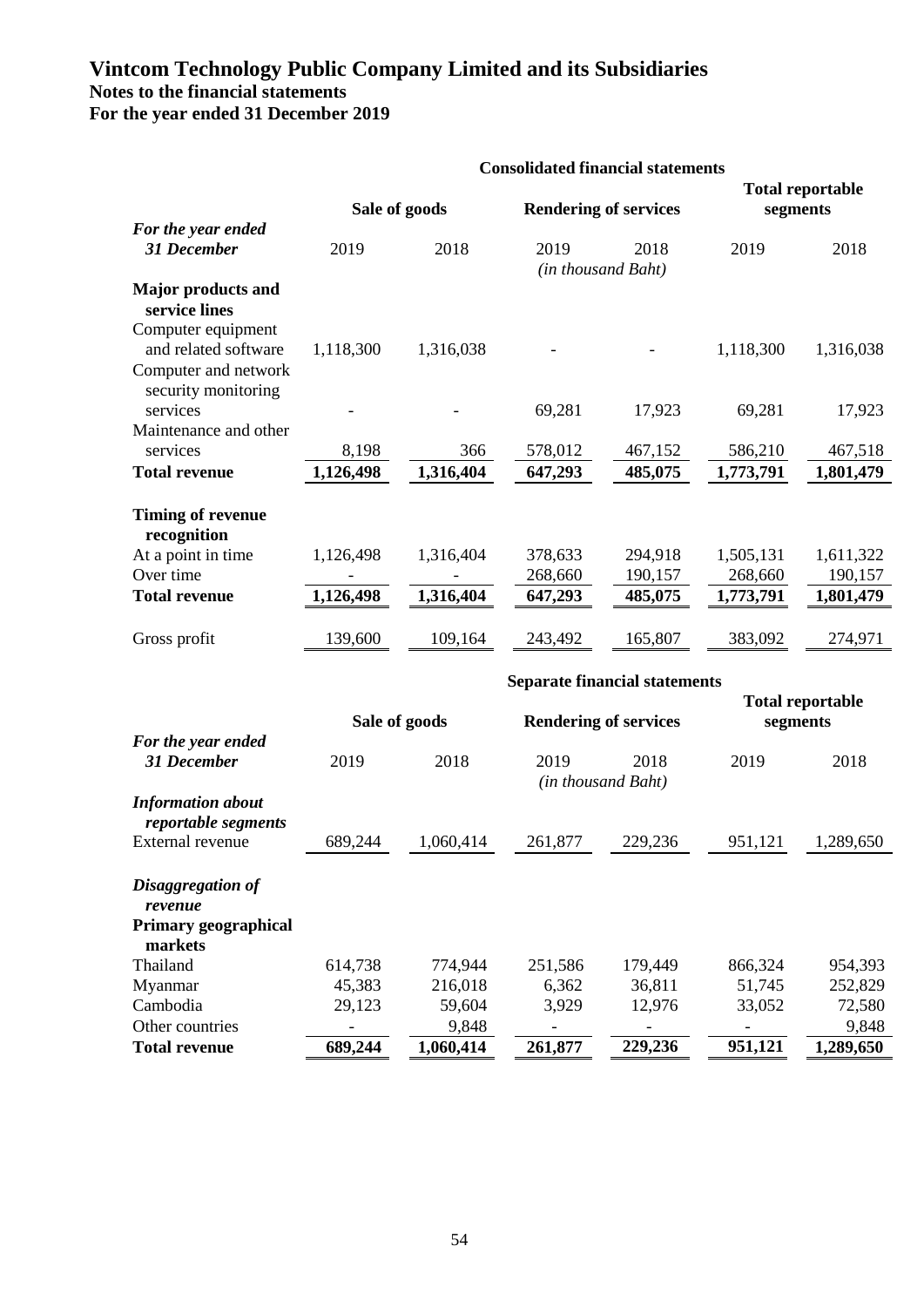|                                            | <b>Separate financial statements</b> |           |                              |                            |                                     |           |
|--------------------------------------------|--------------------------------------|-----------|------------------------------|----------------------------|-------------------------------------|-----------|
|                                            | Sale of goods                        |           | <b>Rendering of services</b> |                            | <b>Total reportable</b><br>segments |           |
| For the year ended<br><b>31 December</b>   | 2019                                 | 2018      | 2019                         | 2018<br>(in thousand Baht) | 2019                                | 2018      |
| <b>Major products and</b><br>service lines |                                      |           |                              |                            |                                     |           |
| Computer equipment<br>and related software | 681,047                              | 1,060,414 |                              |                            | 681,047                             | 1,060,414 |
| Maintenance and other<br>services          | 8,197                                |           | 261,877                      | 229,236                    | 270,074                             | 229,236   |
| <b>Total revenue</b>                       | 689,244                              | 1,060,414 | 261,877                      | 229,236                    | 951,121                             | 1,289,650 |
| <b>Timing of revenue</b><br>recognition    |                                      |           |                              |                            |                                     |           |
| At a point in time                         | 689,244                              | 1,060,414 | 141,318                      | 89,466                     | 830,562                             | 1,149,880 |
| Over time                                  |                                      |           | 120,559                      | 139,770                    | 120,559                             | 139,770   |
| <b>Total revenue</b>                       | 689,244                              | 1,060,414 | 261,877                      | 229,236                    | 951,121                             | 1,289,650 |
| Gross profit                               | 89,504                               | 82,897    | 49,274                       | 54,052                     | 138,778                             | 136,949   |

*Reconciliations of reportable segment revenues, profit or loss* 

|                                      | <b>Consolidated</b>  |                    | <b>Separate</b><br>financial statements |           |  |
|--------------------------------------|----------------------|--------------------|-----------------------------------------|-----------|--|
|                                      | financial statements |                    |                                         |           |  |
|                                      | 2019                 | 2018               | 2019                                    | 2018      |  |
|                                      |                      | (in thousand Baht) |                                         |           |  |
| <b>Profit or loss</b>                |                      |                    |                                         |           |  |
| Gross profit for reportable segments | 383,092              | 274,971            | 138,778                                 | 136,949   |  |
| Unallocated amounts:                 |                      |                    |                                         |           |  |
| - Other income                       | 8,036                | 12,871             | 5,012                                   | 7,916     |  |
| - Distribution costs                 | (55, 595)            | (43,768)           | (28, 863)                               | (26,896)  |  |
| - Administrative expenses            | (235,913)            | (152, 282)         | (87,290)                                | (61, 397) |  |
| - Finance costs                      | (4, 453)             | (2,361)            | (3,741)                                 | (1,615)   |  |
| - Share of profit of investments in  |                      |                    |                                         |           |  |
| subsidiaries                         |                      |                    | 47,757                                  | 14,470    |  |
| Profit before income tax             | 95,167               | 89,431             | 71,653                                  | 69,427    |  |
| <b>Unallocated assets</b>            | 1,161,050            | 1,285,955          | 954,000                                 | 1,042,682 |  |
| <b>Unallocated liabilities</b>       | 654,223              | 824,005            | 513,877                                 | 632,704   |  |

### *Major customer*

Revenues from one customer of the Group's and the Company's 1 and 2 segments represents approximately Baht 266 million and Baht 260 million, respectively, *(2018: two customers; Baht 238 million and Baht 154 million, respectively)* of the Group's and the Company's total revenues.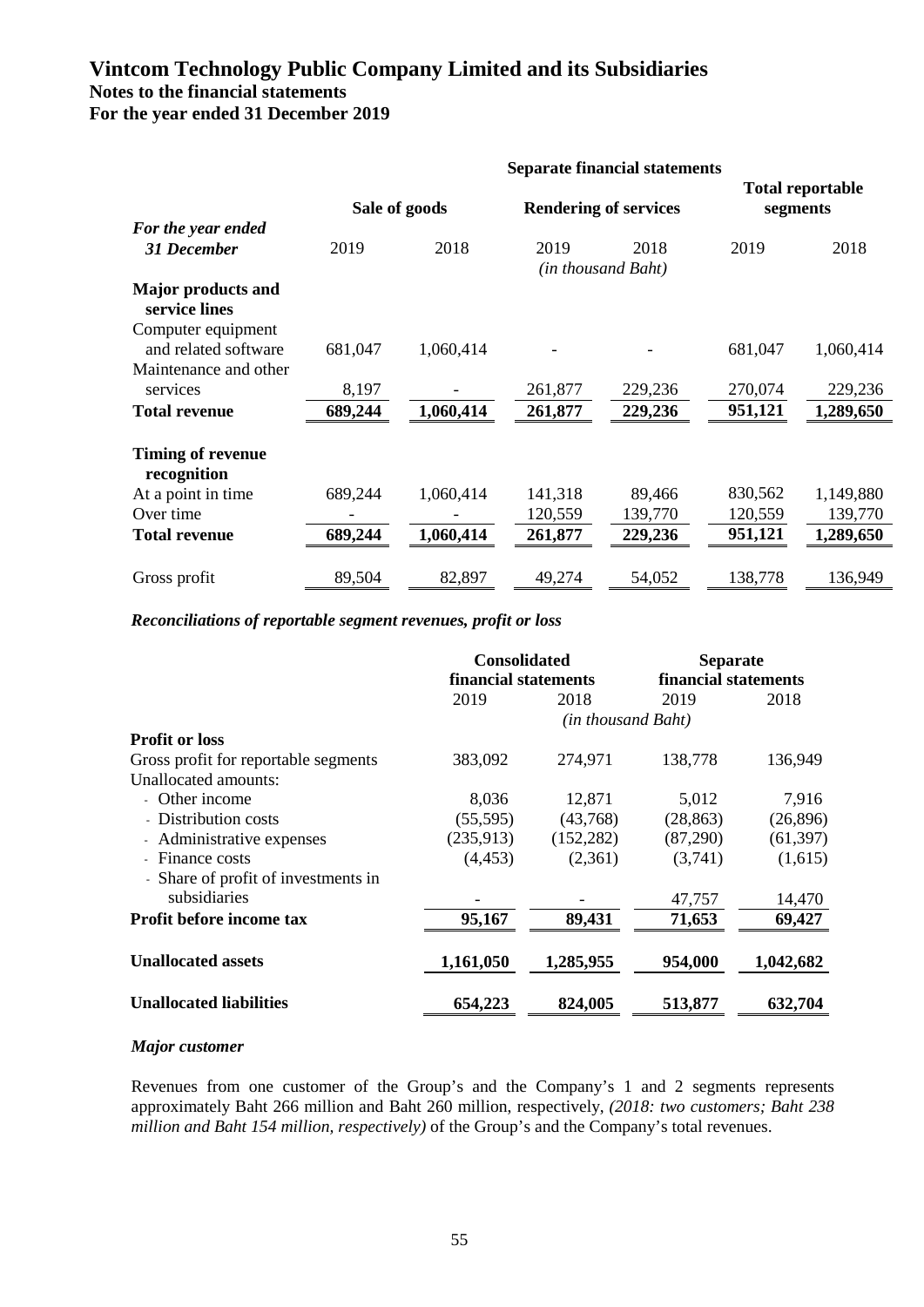|                         | <b>Consolidated</b>  |                    | <b>Separate</b><br>financial statements |             |
|-------------------------|----------------------|--------------------|-----------------------------------------|-------------|
|                         | financial statements |                    |                                         |             |
|                         | Contract             | Contract           | Contract                                | Contract    |
|                         | assets               | liabilities        | assets                                  | liabilities |
|                         |                      | (in thousand Baht) |                                         |             |
| At 1 January 2019       | 49,728               | (106, 867)         | 11,348                                  | (81,916)    |
| Recognised as revenue   |                      |                    |                                         |             |
| during the year         | 404,634              | 204,887            | 52,785                                  | 137,845     |
| Advance received        | $\qquad \qquad$      | (264, 724)         | $\overline{\phantom{a}}$                | (192,008)   |
| Transfer to receivables | (441, 480)           |                    | (53, 775)                               |             |
| At 31 December 2019     | 44,881               | (166, 704)         | 10,358                                  | (136,079)   |

The contract assets comprising of unbilled trade accounts receivable primarily relate to the Group's rights to consideration for work completed but not billed at the reporting date on sales of goods under finance lease, maintenance and other services. The contract assets are transferred to receivables when the rights become unconditional to the Group. This usually occurs when an invoice is issued to the customer.

The contract liabilities comprising of unearned income primarily relate to the advance consideration received from customers for sales of goods and rendering of services. The Group recognises such contract liabilities as revenue when transferring control of the goods to the customers and consideration allocated to unsatisfied service-type warranty, for which revenue is recognised on a straight-line basis over the term of the service-type warranty.

| recognised in the                 | Revenue expected to be Consolidated financial statements |                     | <b>Separate financial statements</b> |                              |              |         |
|-----------------------------------|----------------------------------------------------------|---------------------|--------------------------------------|------------------------------|--------------|---------|
| future related to<br>performance  |                                                          | After 1<br>year but |                                      |                              | After 1 year |         |
| <i>obligations that are</i>       | Within                                                   | within              | After                                | Within                       | but within   | After   |
| unsatisfied                       | 1 year                                                   | 5 years             | 5 years                              | 1 year<br>(in thousand Baht) | 5 years      | 5 years |
| At 31 December 2019               |                                                          |                     |                                      |                              |              |         |
| Sales of software<br>license      | 18,177                                                   | 6,235               |                                      | 18,177                       | 6,235        |         |
| Maintenance and<br>other services | 52,511                                                   | 41,604              |                                      | 27,515                       | 23,352       |         |
| Finance leases                    | 1,221                                                    |                     |                                      |                              |              |         |
| <b>Total</b>                      | 71,909                                                   | 47,839              |                                      | 45,692                       | 29,587       |         |

Consideration from contracts with customers is included in the amounts presented above.

The Group applies the practical expedient not to disclose revenue expected to be recognised in the future related to performance obligations that are unsatisfied as at 31 December 2019 when it is initially expected that the contracts have original durations of one year or less.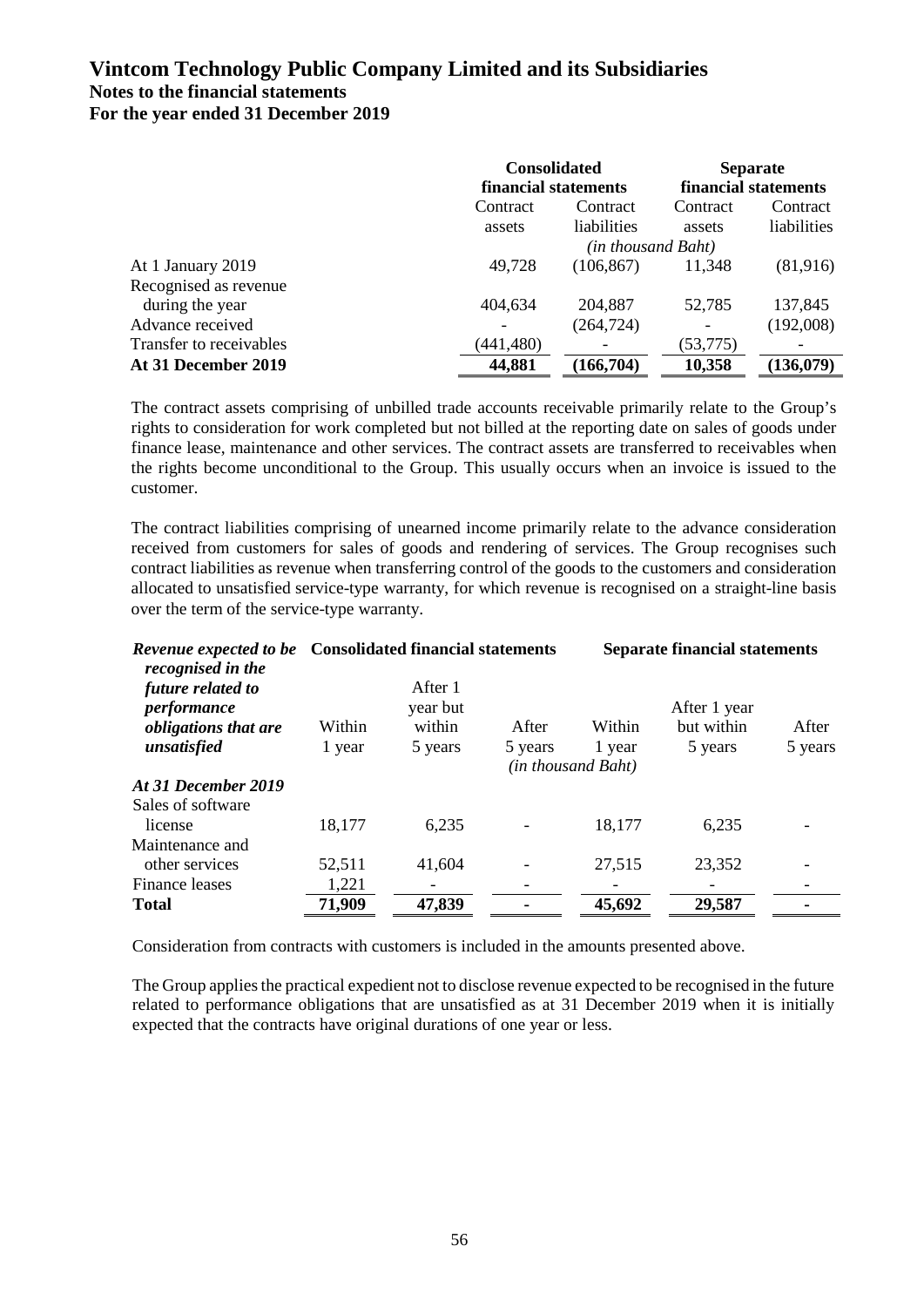### **20 Employee benefit expenses**

|                                     | <b>Consolidated</b><br>financial statements |                    | <b>Separate</b><br>financial statements |        |
|-------------------------------------|---------------------------------------------|--------------------|-----------------------------------------|--------|
|                                     | 2019                                        | 2018               | 2019                                    | 2018   |
|                                     |                                             | (in thousand Baht) |                                         |        |
| Salaries, wages, overtime and bonus | 196,744                                     | 142,215            | 55,584                                  | 54,111 |
| Commission fee                      | 13,182                                      | 12,994             | 6,735                                   | 7,219  |
| Defined benefit plans               | 7,470                                       | 4,055              | 4,181                                   | 2,016  |
| Provident fund                      | 4,125                                       | 2,380              | 1,164                                   | 1,038  |
| Others                              | 13,169                                      | 13,279             | 3,348                                   | 3,660  |
| <b>Total</b>                        | 234,690                                     | 174,923            | 71,012                                  | 68,044 |

#### *Defined contribution plans*

The defined contribution plans comprise provident funds established by the Group for its employees. Membership to the funds is on a voluntary basis. Contributions are made monthly by the employees at rates ranging from 3% to 15% of their basic salaries and by the Group at rates ranging from 3% to 5% of the employees' basic salaries. The provident funds are registered with the Ministry of Finance as juristic entities and are managed by licensed Fund Managers.

### **21 Expenses by nature**

|                                          |             | <b>Consolidated</b> |                      | <b>Separate</b>    |                      |
|------------------------------------------|-------------|---------------------|----------------------|--------------------|----------------------|
|                                          |             |                     | financial statements |                    | financial statements |
|                                          | <b>Note</b> | 2019                | 2018                 | 2019               | 2018                 |
|                                          |             |                     |                      | (in thousand Baht) |                      |
| Changes in inventories of finished goods | 9           | 12,306              | 5,886                | (2,134)            | 24,650               |
| Purchase of goods                        | 9           | 972,484             | 1,156,932            | 599,395            | 950,444              |
| Changes in prepaid service cost          |             | (43, 972)           | (8,625)              | (50, 639)          | (8,625)              |
| Purchase of services                     |             | 390,459             | 321,471              | 254,149            | 174,113              |
| Employee benefit expenses                | 20          | 234,690             | 174,923              | 71,012             | 68,044               |
| Professional and consulting fees         |             | 9,275               | 8,811                | 4,382              | 5,665                |
| Depreciation and amortisation            | 12, 14      | 15,896              | 12,689               | 4,930              | 4,927                |
| Sale promotion expenses                  |             | 9,230               | 5,003                | 6,887              | 4,937                |
| Provision adjustment during the          |             |                     |                      |                    |                      |
| adjustment period                        |             | 23,715              |                      | 23,715             |                      |
| Office and equipment rental and service  |             | 14,517              | 13,800               | 3,207              | 3,267                |
| Training and seminar expenses            |             | 8,080               | 9,523                | 6,579              | 7,089                |
| Utilities expense                        |             | 4,170               | 3,655                | 248                | 268                  |
| Others                                   |             | 31,356              | 18,490               | 6,766              | 6,215                |
| Total cost of sale of goods and          |             |                     |                      |                    |                      |
| rendering of services, distribution      |             |                     |                      |                    |                      |
| costs and administrative expenses        |             | 1,682,206           | 1,722,558            | 928,497            | 1,240,994            |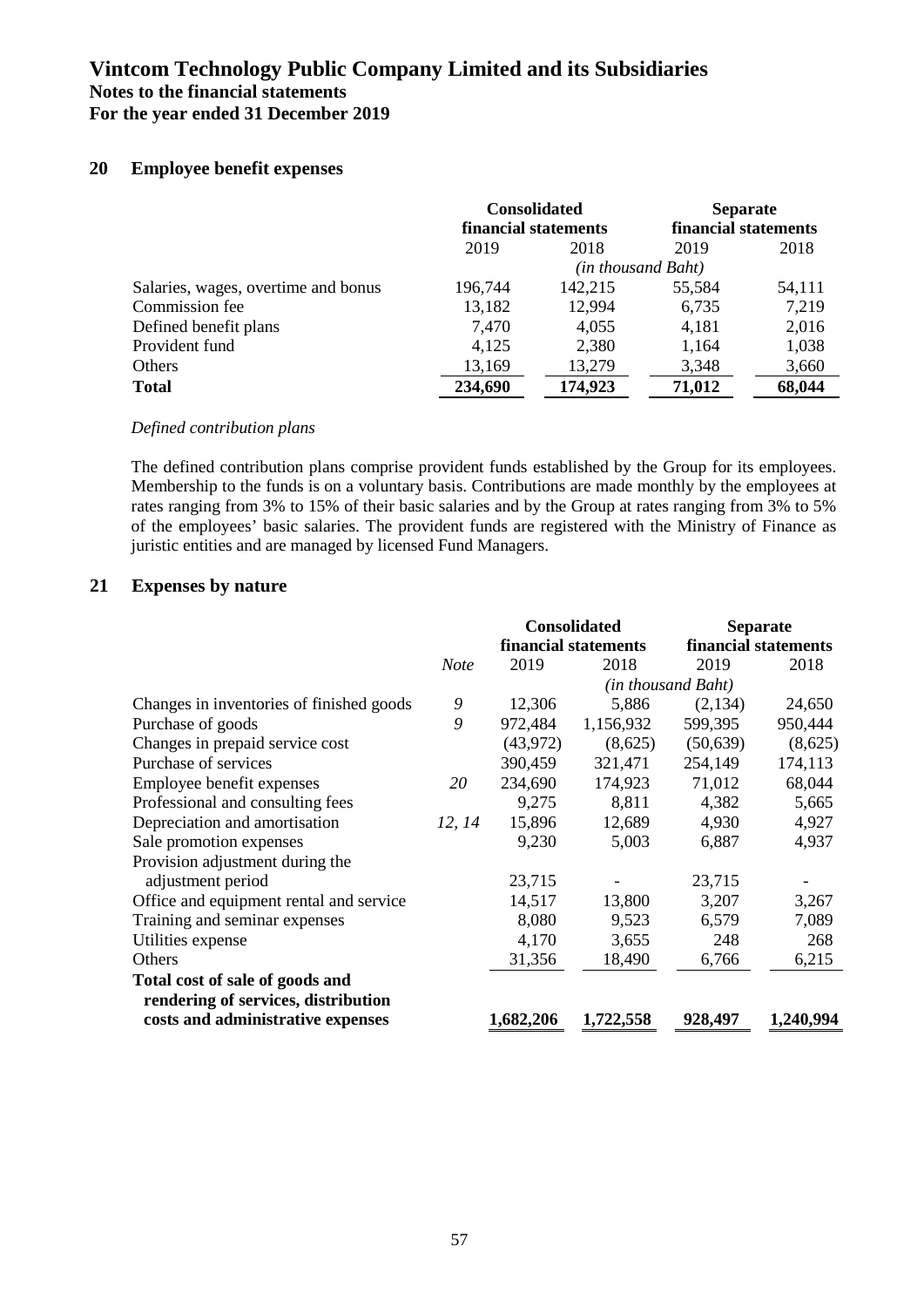### **22 Income tax**

| Income tax recognised in profit or loss                                                                      |               |         | <b>Consolidated</b><br>financial statements      |                                          | <b>Separate</b><br>financial statements |              |
|--------------------------------------------------------------------------------------------------------------|---------------|---------|--------------------------------------------------|------------------------------------------|-----------------------------------------|--------------|
|                                                                                                              |               |         | 2019                                             | 2018                                     | 2019                                    | 2018         |
|                                                                                                              |               |         |                                                  | (in thousand Baht)                       |                                         |              |
| <b>Current tax expense</b>                                                                                   |               |         |                                                  |                                          |                                         |              |
| Current year                                                                                                 |               |         | 8,112                                            | 18,795                                   | 9,563                                   | 8,645        |
|                                                                                                              |               |         |                                                  |                                          |                                         |              |
| Deferred tax expense<br>Movements in temporary differences                                                   |               |         | 5,545                                            | (1,152)                                  | (4,689)                                 | 2,243        |
| <b>Total</b>                                                                                                 |               |         | 13,657                                           | 17,643                                   | 4,874                                   | 10,888       |
|                                                                                                              |               |         |                                                  |                                          |                                         |              |
|                                                                                                              |               |         |                                                  | <b>Consolidated financial statements</b> |                                         |              |
|                                                                                                              |               | 2019    |                                                  |                                          | 2018                                    |              |
|                                                                                                              | <b>Before</b> | Tax     | Net of                                           | <b>Before</b>                            | Tax                                     | Net of       |
| Income tax                                                                                                   | tax           | expense | tax                                              | tax                                      | expense                                 | tax          |
|                                                                                                              |               |         |                                                  | (in thousand Baht)                       |                                         |              |
| Recognised in other<br>comprehensive income                                                                  |               |         |                                                  |                                          |                                         |              |
| Defined benefit plan                                                                                         |               |         |                                                  |                                          |                                         |              |
| actuarial gains                                                                                              |               |         |                                                  | 1,744                                    | (349)                                   | 1,395        |
| <b>Total</b>                                                                                                 |               |         |                                                  | 1,744                                    | (349)                                   | 1,395        |
|                                                                                                              |               |         |                                                  | <b>Separate financial statements</b>     |                                         |              |
|                                                                                                              |               | 2019    |                                                  |                                          | 2018                                    |              |
|                                                                                                              | <b>Before</b> | Tax     | Net of                                           | <b>Before</b>                            | Tax                                     | Net of       |
| Income tax                                                                                                   | tax           | expense | tax                                              | tax                                      | expense                                 | tax          |
|                                                                                                              |               |         |                                                  | (in thousand Baht)                       |                                         |              |
| Recognised in other                                                                                          |               |         |                                                  |                                          |                                         |              |
| comprehensive income                                                                                         |               |         |                                                  |                                          |                                         |              |
| Defined benefit plan                                                                                         |               |         |                                                  |                                          |                                         |              |
| actuarial gains                                                                                              |               |         |                                                  | 1,392                                    | (278)                                   | 1,114        |
| Share of comprehensive                                                                                       |               |         |                                                  |                                          |                                         |              |
| income in subsidiaries                                                                                       |               |         |                                                  | 179                                      | (36)                                    | 143          |
| <b>Total</b>                                                                                                 |               |         |                                                  | 1,571                                    | (314)                                   | 1,257        |
| <b>Reconciliation of effective tax rate</b>                                                                  |               |         | <b>Consolidated financial statements</b><br>2019 |                                          |                                         | 2018         |
|                                                                                                              |               |         | Rate                                             | (in thousand                             | Rate                                    | (in thousand |
|                                                                                                              |               |         | (%)                                              | Baht)                                    | (%)                                     | Baht)        |
| Profit before income tax expense                                                                             |               |         |                                                  | 95,167                                   |                                         | 89,431       |
| Income tax using the Thai corporation tax rate                                                               |               |         | 20                                               | 19,032                                   | 20                                      | 17,886       |
| Tax effect of income and expenses that<br>are not taxable income or not<br>deductible in determining taxable |               |         |                                                  |                                          |                                         |              |
| profit, net and others                                                                                       |               |         |                                                  | (5,375)                                  |                                         | (243)        |
| <b>Total</b>                                                                                                 |               |         | 14                                               | 13,657                                   | 20                                      | 17,643       |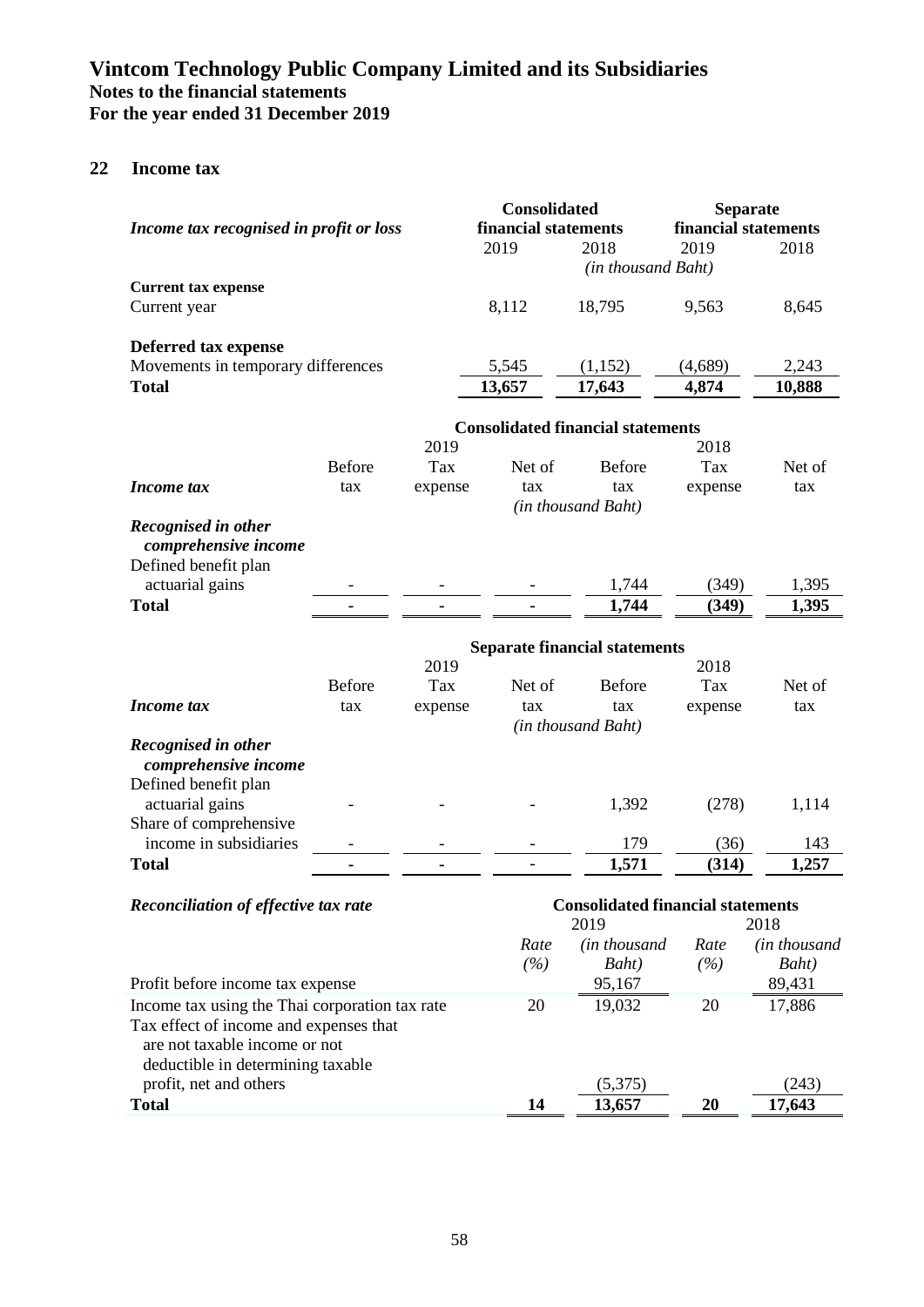| <b>Reconciliation of effective tax rate</b>                                                                                                                    |                 |                                          | <b>Separate financial statements</b> |                            |
|----------------------------------------------------------------------------------------------------------------------------------------------------------------|-----------------|------------------------------------------|--------------------------------------|----------------------------|
|                                                                                                                                                                | Rate            | 2019<br>(in thousand                     | Rate                                 | 2018<br>(in thousand       |
|                                                                                                                                                                | (%)             | Baht)                                    | (%)                                  | Baht)                      |
| Profit before income tax expense                                                                                                                               |                 | 71,653                                   |                                      | 69,427                     |
| Income tax using the Thai corporation tax rate<br>Tax effect of income and expenses that<br>are not taxable income or not<br>deductible in determining taxable | 20              | 14,331                                   | 20                                   | 13,885                     |
| profit, net and others                                                                                                                                         |                 | (9, 457)                                 |                                      | (2,997)                    |
| <b>Total</b>                                                                                                                                                   | 7               | 4,874                                    | 16                                   | 10,888                     |
|                                                                                                                                                                |                 | <b>Consolidated financial statements</b> |                                      |                            |
| Deferred tax                                                                                                                                                   |                 | <b>Assets</b>                            |                                      | <b>Liabilities</b>         |
| as at 31 December                                                                                                                                              | 2019            | 2018                                     | 2019                                 | 2018                       |
|                                                                                                                                                                |                 |                                          | (in thousand Baht)                   |                            |
| Total<br>Set off of tax                                                                                                                                        | 11,259          | 6,299                                    | (585)<br>585                         | (1,171)                    |
| Net deferred tax assets                                                                                                                                        | (585)<br>10,674 | (1,170)<br>5,129                         | $\blacksquare$                       | 1,171<br>$\sim$            |
|                                                                                                                                                                |                 |                                          |                                      |                            |
|                                                                                                                                                                |                 |                                          | <b>Separate financial statements</b> |                            |
| Deferred tax<br>as at 31 December                                                                                                                              | 2019            | <b>Assets</b><br>2018                    | 2019                                 | <b>Liabilities</b><br>2018 |
|                                                                                                                                                                |                 |                                          | (in thousand Baht)                   |                            |
| Total                                                                                                                                                          | 10,067          | 5,378                                    |                                      |                            |
| Set off of tax                                                                                                                                                 |                 |                                          |                                      |                            |
| Net deferred tax assets                                                                                                                                        | 10,067          | 5,378                                    |                                      |                            |
|                                                                                                                                                                |                 | <b>Consolidated financial statements</b> |                                      |                            |
|                                                                                                                                                                |                 |                                          | (Charged) / Credited to              |                            |
|                                                                                                                                                                | At              | Profit or                                | Other                                | At 31                      |
| Deferred tax                                                                                                                                                   | 1 January       | loss                                     | comprehensive<br>income              | <b>December</b>            |
|                                                                                                                                                                |                 |                                          | (in thousand Baht)                   |                            |
| 2019                                                                                                                                                           |                 |                                          |                                      |                            |
| Deferred tax assets                                                                                                                                            |                 |                                          |                                      |                            |
| Trade accounts receivable                                                                                                                                      | 46              | 6                                        |                                      | 52                         |
| Inventories                                                                                                                                                    | 250             | 27                                       |                                      | 277                        |
| Provisions                                                                                                                                                     | 2,312           | 1,169                                    |                                      | 3,481                      |
| Unearned income                                                                                                                                                | 3,691           | (1,658)                                  |                                      | 2,033                      |
| Deferred interest expenses                                                                                                                                     |                 | 673                                      |                                      | 673                        |
| Fair value adjustment of contingent<br>consideration                                                                                                           |                 | 4,743                                    |                                      | 4,743                      |
| <b>Total</b>                                                                                                                                                   | 6,299           | 4,960                                    |                                      | 11,259                     |
|                                                                                                                                                                |                 |                                          |                                      |                            |
| Deferred tax liabilities                                                                                                                                       |                 |                                          |                                      |                            |
| Intangible assets                                                                                                                                              | (1,077)         | 492                                      |                                      | (585)                      |
| Deferred interest expenses                                                                                                                                     | (93)            | 93                                       |                                      | $\overline{\phantom{a}}$   |
| <b>Total</b>                                                                                                                                                   | (1,170)         | 585                                      |                                      | (585)                      |
| <b>Net</b>                                                                                                                                                     | 5,129           | 5,545                                    | $\blacksquare$                       | 10,674                     |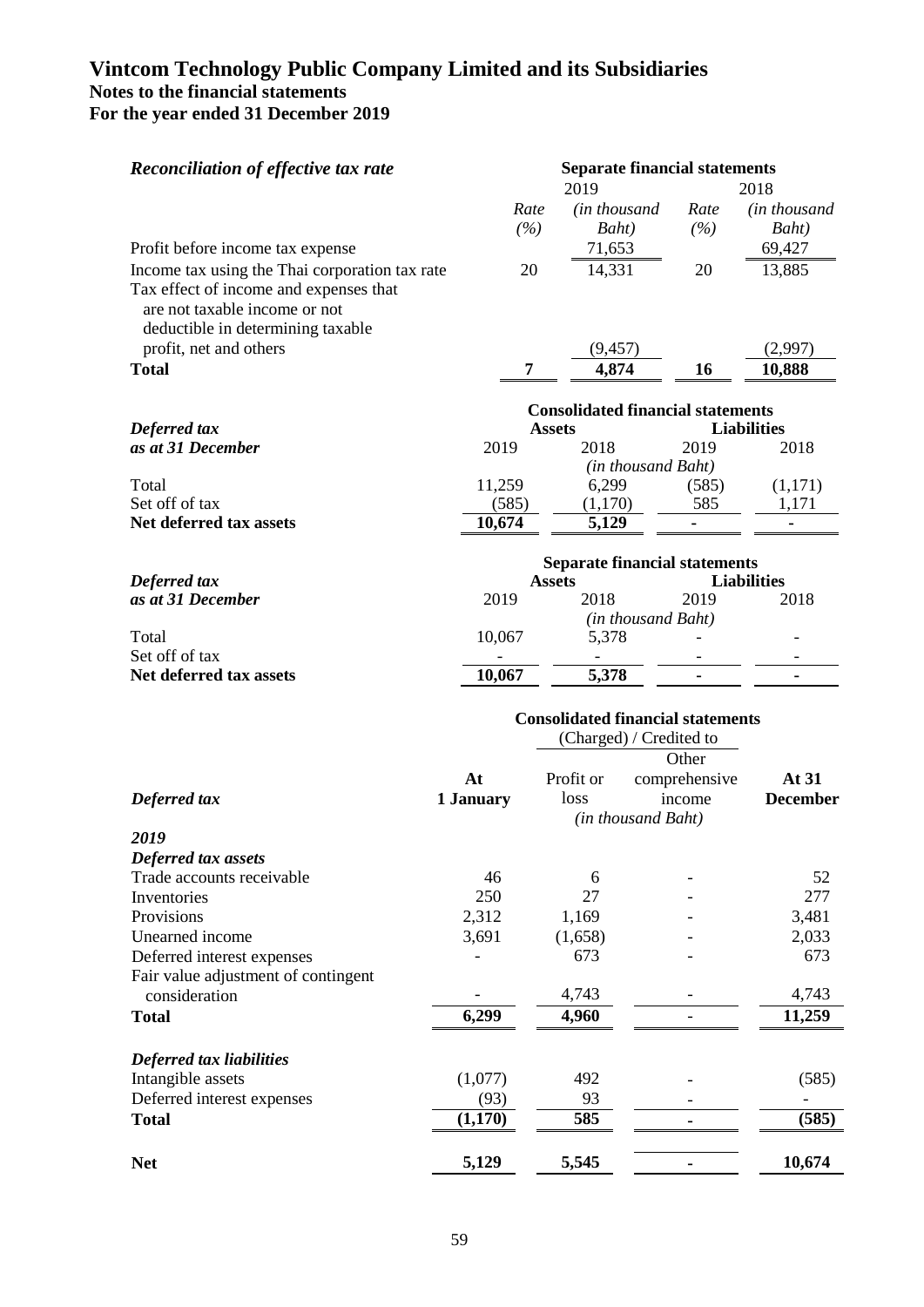|                            | <b>Consolidated financial statements</b> |                    |           |               |                 |  |  |
|----------------------------|------------------------------------------|--------------------|-----------|---------------|-----------------|--|--|
|                            |                                          |                    |           |               |                 |  |  |
|                            |                                          | Acquired           |           | Other         |                 |  |  |
|                            | At                                       | in business        | Profit or | comprehensive | At 31           |  |  |
| Deferred tax               | 1 January                                | combination        | loss      | income        | <b>December</b> |  |  |
|                            |                                          | (in thousand Baht) |           |               |                 |  |  |
| 2018                       |                                          |                    |           |               |                 |  |  |
| Deferred tax assets        |                                          |                    |           |               |                 |  |  |
| Trade accounts receivable  |                                          |                    | 46        |               | 46              |  |  |
| Inventories                | 234                                      |                    | 16        |               | 250             |  |  |
| Provisions                 | 2,394                                    |                    | 267       | (349)         | 2,312           |  |  |
| Unearned income            | 5,700                                    |                    | (2,009)   |               | 3,691           |  |  |
| Total                      | 8,328                                    |                    | (1,680)   | (349)         | 6,299           |  |  |
| Deferred tax liabilities   |                                          |                    |           |               |                 |  |  |
| Intangible assets          | (733)                                    | (742)              | 398       |               | (1,077)         |  |  |
| Deferred interest expenses | (223)                                    |                    | 130       |               | (93)            |  |  |
| <b>Total</b>               | (956)                                    | (742)              | 528       |               | (1,170)         |  |  |
| <b>Net</b>                 | 7,372                                    | (742)              | (1,152)   | (349)         | 5,129           |  |  |

### **Separate financial statements**

|                                     |           | (Charged) / Credited to |                    |                 |
|-------------------------------------|-----------|-------------------------|--------------------|-----------------|
|                                     |           |                         | Other              |                 |
|                                     | At        | Profit or               | comprehensive      | At 31           |
| Deferred tax                        | 1 January | loss                    | income             | <b>December</b> |
|                                     |           |                         | (in thousand Baht) |                 |
| 2019                                |           |                         |                    |                 |
| Deferred tax assets                 |           |                         |                    |                 |
| Trade accounts receivable           | 46        |                         |                    | 46              |
| Inventories                         | 250       | 27                      |                    | 277             |
| Provisions                          | 1,564     | 836                     |                    | 2,400           |
| Unearned income                     | 3,518     | (1,590)                 |                    | 1,928           |
| Deferred interest expenses          |           | 673                     |                    | 673             |
| Fair value adjustment of contingent |           |                         |                    |                 |
| consideration                       |           | 4,743                   |                    | 4,743           |
| <b>Total</b>                        | 5,378     | 4,689                   |                    | 10,067          |
| 2018                                |           |                         |                    |                 |
| Deferred tax assets                 |           |                         |                    |                 |
| Trade accounts receivable           |           | 46                      |                    | 46              |
| Inventories                         | 234       | 16                      |                    | 250             |
| Provisions                          | 1,965     | (123)                   | (278)              | 1,564           |
| Unearned income                     | 5,700     | (2,182)                 |                    | 3,518           |
| <b>Total</b>                        | 7,899     | (2, 243)                | (278)              | 5,378           |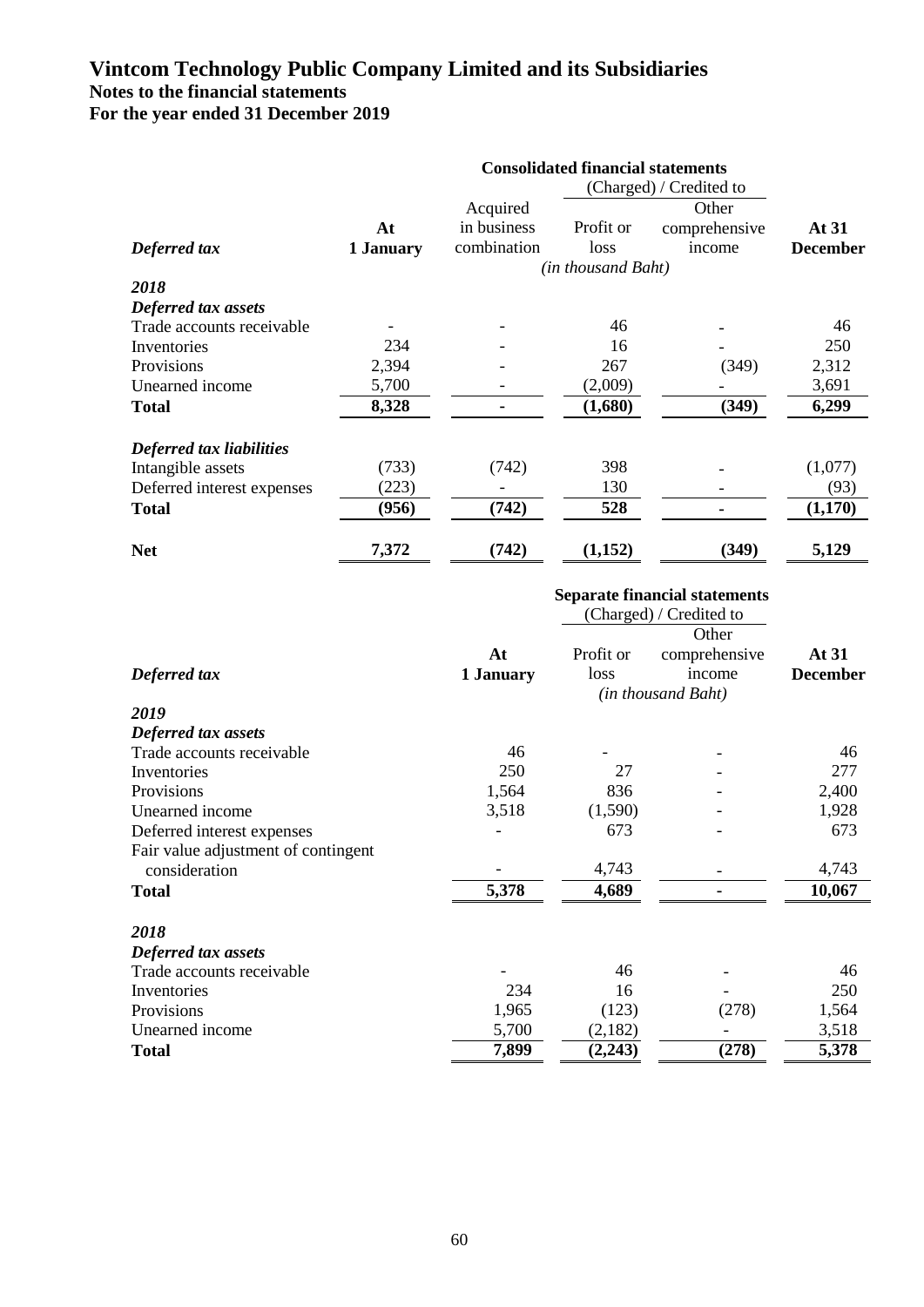### **23 Basic earnings per share**

The calculations of basic earnings per share for the years ended 31 December 2019 and 2018 were based on the profit for the years attributable to ordinary shareholders of the Company and the number of ordinary shares outstanding during the years as follows:

|                                                                       | <b>Consolidated</b><br>financial statements |         | <b>Separate</b><br>financial statements |         |
|-----------------------------------------------------------------------|---------------------------------------------|---------|-----------------------------------------|---------|
|                                                                       | 2019                                        | 2018    | 2019                                    | 2018    |
|                                                                       |                                             |         | (in thousand Baht / thousand shares)    |         |
| <b>Profit attributable to ordinary</b><br>shareholders of the Company |                                             |         |                                         |         |
| (basic)                                                               | 66,778                                      | 58,420  | 66,778                                  | 58,539  |
| Weighted average number of<br>ordinary shares outstanding             |                                             |         |                                         |         |
| (basic) at 31 December                                                | 300,000                                     | 300,000 | 300,000                                 | 300,000 |
| Basic earnings per share <i>(in Baht)</i>                             | 0.22                                        | 0.19    | 0.22                                    | 0.20    |

### **24 Dividends**

The shareholders of the Company have approved dividends as follows:

|                         | Approval date |          | Payment schedule Dividend rate per share<br>(Baht) | Amount<br>(in million Baht) |
|-------------------------|---------------|----------|----------------------------------------------------|-----------------------------|
| 2019<br>Annual dividend | 26 April 2019 | May 2019 | 0.120                                              | 36.00                       |
| 2018<br>Annual dividend | 27 April 2018 | May 2018 | 0.065                                              | 19.50                       |

### **25 Financial instruments**

### *Financial risk management policies*

The Group is exposed to normal business risks from changes in market interest rates and currency exchange rates and from non-performance of contractual obligations by counterparties. The Group does not hold or issue derivatives for speculative or trading purposes.

Risk management is integral to the whole business of the Group. The Group has a system of controls in place to create an acceptable balance between the cost of risks occurring and the cost of managing the risks. The management continually monitors the Group's risk management process to ensure that an appropriate balance between risk and control is achieved.

#### *Capital management*

The Board of Directors' policy is to maintain a strong capital base so as to maintain investor, creditor and market confidence and to sustain future development of the business. The Board monitors the return on capital, which the Group defines as result from operating activities divided by total shareholders' equity, excluding non-controlling interests and also monitors the level of dividends to ordinary shareholders.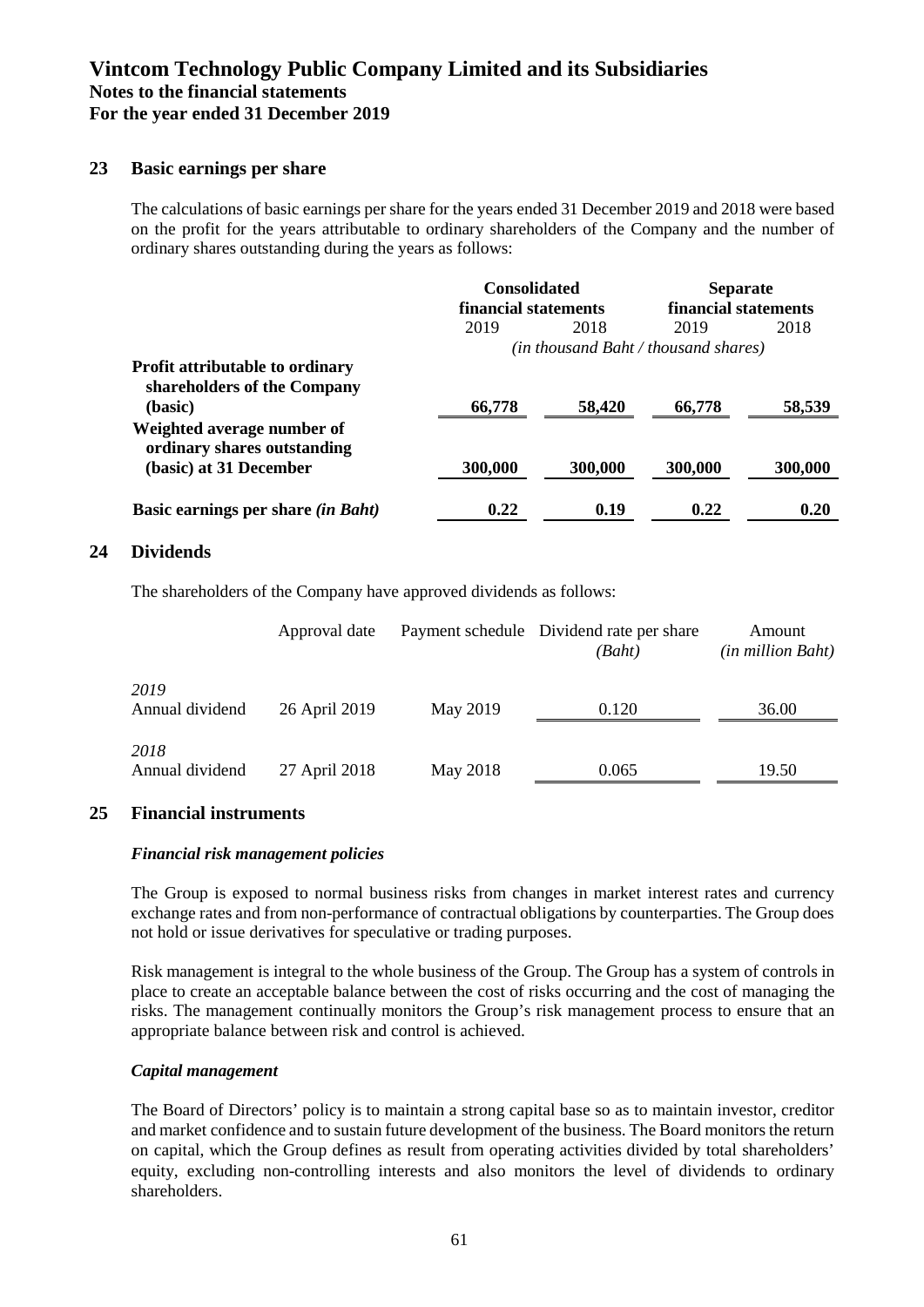### *Foreign currency risk*

The Group is exposed to foreign currency risk relating to purchases and sales which are denominated in foreign currencies. The Group primarily utilises forward exchange contracts with maturities of less than one year to hedge such financial assets and liabilities denominated in foreign currencies. The forward exchange contracts entered into at the reporting date also relate to anticipated purchases and sales, denominated in foreign currencies for the subsequent period.

|                                         | <b>Consolidated financial statements</b><br>2019 |                    |                |           |  |
|-----------------------------------------|--------------------------------------------------|--------------------|----------------|-----------|--|
| Assets and liabilities denominated in   | United                                           |                    |                |           |  |
| the foreign currencies as at            | <b>States</b>                                    | Singapore          | <b>Burmese</b> |           |  |
| 31 December                             | <b>Dollars</b>                                   | <b>Dollars</b>     | kvat           | Total     |  |
|                                         |                                                  | (in thousand Baht) |                |           |  |
| Cash and cash equivalents               | 30,714                                           | 2,296              | 14             | 33,024    |  |
| Trade and other accounts receivable     | 78,221                                           | 368                |                | 78,589    |  |
| Trade and other accounts payable        | (65, 867)                                        |                    |                | (65, 867) |  |
| Gross balance sheet exposure            | 43,068                                           | 2,664              | 14             | 45,746    |  |
| Currency forwards purchase (sell) - net | 9)                                               |                    |                | (9)       |  |
| Net exposure                            | 43,059                                           | 2,664              | 14             | 45,737    |  |

| Assets and liabilities denominated in<br>the foreign currencies as at<br>31 December | <b>Consolidated financial statements</b><br>2018 |                                                   |                        |           |  |
|--------------------------------------------------------------------------------------|--------------------------------------------------|---------------------------------------------------|------------------------|-----------|--|
|                                                                                      | United<br><b>States</b><br><b>Dollars</b>        | Singapore<br><b>Dollars</b><br>(in thousand Baht) | <b>Burmese</b><br>kyat | Total     |  |
| Cash and cash equivalents                                                            | 65,523                                           | 820                                               | 10                     | 66,353    |  |
| Trade and other accounts receivable                                                  | 117,325                                          |                                                   |                        | 117,325   |  |
| Trade and other accounts payable                                                     | (147, 933)                                       | (60)                                              |                        | (147,993) |  |
| Gross balance sheet exposure                                                         | 34,915                                           | 760                                               | 10                     | 35,685    |  |
| Currency forwards purchase (sell) - net                                              | 107                                              |                                                   |                        | (107)     |  |
| Net exposure                                                                         | 35,022                                           | 760                                               | 10                     | 35,792    |  |

|                                           | <b>Separate</b>      |                |  |
|-------------------------------------------|----------------------|----------------|--|
|                                           | financial statements |                |  |
|                                           | 2019<br>2018         |                |  |
|                                           | United               | United         |  |
| Assets and liabilities denominated in the | <b>States</b>        | <b>States</b>  |  |
| foreign currencies as at 31 December      | <b>Dollars</b>       | <b>Dollars</b> |  |
|                                           | (in thousand Baht)   |                |  |
| Cash and cash equivalents                 | 9.939                | 48,585         |  |
| Trade and other accounts receivable       | 16,820               | 98,201         |  |
| Trade and other accounts payable          | (39, 751)            | (83, 646)      |  |
| Gross balance sheet exposure              | (12,992)             | 63,140         |  |
| Currency forwards purchase (sell) - net   | (9)                  | 107            |  |
| Net exposure                              | (13,001)             | 63,247         |  |

### *Credit risk*

Credit risk is the potential financial loss resulting from the failure of a customer or counterparty to settle its financial and contractual obligations to the Group as and when they fall due.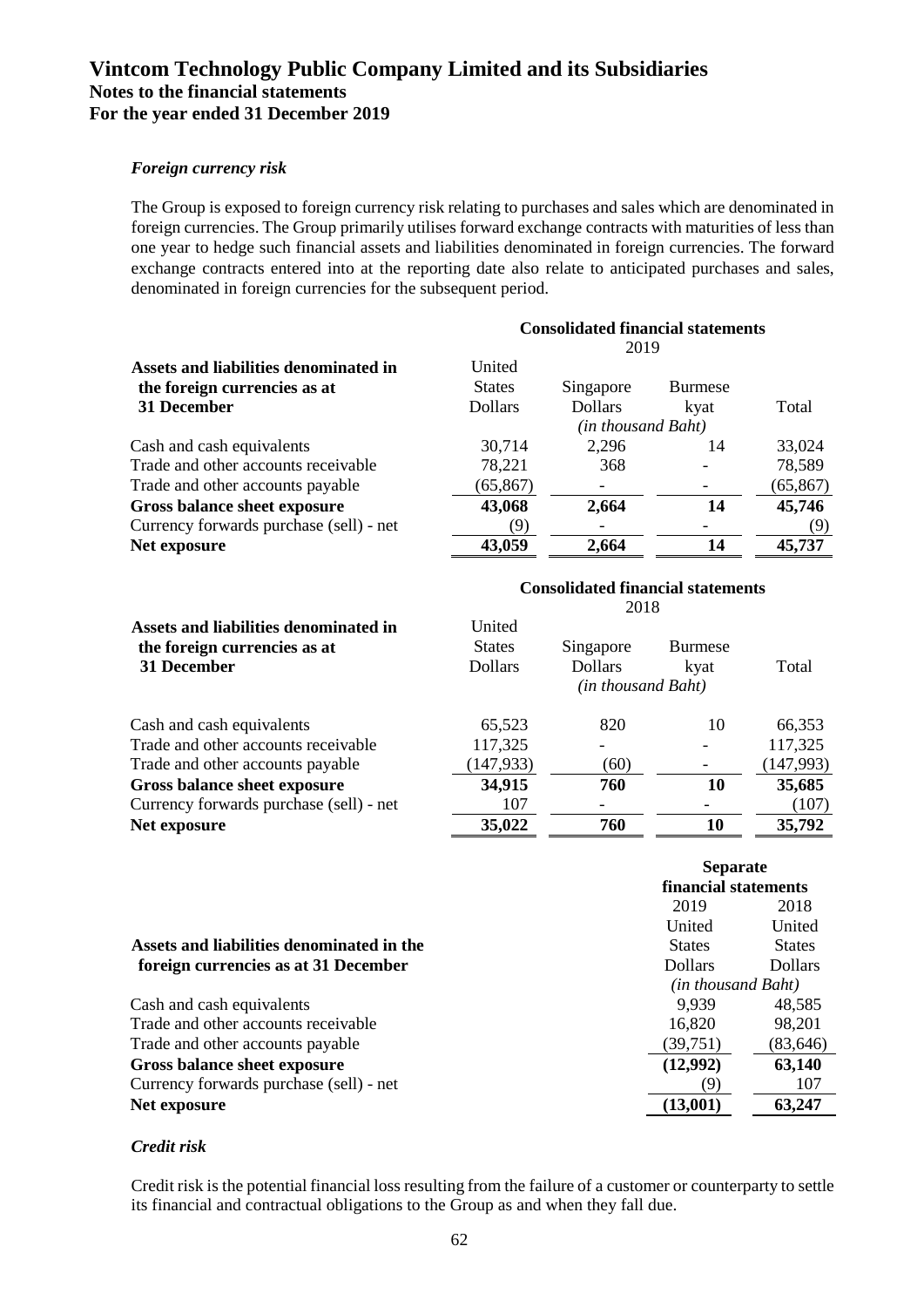Management has a credit policy in place and the exposure to credit risk is monitored on an ongoing basis. Credit evaluations are performed on all customers requiring credit over a certain amount. At the reporting date there were no significant concentrations of credit risk. The maximum exposure to credit risk is represented by the carrying amount of each financial asset in the balance sheet. However, due to the large number of parties comprising the Group's customer base, Management does not anticipate material losses from its debt collection.

### *Liquidity risk*

The Group monitors its liquidity risk and maintains a level of cash and cash equivalents deemed adequate by management to finance the Group's operations and to mitigate the effects of fluctuations in cash flows.

### *Carrying amount and fair values*

The following table shows the carrying amounts and fair values of financial assets and financial liabilities, including their levels in the fair value hierarchy for financial instruments measured at fair value. It does not include fair value information for financial assets and financial liabilities not measured at fair value if the carrying amount is a reasonable approximation of fair value.

|                                                                                                                                          | Carrying | <b>Consolidated/Separate financial statements</b> |         |                               |       |
|------------------------------------------------------------------------------------------------------------------------------------------|----------|---------------------------------------------------|---------|-------------------------------|-------|
|                                                                                                                                          | amount   | Fair value                                        |         |                               |       |
|                                                                                                                                          |          | Level 1                                           | Level 2 | Level 3<br>(in thousand Baht) | Total |
| 31 December 2019<br><b>Financial liabilities measured at fair value</b><br>Foreign currency forward contracts<br>(United States Dollars) | 9        |                                                   | 9       |                               | 9     |
| 31 December 2018<br>Financial assets measured at fair value<br>Foreign currency forward contracts<br>(United States Dollars)             | 107      |                                                   | 107     |                               | 107   |

### **Measurement of fair values**

### *Valuation technique*

The following table show the valuation technique used in measuring level 2

| <b>Type</b>              | <b>Valuation technique</b>                                       |  |  |
|--------------------------|------------------------------------------------------------------|--|--|
| Foreign currency forward | <i>Market comparison technique:</i> The fair values are based on |  |  |
| contracts                | broker quotes. Similar contracts are traded in an active market  |  |  |
|                          | and the quotes reflect the actual transactions in similar        |  |  |
|                          | instruments.                                                     |  |  |

### **Financial instruments not measured at fair value**

| <b>Type</b>                  | <b>Valuation technique</b>                                                 |
|------------------------------|----------------------------------------------------------------------------|
| Finance lease liabilities    | Compared with interest fair value.                                         |
| Business acquisition payable | Using interest risk which for adjusting credit risk as a discount<br>rate. |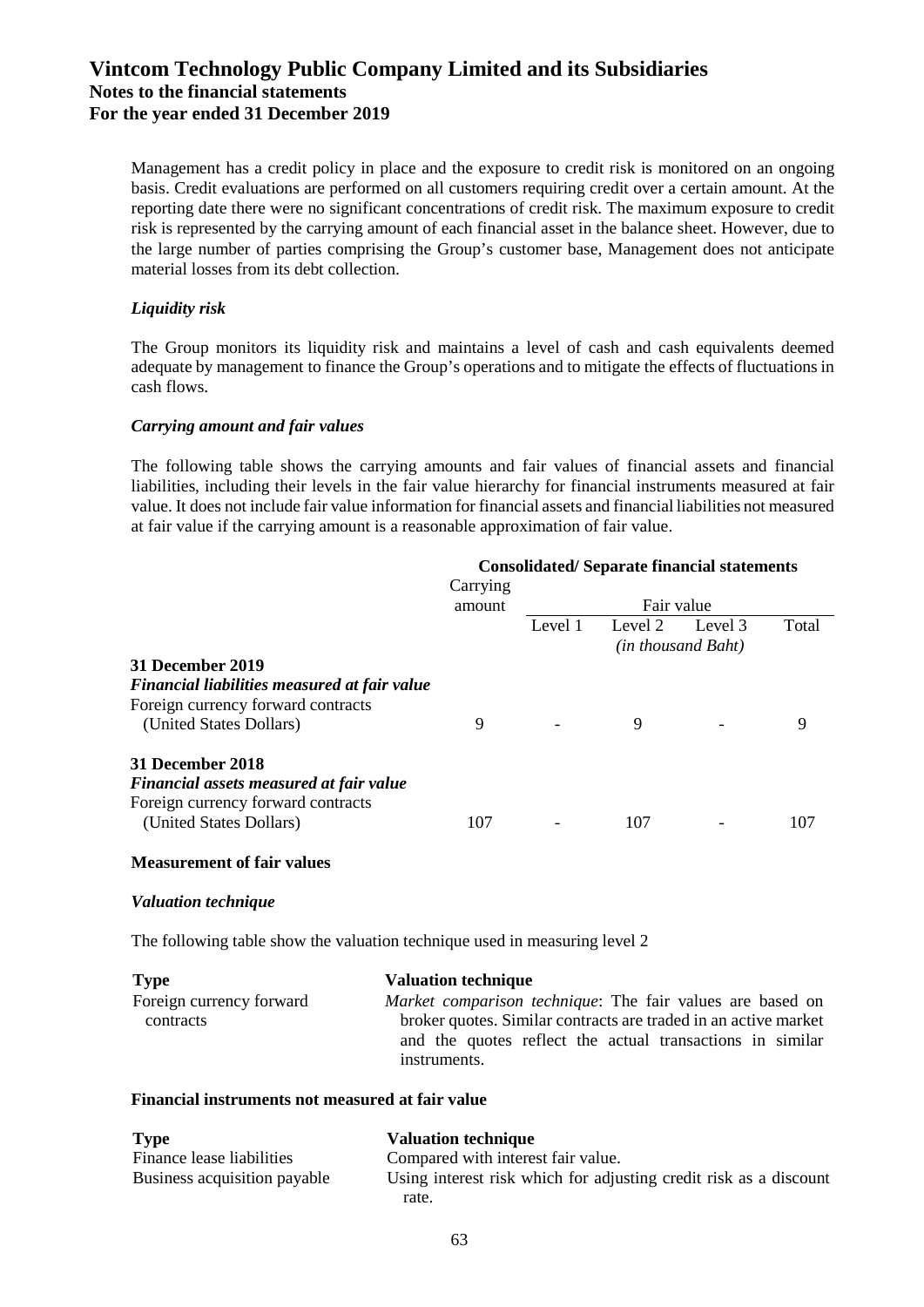### **26 Commitments with non-related parties**

|                                                                         | <b>Consolidated</b><br>financial statements |        | <b>Separate</b><br>financial statements |        |
|-------------------------------------------------------------------------|---------------------------------------------|--------|-----------------------------------------|--------|
|                                                                         | 2019                                        | 2018   | 2019                                    | 2018   |
|                                                                         | (in thousand Baht)                          |        |                                         |        |
| Future minimum lease payments under<br>non-cancellable operating leases |                                             |        |                                         |        |
| Within 1 year                                                           | 13,993                                      | 14,186 | 2,288                                   | 1,739  |
| $1 - 5$ years                                                           | 6,817                                       | 12,673 |                                         |        |
| <b>Total</b>                                                            | 20,810                                      | 26,859 | 2,288                                   | 1,739  |
| <b>Other commitments</b>                                                |                                             |        |                                         |        |
| Purchase orders for goods and services                                  | 182,225                                     | 47,010 | 116,158                                 | 22,855 |
| Bank guarantees                                                         | 4,972                                       | 4,585  | 893                                     | 850    |
| <b>Total</b>                                                            | 187,197                                     | 51,595 | 117,051                                 | 23,705 |

### **Rental and service agreement**

The Group entered into office rental agreement, service agreement and warehouse rental agreements. These agreements have maturity period 5 months to 3 years which will expire within 2020 to 2022.

### **Other service agreements**

#### *Service agreement from business acquisition*

As vServePlus Co., Ltd. purchased IT service business from VST ECS (Thailand) Co., Ltd. On 23 August 2016 amount Baht 14.45 million (book value as at 30 September 2018) which will be paid in 2019. The Company acquired transferred employees, equipment and service agreement in accordance with the Business Transfer Agreement and Service Level Agreement. VST ECS (Thailand) Co., Ltd. granted permission to vServePlus Co., Ltd. to provide services to clients and agreed to share revenue of each agreement as agreed rate. The agreement's period is 1 September 2016 to 31 July 2023. vServePlus Co., Ltd. fully paid for business acquisition payable in 2019.

In August 2017, VST ECS (Thailand) Co., Ltd. entered into novation agreement to certain transfer right and obligations under Business Transfer Agreement date 23 August 2016 to VST ECS Services (Thailand) Co., Ltd. (its subsidiary).

### *Service Level Agreement*

vServePlus Co., Ltd. entered into Service Level Agreement with VST ECS Services (Thailand) Co., Ltd. granting right to provide services to VST ECS Services (Thailand) Co., Ltd. and agreed to share revenue of each agreement as agreed rate. The agreement's period is 1 January 2020 to 31 December 2022.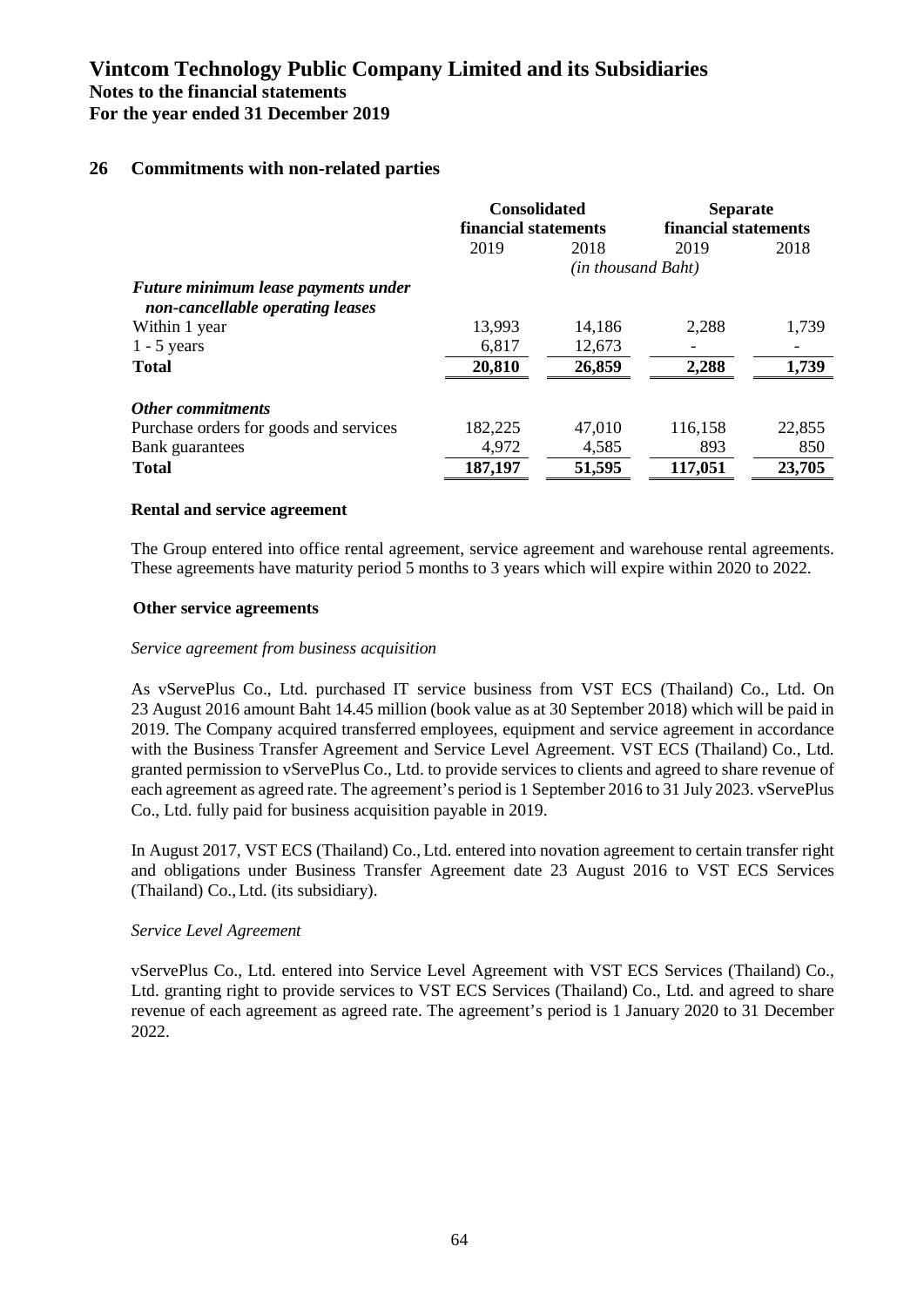### **27 Contingent liabilities**

In 2011, the Company was sued at the Civil Court by another company on tort claim requesting for damage recovery of Baht 120.12 million and in 2012, by the same company at the Criminal Court for a criminal action on the same ground.

In 2013, the Company against that company on offense of taking false information for criminal case, and claimed of greater amount of damage recovery than the amount sued for by the company. The Criminal Court and Civil Court issued a temporary order to suspend the case awaiting result of the criminal case taken against the Company which is now pending at hearing process at the Criminal Court.

In 2016, the Criminal Court had order to dismiss the criminal case of which the Company was sued.

On 27 January 2017, the prosecutor had appealed, and the Company had cross-appealed on 16 May 2017. Currently, the case is at appeal court.

On 15 November 2018, the Court of Appeal dismissed the case and all of the 10 defendants were adjudged not guilty.

On 26 June 2019, such Criminal Case has rendered the final judgement by the Court of Appeal and the plaintiff has not been permitted to file to the Supreme Court. The Company has brought the result of this case to the Civil Court of Southern Bangkok of litigation proceeding civil case.

However, the Civil Court of Southern Bangkok has issued the notification dated on 7 October 2019, ordered the case to be await for the result of other cases with same cause of action from Central Administrative Court before the Civil Court of Southern Bangkok will make the further consideration.

### **28 Event after the reporting period**

At the Board of Directors' meeting held on 23 February 2020, the Board approved to submit for approval at the Annual General Meeting of the Shareholders, a full year 2019 dividend payment at the rate of Baht 0.16 per share, amounting to Baht 48 million. This dividend is subject to the approval of the Shareholders at the Annual General Meeting.

### **29 Thai Financial Reporting Standards (TFRS) not yet adopted**

A number of new and revised TFRS which relevant to the Group's operations are expected to have significant impact on the consolidated and separate/separate financial statements on the date of initial application. Those TFRS become effective for annual financial reporting periods beginning on or after 1 January 2020 as follows:

| <b>TFRS</b> | <b>Topic</b>                                           |
|-------------|--------------------------------------------------------|
| TFRS 7*     | <b>Financial Instruments: Disclosures</b>              |
| TFRS 9*     | <b>Financial Instruments</b>                           |
| TFRS 16     | Leases                                                 |
| TAS 32*     | Financial Instruments: Presentation                    |
| TFRIC 16*   | Hedges of a Net Investment in a Foreign Operation      |
| TFRIC 19*   | <b>Extinguishing Financial Liabilities with Equity</b> |
|             | Instruments                                            |

*\* TFRS - Financial instruments standards*